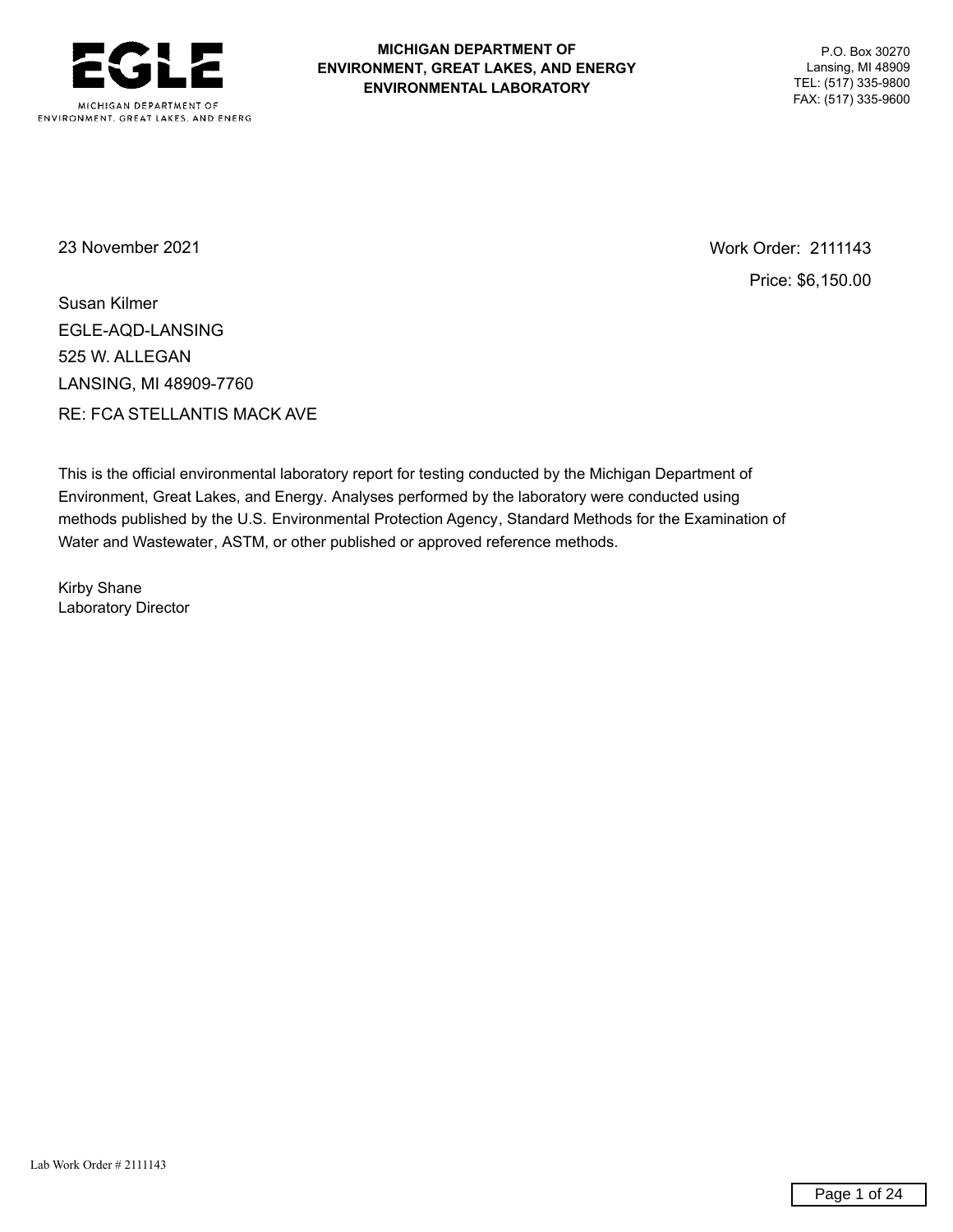

# **MICHIGAN DEPARTMENT OF** P.O. Box 30270 **ENVIRONMENT, GREAT LAKES, AND ENERGY** Lansing, MI 48909 TEL: (517) 335-9800 **ENVIRONMENTAL LABORATORY** FAX: (517) 335-9600

| EGLE-AQD-LANSING       | Project: FCA STELLANTIS MACK AVE |            |
|------------------------|----------------------------------|------------|
| 525 W. ALLEGAN         | Site Code: $L$ B042253           | Reported:  |
| LANSING MI, 48909-7760 | Project Manager: Susan Kilmer    | 11/23/2021 |

### **Analytical Report for Samples**

| Sample ID         | <b>Laboratory ID</b> | <b>Matrix</b> | <b>Date Sampled</b> | <b>Oualifier</b><br><b>Date Received</b> |
|-------------------|----------------------|---------------|---------------------|------------------------------------------|
| DWND1             | 2111143-01           | Air           | 11/16/2021          | 11/19/2021                               |
| DWND <sub>2</sub> | 2111143-02           | Air           | 11/16/2021          | 11/19/2021                               |
| DWND3             | 2111143-03           | Air           | 11/16/2021          | 11/19/2021                               |
| UDWND1            | 2111143-04           | Air           | 11/16/2021          | 11/19/2021                               |
| GRAB1             | 2111143-05           | Air           | 11/16/2021          | 11/19/2021                               |
| GRAB2             | 2111143-06           | Air           | 11/16/2021          | 11/19/2021                               |
| GRAB3             | 2111143-07           | Air           | 11/16/2021          | 11/19/2021                               |
| GRAB4             | 2111143-08           | Air           | 11/16/2021          | 11/19/2021                               |
| GRAB5             | 2111143-09           | Air           | 11/17/2021          | 11/19/2021                               |
| DWND4             | 2111143-10           | Air           | 11/17/2021          | 11/19/2021                               |

### **Notes and Definitions**

X1 Method TO-15 is used for the analysis of volatile organic compounds in air. Naphthalene and 2-Methylnaphthalene are semi volatile compounds and results should be considered estimated.

T Reported value is less than the reporting limit (RL). Result is estimated.

A10 Result and reporting limit are estimated due to low initial verification standard criteria failure.

ND Indicates compound analyzed for but not detected at or above the reporting limit (RL).

RL Reporting Limit

NA Not Applicable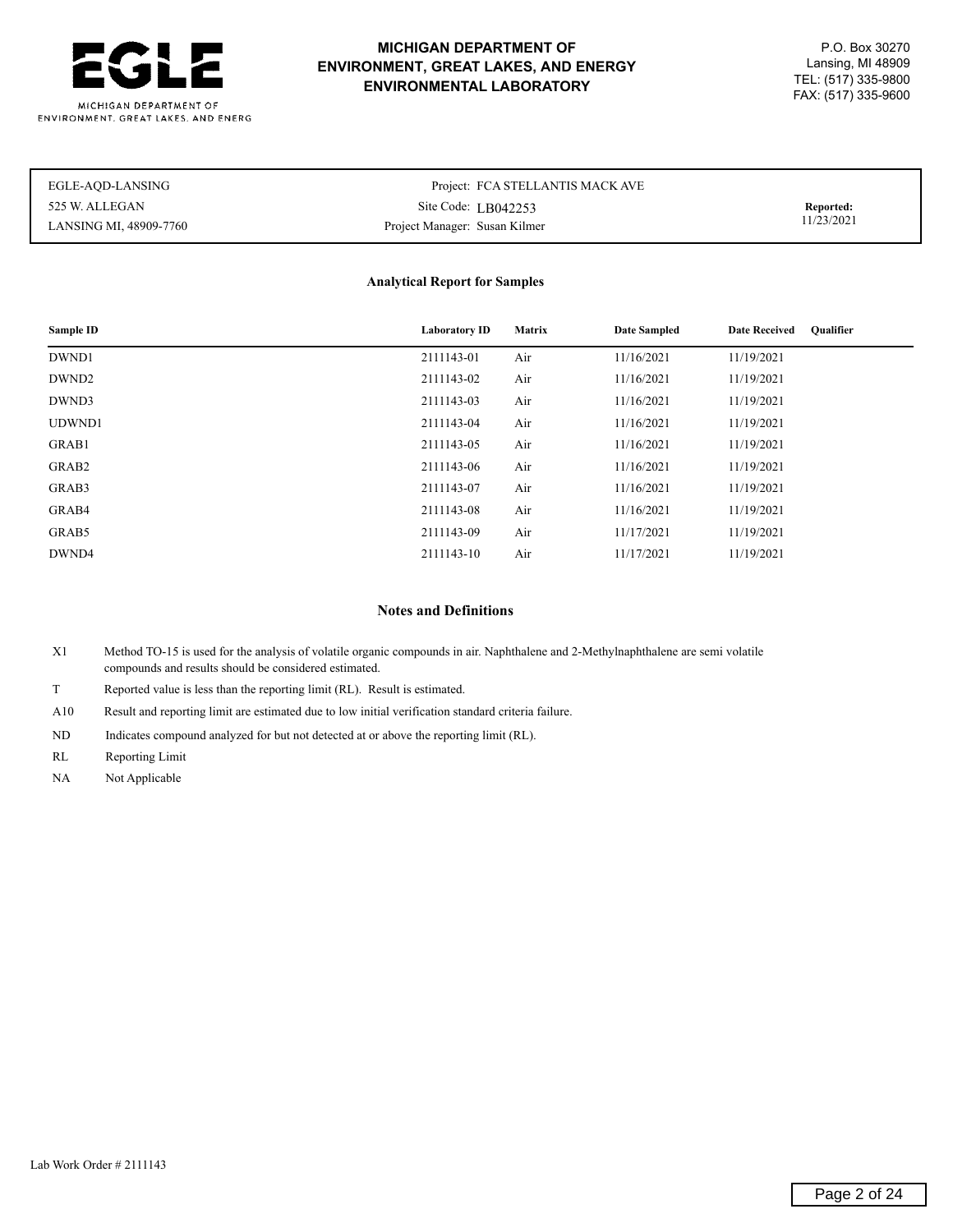

## **Client ID: DWND1 Lab ID: 2111143-01**

| Method                        | Qualifier |
|-------------------------------|-----------|
|                               |           |
| $TO-15$                       |           |
| $TO-15$                       |           |
| $TO-15$                       |           |
| $TO-15$                       |           |
| $TO-15$                       |           |
| $TO-15$                       |           |
| $TO-15$                       |           |
| $TO-15$                       |           |
| $TO-15$                       |           |
| $TO-15$                       |           |
| $TO-15$                       |           |
| $TO-15$                       |           |
| $TO-15$                       |           |
| $TO-15$                       |           |
| $TO-15$                       |           |
| $TO-15$                       |           |
| $TO-15$                       |           |
| $TO-15$                       |           |
| $TO-15$                       |           |
| $TO-15$                       |           |
| $TO-15$                       | A10, X1   |
| $TO-15$                       |           |
| $TO-15$                       |           |
| $TO-15$                       |           |
| $TO-15$                       |           |
| $TO-15$                       |           |
| $TO-15$                       |           |
| $TO-15$                       |           |
| $TO-15$                       |           |
| $TO-15$                       |           |
| $TO-15$                       |           |
| $TO-15$                       |           |
| $TO-15$                       |           |
| $TO-15$                       |           |
| $TO-15$                       |           |
| $TO-15$                       |           |
| $TO-15$                       |           |
|                               |           |
|                               |           |
|                               |           |
| $TO-15$<br>$TO-15$<br>$TO-15$ |           |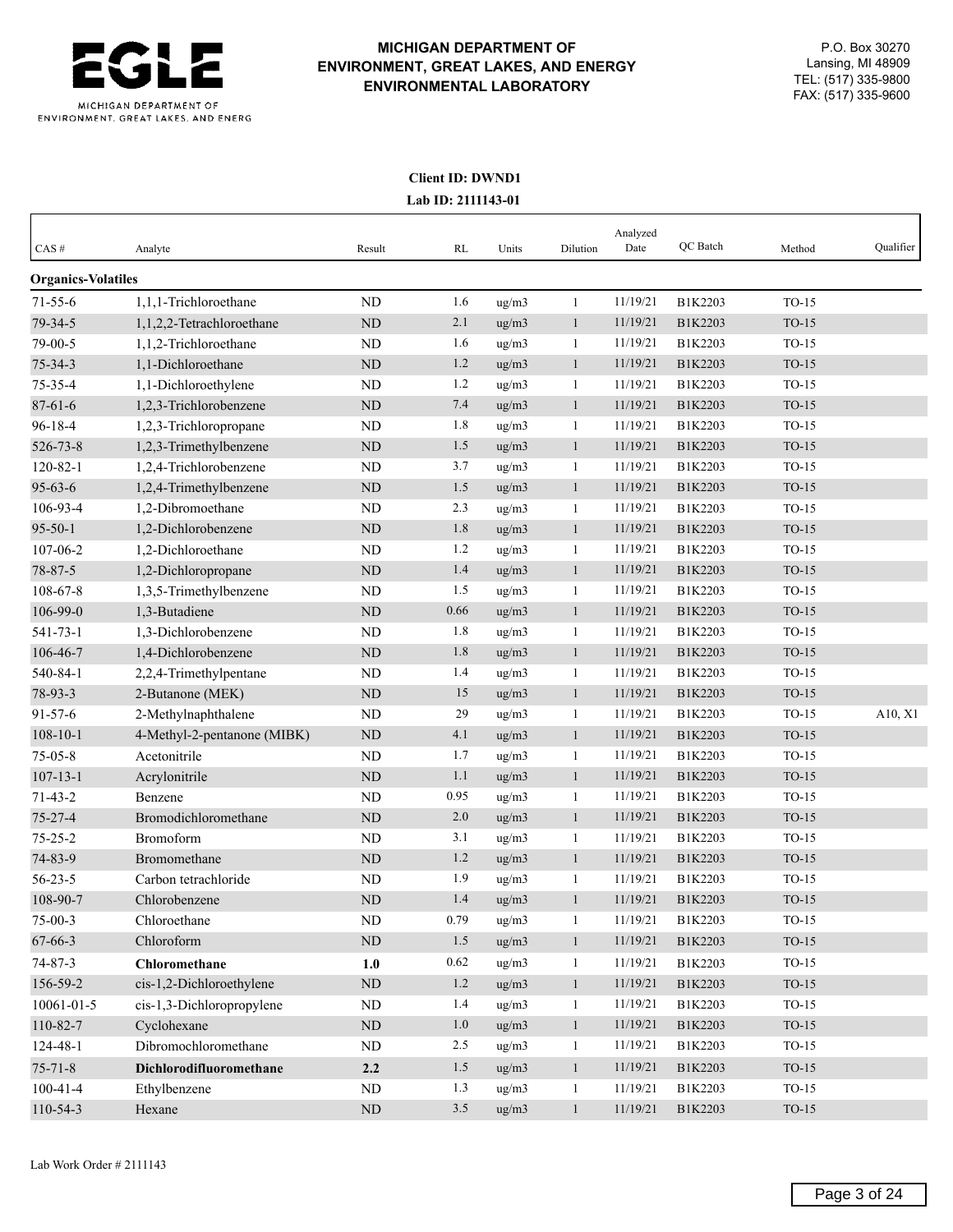

# **MICHIGAN DEPARTMENT OF** P.O. Box 30270 **ENVIRONMENT, GREAT LAKES, AND ENERGY** Lansing, MI 48909<br> **ENVIRONMENTAL LARORATORY** TEL: (517) 335-9800 TEL: (517) 335-9800 **ENVIRONMENTAL LABORATORY** FAX: (517) 335-9600

## **Client ID: DWND1 Lab ID: 2111143-01**

| CAS#                          | Analyte                     | Result    | RL    | Units               | Dilution     | Analyzed<br>Date | QC Batch | Method  | Qualifier |
|-------------------------------|-----------------------------|-----------|-------|---------------------|--------------|------------------|----------|---------|-----------|
| <b>Organics-Volatiles</b>     |                             |           |       |                     |              |                  |          |         |           |
| $98 - 82 - 8$                 | Isopropylbenzene            | ND        | 1.5   | ug/m3               |              | 11/19/21         | B1K2203  | $TO-15$ |           |
| 1330-20-7                     | $m \& p$ - Xylene           | ND        | 1.3   | ug/m3               | $\mathbf{1}$ | 11/19/21         | B1K2203  | $TO-15$ |           |
| $75-09-2$                     | Methylene chloride          | ND        | 1.0   | ug/m3               | $\mathbf{1}$ | 11/19/21         | B1K2203  | $TO-15$ |           |
| 1634-04-4                     | Methyltertiarybutylether    | ND        | 1.8   | ug/m3               | $\mathbf{1}$ | 11/19/21         | B1K2203  | $TO-15$ |           |
| $91 - 20 - 3$                 | Naphthalene                 | ND        | 26    | ug/m3               | 1            | 11/19/21         | B1K2203  | $TO-15$ | X1        |
| $104 - 51 - 8$                | n-Butylbenzene              | <b>ND</b> | 5.5   | ug/m3               | $\mathbf{1}$ | 11/19/21         | B1K2203  | $TO-15$ |           |
| $103 - 65 - 1$                | n-Propylbenzene             | ND        | 1.5   | ug/m3               | 1            | 11/19/21         | B1K2203  | $TO-15$ |           |
| $95 - 47 - 6$                 | o-Xylene                    | ND        | 1.3   | ug/m3               | $\mathbf{1}$ | 11/19/21         | B1K2203  | $TO-15$ |           |
| 135-98-8                      | sec-Butylbenzene            | ND        | 1.6   | ug/m3               | $\mathbf{1}$ | 11/19/21         | B1K2203  | $TO-15$ |           |
| $100 - 42 - 5$                | Styrene                     | ND        | 1.3   | ug/m3               | $\mathbf{1}$ | 11/19/21         | B1K2203  | $TO-15$ |           |
| $127 - 18 - 4$                | Tetrachloroethylene         | ND        | 2.0   | ug/m3               | 1            | 11/19/21         | B1K2203  | $TO-15$ |           |
| 108-88-3                      | Toluene                     | ND        | 1.1   | ug/m3               | $\mathbf{1}$ | 11/19/21         | B1K2203  | $TO-15$ |           |
| 156-60-5                      | trans-1,2-Dichloroethylene  | ND        | 1.2   | ug/m3               | 1            | 11/19/21         | B1K2203  | $TO-15$ |           |
| $10061 - 02 - 6$              | trans-1,3-Dichloropropylene | <b>ND</b> | 1.4   | ug/m3               | 1            | 11/19/21         | B1K2203  | $TO-15$ |           |
| $79-01-6$                     | Trichloroethylene           | ND        | 1.6   | ug/m3               | 1            | 11/19/21         | B1K2203  | $TO-15$ |           |
| $75-69-4$                     | Trichlorofluoromethane      | ND        | 1.7   | ug/m3               | $\mathbf{1}$ | 11/19/21         | B1K2203  | $TO-15$ |           |
| $75-01-4$                     | Vinyl chloride              | ND        | 0.76  | $\mu$ g/m $\lambda$ | 1            | 11/19/21         | B1K2203  | $TO-15$ |           |
| Surrogate: Bromofluorobenzene |                             |           | 99.3% | $70 - 130$          |              | 11/19/21         | B1K2203  | $TO-15$ |           |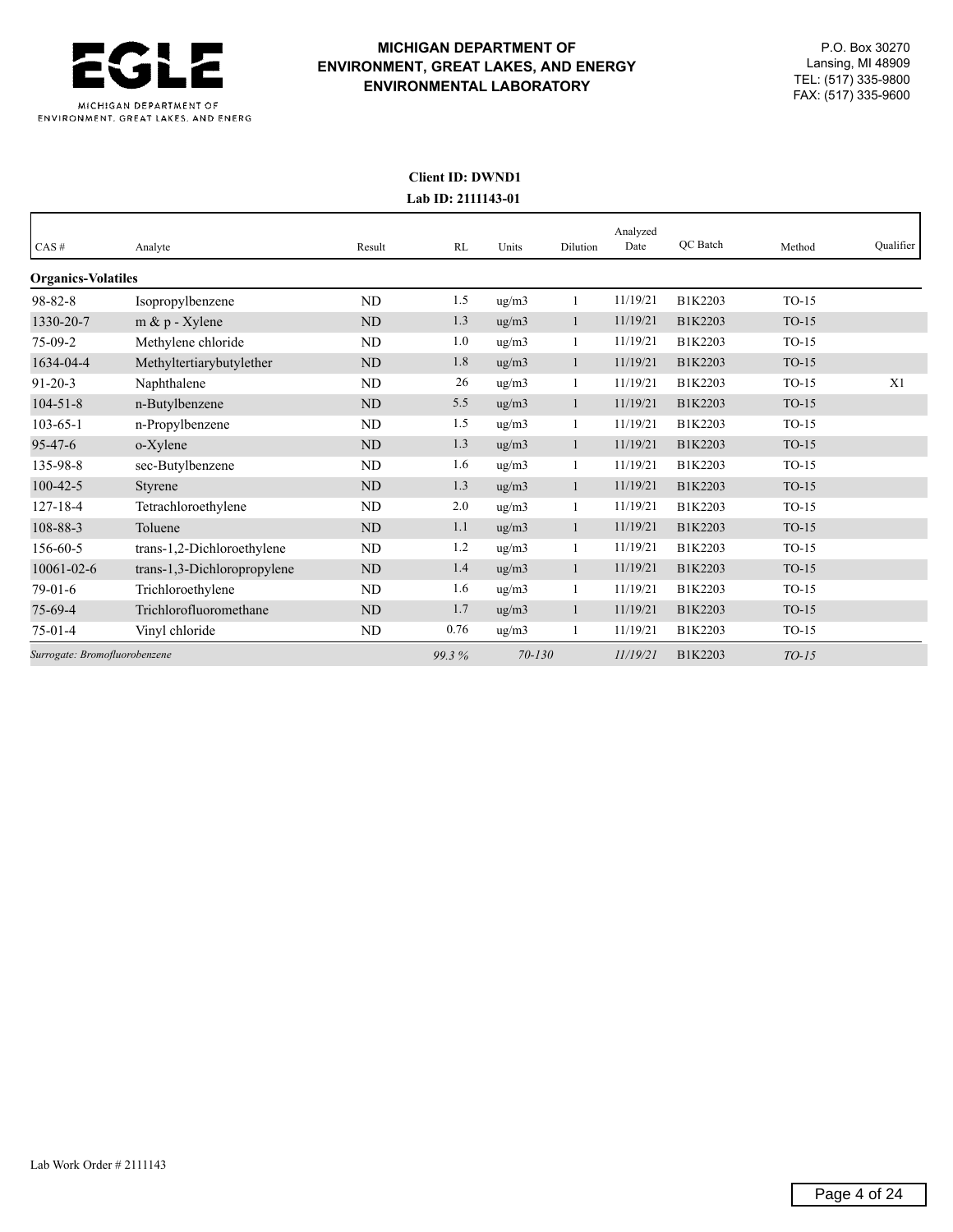

## **Client ID: DWND2 Lab ID: 2111143-02**

|                           |                             |             |          |                  |              | Analyzed<br>Date | QC Batch |         | Qualifier |
|---------------------------|-----------------------------|-------------|----------|------------------|--------------|------------------|----------|---------|-----------|
| CAS#                      | Analyte                     | Result      | RL       | Units            | Dilution     |                  |          | Method  |           |
| <b>Organics-Volatiles</b> |                             |             |          |                  |              |                  |          |         |           |
| $71 - 55 - 6$             | 1,1,1-Trichloroethane       | <b>ND</b>   | 1.6      | ug/m3            | 1            | 11/19/21         | B1K2203  | $TO-15$ |           |
| $79 - 34 - 5$             | 1,1,2,2-Tetrachloroethane   | <b>ND</b>   | 2.1      | ug/m3            | $\mathbf{1}$ | 11/19/21         | B1K2203  | $TO-15$ |           |
| 79-00-5                   | 1,1,2-Trichloroethane       | <b>ND</b>   | 1.6      | ug/m3            | 1            | 11/19/21         | B1K2203  | $TO-15$ |           |
| $75 - 34 - 3$             | 1,1-Dichloroethane          | <b>ND</b>   | 1.2      | ug/m3            | $\mathbf{1}$ | 11/19/21         | B1K2203  | $TO-15$ |           |
| $75 - 35 - 4$             | 1,1-Dichloroethylene        | <b>ND</b>   | 1.2      | ug/m3            | 1            | 11/19/21         | B1K2203  | $TO-15$ |           |
| $87 - 61 - 6$             | 1,2,3-Trichlorobenzene      | <b>ND</b>   | 7.4      | ug/m3            | $\mathbf{1}$ | 11/19/21         | B1K2203  | $TO-15$ |           |
| $96 - 18 - 4$             | 1,2,3-Trichloropropane      | <b>ND</b>   | 1.8      | ug/m3            | 1            | 11/19/21         | B1K2203  | $TO-15$ |           |
| 526-73-8                  | 1,2,3-Trimethylbenzene      | <b>ND</b>   | 1.5      | ug/m3            | $\mathbf{1}$ | 11/19/21         | B1K2203  | $TO-15$ |           |
| $120 - 82 - 1$            | 1,2,4-Trichlorobenzene      | <b>ND</b>   | 3.7      | $\rm ug/m3$      | 1            | 11/19/21         | B1K2203  | $TO-15$ |           |
| $95 - 63 - 6$             | 1,2,4-Trimethylbenzene      | <b>ND</b>   | 1.5      | ug/m3            | $\mathbf{1}$ | 11/19/21         | B1K2203  | $TO-15$ |           |
| 106-93-4                  | 1,2-Dibromoethane           | ND          | 2.3      | ug/m3            | 1            | 11/19/21         | B1K2203  | $TO-15$ |           |
| $95 - 50 - 1$             | 1,2-Dichlorobenzene         | <b>ND</b>   | 1.8      | ug/m3            | $\mathbf{1}$ | 11/19/21         | B1K2203  | $TO-15$ |           |
| 107-06-2                  | 1,2-Dichloroethane          | <b>ND</b>   | 1.2      | ug/m3            | 1            | 11/19/21         | B1K2203  | $TO-15$ |           |
| 78-87-5                   | 1,2-Dichloropropane         | <b>ND</b>   | 1.4      | ug/m3            | $\mathbf{1}$ | 11/19/21         | B1K2203  | $TO-15$ |           |
| 108-67-8                  | 1,3,5-Trimethylbenzene      | <b>ND</b>   | 1.5      | ug/m3            | $\mathbf{1}$ | 11/19/21         | B1K2203  | $TO-15$ |           |
| 106-99-0                  | 1,3-Butadiene               | <b>ND</b>   | 0.66     | ug/m3            | $\mathbf{1}$ | 11/19/21         | B1K2203  | $TO-15$ |           |
| 541-73-1                  | 1.3-Dichlorobenzene         | <b>ND</b>   | 1.8      | ug/m3            | 1            | 11/19/21         | B1K2203  | $TO-15$ |           |
| 106-46-7                  | 1,4-Dichlorobenzene         | <b>ND</b>   | 1.8      | ug/m3            | $\mathbf{1}$ | 11/19/21         | B1K2203  | $TO-15$ |           |
| 540-84-1                  | 2,2,4-Trimethylpentane      | ND          | 1.4      | ug/m3            | 1            | 11/19/21         | B1K2203  | $TO-15$ |           |
| 78-93-3                   | 2-Butanone (MEK)            | <b>ND</b>   | 15       | ug/m3            | $\mathbf{1}$ | 11/19/21         | B1K2203  | $TO-15$ |           |
| $91 - 57 - 6$             | 2-Methylnaphthalene         | ND          | 29       | ug/m3            | 1            | 11/19/21         | B1K2203  | $TO-15$ | A10, X1   |
| $108 - 10 - 1$            | 4-Methyl-2-pentanone (MIBK) | <b>ND</b>   | 4.1      | ug/m3            | $\mathbf{1}$ | 11/19/21         | B1K2203  | $TO-15$ |           |
| $75 - 05 - 8$             | Acetonitrile                | ND          | 1.7      | $\frac{ug}{m^3}$ | 1            | 11/19/21         | B1K2203  | $TO-15$ |           |
| $107 - 13 - 1$            | Acrylonitrile               | <b>ND</b>   | 1.1      | ug/m3            | $\mathbf{1}$ | 11/19/21         | B1K2203  | $TO-15$ |           |
| $71 - 43 - 2$             | Benzene                     | ND          | 0.95     | ug/m3            | 1            | 11/19/21         | B1K2203  | $TO-15$ |           |
| $75 - 27 - 4$             | Bromodichloromethane        | <b>ND</b>   | 2.0      | ug/m3            | $\mathbf{1}$ | 11/19/21         | B1K2203  | $TO-15$ |           |
| $75 - 25 - 2$             | Bromoform                   | <b>ND</b>   | 3.1      | ug/m3            | 1            | 11/19/21         | B1K2203  | $TO-15$ |           |
| 74-83-9                   | Bromomethane                | <b>ND</b>   | 1.2      | ug/m3            | $\mathbf{1}$ | 11/19/21         | B1K2203  | $TO-15$ |           |
| $56 - 23 - 5$             | Carbon tetrachloride        | <b>ND</b>   | 1.9      | ug/m3            | 1            | 11/19/21         | B1K2203  | $TO-15$ |           |
| 108-90-7                  | Chlorobenzene               | <b>ND</b>   | 1.4      | ug/m3            | $\mathbf{1}$ | 11/19/21         | B1K2203  | $TO-15$ |           |
| $75-00-3$                 | Chloroethane                | $\rm ND$    | 0.79     | ug/m3            | $\mathbf{1}$ | 11/19/21         | B1K2203  | $TO-15$ |           |
| $67 - 66 - 3$             | Chloroform                  | $\mbox{ND}$ | 1.5      | ug/m3            | $\mathbf{1}$ | 11/19/21         | B1K2203  | $TO-15$ |           |
| $74 - 87 - 3$             | Chloromethane               | 1.0         | $0.62\,$ | ug/m3            | $\mathbf{1}$ | 11/19/21         | B1K2203  | $TO-15$ |           |
| 156-59-2                  | cis-1,2-Dichloroethylene    | $\mbox{ND}$ | 1.2      | ug/m3            | $\mathbf{1}$ | 11/19/21         | B1K2203  | $TO-15$ |           |
| 10061-01-5                | cis-1,3-Dichloropropylene   | $\rm ND$    | 1.4      | ug/m3            | $\mathbf{1}$ | 11/19/21         | B1K2203  | $TO-15$ |           |
| 110-82-7                  | Cyclohexane                 | $\mbox{ND}$ | 1.0      | ug/m3            | $\mathbf{1}$ | 11/19/21         | B1K2203  | $TO-15$ |           |
| 124-48-1                  | Dibromochloromethane        | ND          | 2.5      | ug/m3            | $\mathbf{1}$ | 11/19/21         | B1K2203  | $TO-15$ |           |
| $75 - 71 - 8$             | Dichlorodifluoromethane     | 2.2         | 1.5      | ug/m3            | $\mathbf{1}$ | 11/19/21         | B1K2203  | $TO-15$ |           |
| $100 - 41 - 4$            | Ethylbenzene                | $\rm ND$    | 1.3      | ug/m3            | $\mathbf{1}$ | 11/19/21         | B1K2203  | $TO-15$ |           |
| 110-54-3                  | Hexane                      | $\mbox{ND}$ | 3.5      | ug/m3            | $\mathbf{1}$ | 11/19/21         | B1K2203  | $TO-15$ |           |
|                           |                             |             |          |                  |              |                  |          |         |           |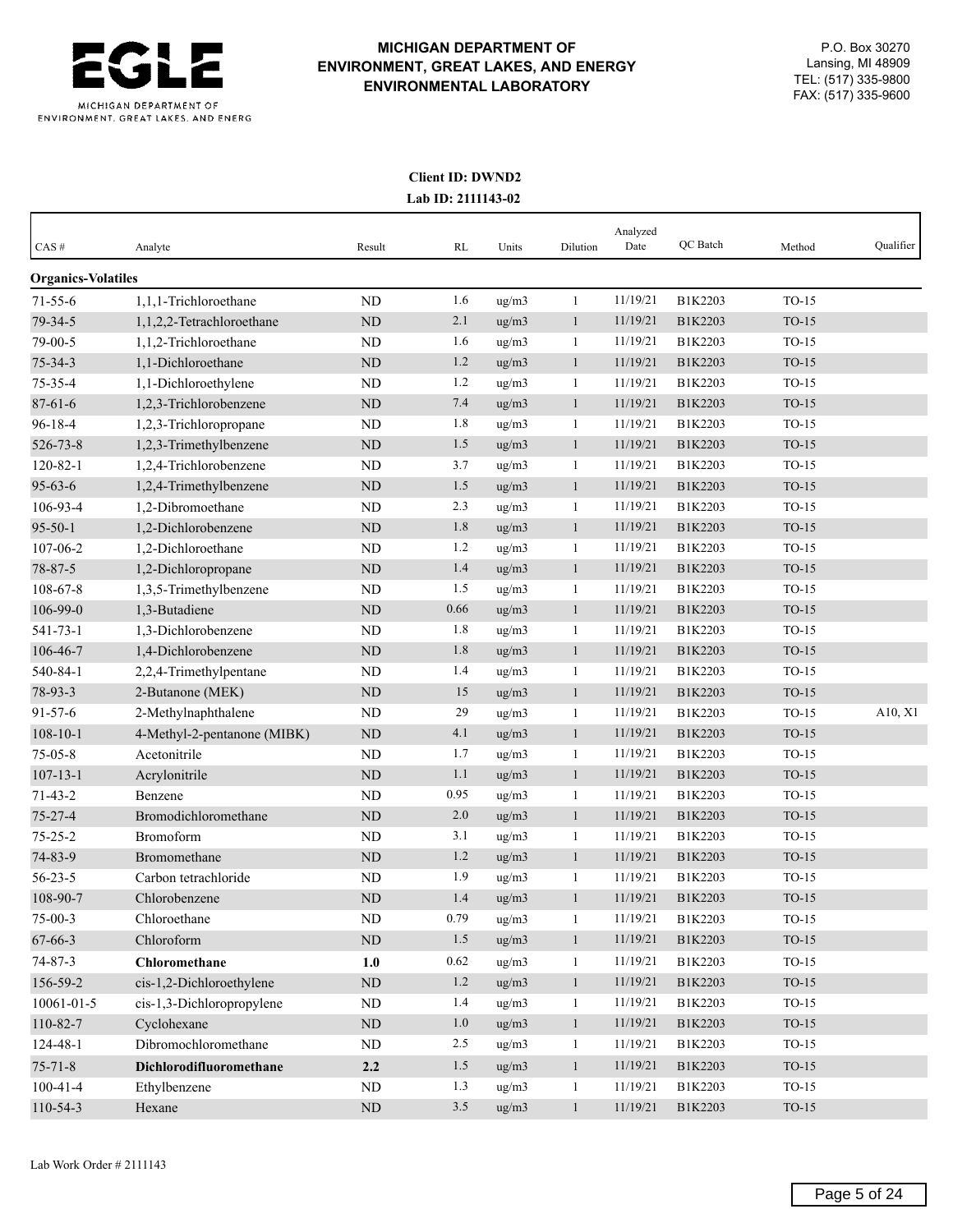

# **MICHIGAN DEPARTMENT OF** P.O. Box 30270 **ENVIRONMENT, GREAT LAKES, AND ENERGY** Lansing, MI 48909<br> **ENVIRONMENTAL LARORATORY** TEL: (517) 335-9800 TEL: (517) 335-9800 **ENVIRONMENTAL LABORATORY** FAX: (517) 335-9600

## **Client ID: DWND2 Lab ID: 2111143-02**

| CAS#                          | Analyte                     | Result         | RL    | Units      | Dilution     | Analyzed<br>Date | QC Batch | Method  | Qualifier |
|-------------------------------|-----------------------------|----------------|-------|------------|--------------|------------------|----------|---------|-----------|
| <b>Organics-Volatiles</b>     |                             |                |       |            |              |                  |          |         |           |
| $98 - 82 - 8$                 | Isopropylbenzene            | N <sub>D</sub> | 1.5   | ug/m3      |              | 11/19/21         | B1K2203  | $TO-15$ |           |
| 1330-20-7                     | $m \& p$ - Xylene           | ND             | 1.3   | ug/m3      | $\mathbf{1}$ | 11/19/21         | B1K2203  | $TO-15$ |           |
| $75-09-2$                     | Methylene chloride          | ND             | 1.0   | ug/m3      |              | 11/19/21         | B1K2203  | $TO-15$ |           |
| 1634-04-4                     | Methyltertiarybutylether    | ND             | 1.8   | ug/m3      | $\mathbf{1}$ | 11/19/21         | B1K2203  | $TO-15$ |           |
| $91 - 20 - 3$                 | Naphthalene                 | ND             | 26    | ug/m3      | 1            | 11/19/21         | B1K2203  | $TO-15$ | X1        |
| $104 - 51 - 8$                | n-Butylbenzene              | ND             | 5.5   | ug/m3      | 1            | 11/19/21         | B1K2203  | $TO-15$ |           |
| $103 - 65 - 1$                | n-Propylbenzene             | ND             | 1.5   | ug/m3      | 1            | 11/19/21         | B1K2203  | $TO-15$ |           |
| $95 - 47 - 6$                 | o-Xylene                    | ND             | 1.3   | ug/m3      | $\mathbf{1}$ | 11/19/21         | B1K2203  | $TO-15$ |           |
| 135-98-8                      | sec-Butylbenzene            | ND             | 1.6   | ug/m3      | $\mathbf{1}$ | 11/19/21         | B1K2203  | $TO-15$ |           |
| $100 - 42 - 5$                | Styrene                     | ND             | 1.3   | ug/m3      | $\mathbf{1}$ | 11/19/21         | B1K2203  | $TO-15$ |           |
| $127 - 18 - 4$                | Tetrachloroethylene         | ND             | 2.0   | ug/m3      | $\mathbf{1}$ | 11/19/21         | B1K2203  | $TO-15$ |           |
| 108-88-3                      | Toluene                     | ND             | 1.1   | ug/m3      | 1            | 11/19/21         | B1K2203  | $TO-15$ |           |
| 156-60-5                      | trans-1,2-Dichloroethylene  | ND             | 1.2   | ug/m3      | 1            | 11/19/21         | B1K2203  | $TO-15$ |           |
| $10061 - 02 - 6$              | trans-1,3-Dichloropropylene | ND             | 1.4   | ug/m3      | 1            | 11/19/21         | B1K2203  | $TO-15$ |           |
| $79-01-6$                     | Trichloroethylene           | ND             | 1.6   | ug/m3      | $\mathbf{1}$ | 11/19/21         | B1K2203  | $TO-15$ |           |
| $75-69-4$                     | Trichlorofluoromethane      | ND             | 1.7   | ug/m3      | $\mathbf{1}$ | 11/19/21         | B1K2203  | $TO-15$ |           |
| $75-01-4$                     | Vinyl chloride              | ND             | 0.76  | ug/m3      | 1            | 11/19/21         | B1K2203  | $TO-15$ |           |
| Surrogate: Bromofluorobenzene |                             |                | 101 % | $70 - 130$ |              | 11/19/21         | B1K2203  | $TO-15$ |           |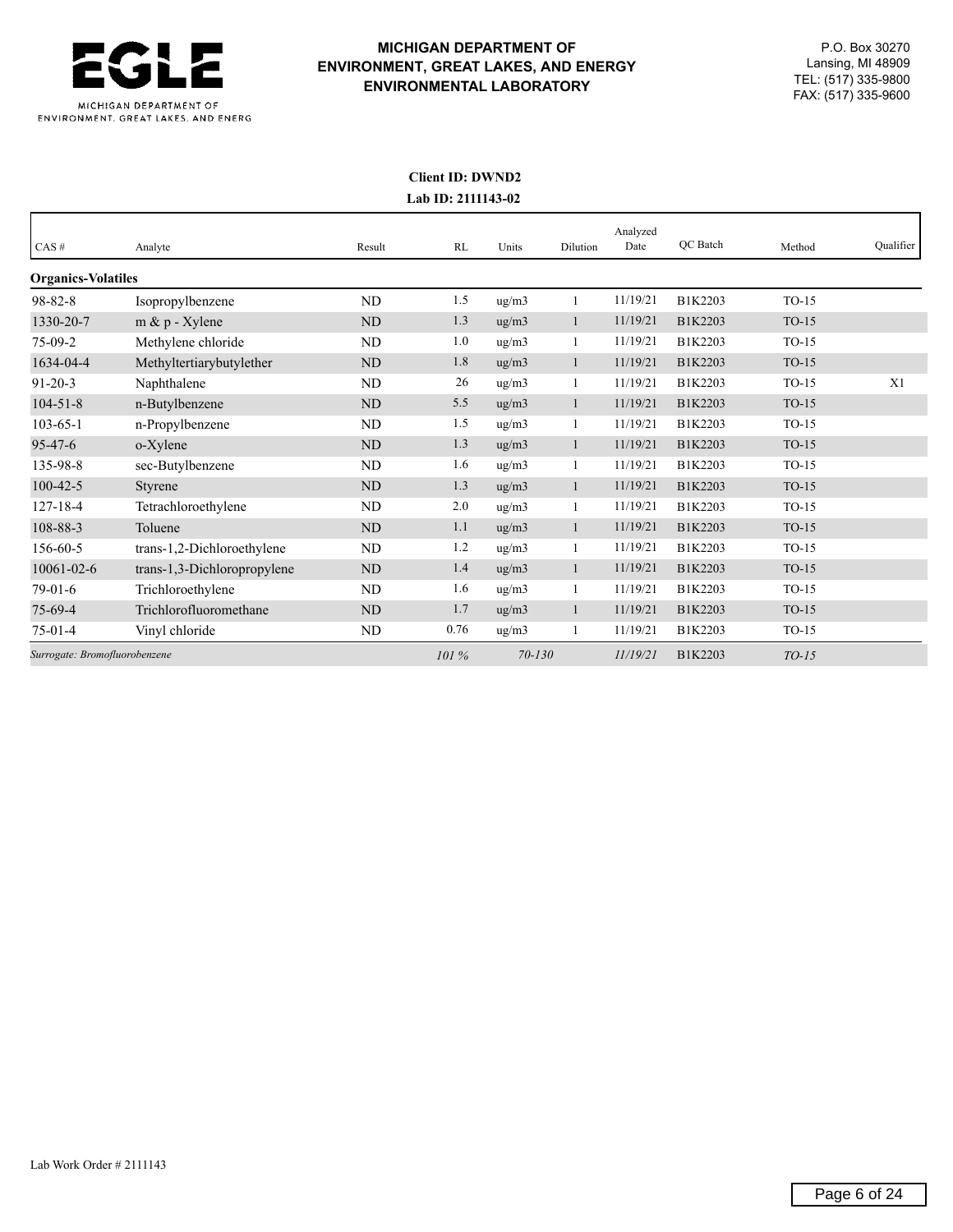

## **Client ID: DWND3 Lab ID: 2111143-03**

|                           |                             |             |          |             |              | Analyzed<br>Date | QC Batch |         | Qualifier |
|---------------------------|-----------------------------|-------------|----------|-------------|--------------|------------------|----------|---------|-----------|
| CAS#                      | Analyte                     | Result      | RL       | Units       | Dilution     |                  |          | Method  |           |
| <b>Organics-Volatiles</b> |                             |             |          |             |              |                  |          |         |           |
| $71 - 55 - 6$             | 1,1,1-Trichloroethane       | <b>ND</b>   | 1.6      | ug/m3       | 1            | 11/19/21         | B1K2203  | $TO-15$ |           |
| $79 - 34 - 5$             | 1,1,2,2-Tetrachloroethane   | <b>ND</b>   | 2.1      | ug/m3       | $\mathbf{1}$ | 11/19/21         | B1K2203  | $TO-15$ |           |
| 79-00-5                   | 1,1,2-Trichloroethane       | <b>ND</b>   | 1.6      | ug/m3       | 1            | 11/19/21         | B1K2203  | $TO-15$ |           |
| $75 - 34 - 3$             | 1,1-Dichloroethane          | <b>ND</b>   | 1.2      | ug/m3       | $\mathbf{1}$ | 11/19/21         | B1K2203  | $TO-15$ |           |
| $75 - 35 - 4$             | 1,1-Dichloroethylene        | <b>ND</b>   | 1.2      | ug/m3       | 1            | 11/19/21         | B1K2203  | $TO-15$ |           |
| $87 - 61 - 6$             | 1,2,3-Trichlorobenzene      | <b>ND</b>   | 7.4      | ug/m3       | $\mathbf{1}$ | 11/19/21         | B1K2203  | $TO-15$ |           |
| $96 - 18 - 4$             | 1,2,3-Trichloropropane      | <b>ND</b>   | 1.8      | ug/m3       | 1            | 11/19/21         | B1K2203  | $TO-15$ |           |
| 526-73-8                  | 1,2,3-Trimethylbenzene      | <b>ND</b>   | 1.5      | ug/m3       | $\mathbf{1}$ | 11/19/21         | B1K2203  | $TO-15$ |           |
| $120 - 82 - 1$            | 1,2,4-Trichlorobenzene      | <b>ND</b>   | 3.7      | $\rm ug/m3$ | 1            | 11/19/21         | B1K2203  | $TO-15$ |           |
| $95 - 63 - 6$             | 1,2,4-Trimethylbenzene      | <b>ND</b>   | 1.5      | ug/m3       | $\mathbf{1}$ | 11/19/21         | B1K2203  | $TO-15$ |           |
| 106-93-4                  | 1,2-Dibromoethane           | ND          | 2.3      | ug/m3       | 1            | 11/19/21         | B1K2203  | $TO-15$ |           |
| $95 - 50 - 1$             | 1,2-Dichlorobenzene         | <b>ND</b>   | 1.8      | ug/m3       | $\mathbf{1}$ | 11/19/21         | B1K2203  | $TO-15$ |           |
| 107-06-2                  | 1,2-Dichloroethane          | <b>ND</b>   | 1.2      | ug/m3       | 1            | 11/19/21         | B1K2203  | $TO-15$ |           |
| 78-87-5                   | 1,2-Dichloropropane         | <b>ND</b>   | 1.4      | ug/m3       | $\mathbf{1}$ | 11/19/21         | B1K2203  | $TO-15$ |           |
| 108-67-8                  | 1,3,5-Trimethylbenzene      | <b>ND</b>   | 1.5      | ug/m3       | $\mathbf{1}$ | 11/19/21         | B1K2203  | $TO-15$ |           |
| 106-99-0                  | 1,3-Butadiene               | <b>ND</b>   | 0.66     | ug/m3       | $\mathbf{1}$ | 11/19/21         | B1K2203  | $TO-15$ |           |
| 541-73-1                  | 1.3-Dichlorobenzene         | <b>ND</b>   | 1.8      | ug/m3       | 1            | 11/19/21         | B1K2203  | $TO-15$ |           |
| 106-46-7                  | 1,4-Dichlorobenzene         | <b>ND</b>   | 1.8      | ug/m3       | $\mathbf{1}$ | 11/19/21         | B1K2203  | $TO-15$ |           |
| 540-84-1                  | 2,2,4-Trimethylpentane      | ND          | 1.4      | ug/m3       | 1            | 11/19/21         | B1K2203  | $TO-15$ |           |
| 78-93-3                   | 2-Butanone (MEK)            | <b>ND</b>   | 15       | ug/m3       | $\mathbf{1}$ | 11/19/21         | B1K2203  | $TO-15$ |           |
| $91 - 57 - 6$             | 2-Methylnaphthalene         | ND          | 29       | ug/m3       | 1            | 11/19/21         | B1K2203  | $TO-15$ | A10, X1   |
| $108 - 10 - 1$            | 4-Methyl-2-pentanone (MIBK) | <b>ND</b>   | 4.1      | ug/m3       | $\mathbf{1}$ | 11/19/21         | B1K2203  | $TO-15$ |           |
| $75 - 05 - 8$             | Acetonitrile                | ND          | 1.7      | ug/m3       | 1            | 11/19/21         | B1K2203  | $TO-15$ |           |
| $107 - 13 - 1$            | Acrylonitrile               | <b>ND</b>   | 1.1      | ug/m3       | $\mathbf{1}$ | 11/19/21         | B1K2203  | $TO-15$ |           |
| $71 - 43 - 2$             | Benzene                     | ND          | 0.95     | ug/m3       | 1            | 11/19/21         | B1K2203  | $TO-15$ |           |
| $75 - 27 - 4$             | Bromodichloromethane        | <b>ND</b>   | 2.0      | ug/m3       | $\mathbf{1}$ | 11/19/21         | B1K2203  | $TO-15$ |           |
| $75 - 25 - 2$             | Bromoform                   | <b>ND</b>   | 3.1      | ug/m3       | 1            | 11/19/21         | B1K2203  | $TO-15$ |           |
| 74-83-9                   | Bromomethane                | <b>ND</b>   | 1.2      | ug/m3       | $\mathbf{1}$ | 11/19/21         | B1K2203  | $TO-15$ |           |
| $56 - 23 - 5$             | Carbon tetrachloride        | <b>ND</b>   | 1.9      | ug/m3       | 1            | 11/19/21         | B1K2203  | $TO-15$ |           |
| 108-90-7                  | Chlorobenzene               | <b>ND</b>   | 1.4      | ug/m3       | $\mathbf{1}$ | 11/19/21         | B1K2203  | $TO-15$ |           |
| $75-00-3$                 | Chloroethane                | $\rm ND$    | 0.79     | ug/m3       | $\mathbf{1}$ | 11/19/21         | B1K2203  | $TO-15$ |           |
| $67 - 66 - 3$             | Chloroform                  | $\mbox{ND}$ | 1.5      | ug/m3       | $\mathbf{1}$ | 11/19/21         | B1K2203  | $TO-15$ |           |
| $74 - 87 - 3$             | Chloromethane               | 1.0         | $0.62\,$ | ug/m3       | $\mathbf{1}$ | 11/19/21         | B1K2203  | $TO-15$ |           |
| 156-59-2                  | cis-1,2-Dichloroethylene    | $\mbox{ND}$ | 1.2      | ug/m3       | $\mathbf{1}$ | 11/19/21         | B1K2203  | $TO-15$ |           |
| 10061-01-5                | cis-1,3-Dichloropropylene   | $\rm ND$    | 1.4      | ug/m3       | $\mathbf{1}$ | 11/19/21         | B1K2203  | $TO-15$ |           |
| 110-82-7                  | Cyclohexane                 | $\mbox{ND}$ | 1.0      | ug/m3       | $\mathbf{1}$ | 11/19/21         | B1K2203  | $TO-15$ |           |
| 124-48-1                  | Dibromochloromethane        | ND          | 2.5      | ug/m3       | $\mathbf{1}$ | 11/19/21         | B1K2203  | $TO-15$ |           |
| $75 - 71 - 8$             | Dichlorodifluoromethane     | 2.2         | 1.5      | ug/m3       | $\mathbf{1}$ | 11/19/21         | B1K2203  | $TO-15$ |           |
| $100 - 41 - 4$            | Ethylbenzene                | $\rm ND$    | 1.3      | ug/m3       | $\mathbf{1}$ | 11/19/21         | B1K2203  | $TO-15$ |           |
| 110-54-3                  | Hexane                      | $\mbox{ND}$ | 3.5      | ug/m3       | $\mathbf{1}$ | 11/19/21         | B1K2203  | $TO-15$ |           |
|                           |                             |             |          |             |              |                  |          |         |           |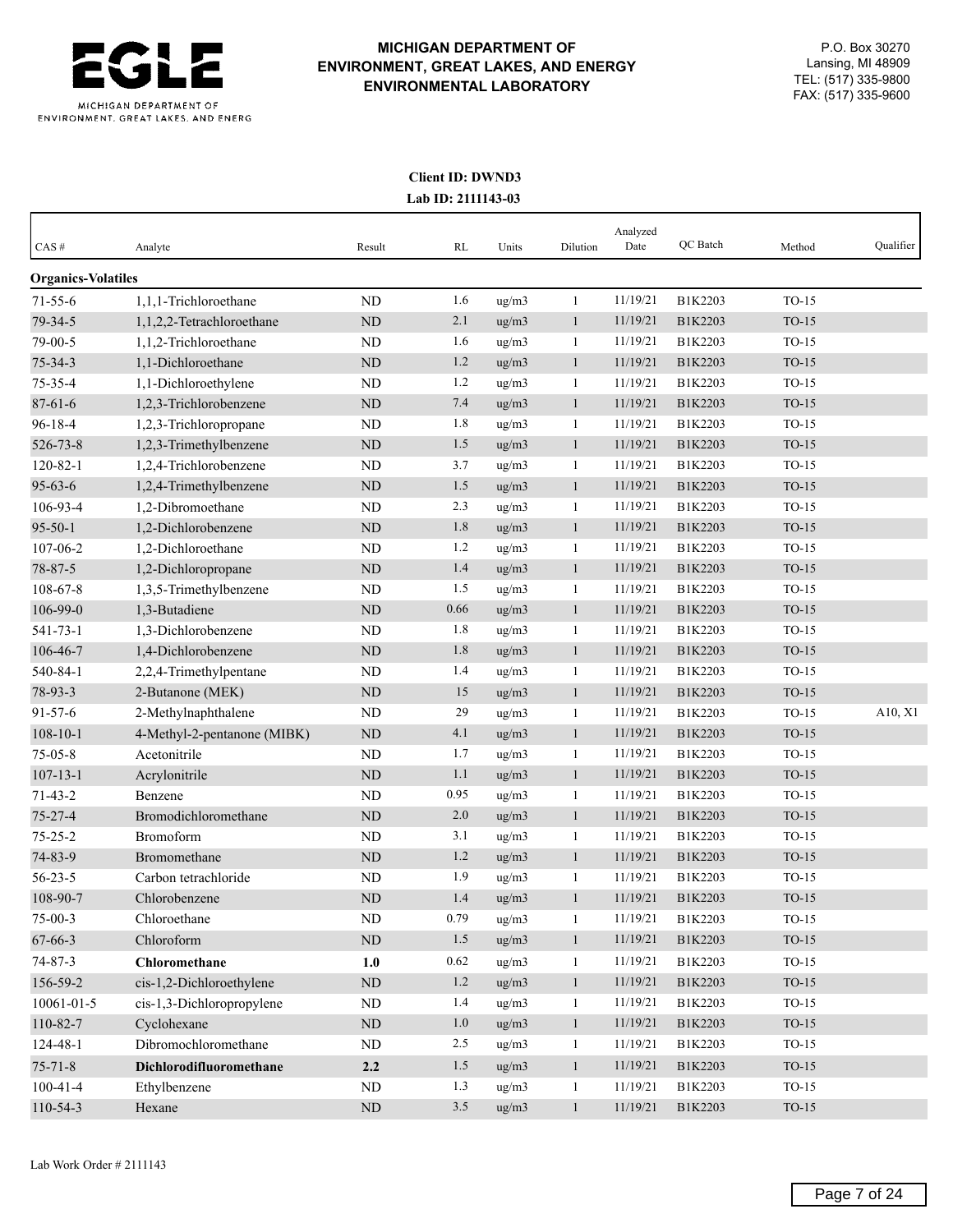

# **MICHIGAN DEPARTMENT OF** P.O. Box 30270 **ENVIRONMENT, GREAT LAKES, AND ENERGY** Lansing, MI 48909<br> **ENVIRONMENTAL LARORATORY** TEL: (517) 335-9800 TEL: (517) 335-9800 **ENVIRONMENTAL LABORATORY** FAX: (517) 335-9600

## **Client ID: DWND3 Lab ID: 2111143-03**

| CAS#                          | Analyte                     | Result    | RL    | Units               | Dilution     | Analyzed<br>Date | QC Batch | Method  | Qualifier |
|-------------------------------|-----------------------------|-----------|-------|---------------------|--------------|------------------|----------|---------|-----------|
| <b>Organics-Volatiles</b>     |                             |           |       |                     |              |                  |          |         |           |
| $98 - 82 - 8$                 | Isopropylbenzene            | <b>ND</b> | 1.5   | ug/m3               |              | 11/19/21         | B1K2203  | $TO-15$ |           |
| 1330-20-7                     | $m \& p$ - Xylene           | <b>ND</b> | 1.3   | ug/m3               |              | 11/19/21         | B1K2203  | $TO-15$ |           |
| $75-09-2$                     | Methylene chloride          | ND        | 1.0   | ug/m3               |              | 11/19/21         | B1K2203  | $TO-15$ |           |
| 1634-04-4                     | Methyltertiarybutylether    | <b>ND</b> | 1.8   | ug/m3               |              | 11/19/21         | B1K2203  | $TO-15$ |           |
| $91 - 20 - 3$                 | Naphthalene                 | <b>ND</b> | 26    | ug/m3               |              | 11/19/21         | B1K2203  | $TO-15$ | X1        |
| $104 - 51 - 8$                | n-Butylbenzene              | ND        | 5.5   | ug/m3               | -1           | 11/19/21         | B1K2203  | $TO-15$ |           |
| $103 - 65 - 1$                | n-Propylbenzene             | <b>ND</b> | 1.5   | ug/m3               |              | 11/19/21         | B1K2203  | $TO-15$ |           |
| $95 - 47 - 6$                 | o-Xylene                    | ND        | 1.3   | ug/m3               | $\mathbf{1}$ | 11/19/21         | B1K2203  | $TO-15$ |           |
| 135-98-8                      | sec-Butylbenzene            | ND        | 1.6   | ug/m3               |              | 11/19/21         | B1K2203  | $TO-15$ |           |
| $100 - 42 - 5$                | Styrene                     | <b>ND</b> | 1.3   | ug/m3               | $\mathbf{1}$ | 11/19/21         | B1K2203  | $TO-15$ |           |
| $127 - 18 - 4$                | Tetrachloroethylene         | <b>ND</b> | 2.0   | ug/m3               | $\mathbf{1}$ | 11/19/21         | B1K2203  | $TO-15$ |           |
| 108-88-3                      | Toluene                     | ND        | 1.1   | ug/m3               | 1            | 11/19/21         | B1K2203  | $TO-15$ |           |
| 156-60-5                      | trans-1,2-Dichloroethylene  | <b>ND</b> | 1.2   | ug/m3               | 1            | 11/19/21         | B1K2203  | $TO-15$ |           |
| $10061 - 02 - 6$              | trans-1,3-Dichloropropylene | ND        | 1.4   | ug/m3               |              | 11/19/21         | B1K2203  | $TO-15$ |           |
| $79-01-6$                     | Trichloroethylene           | ND        | 1.6   | $\mu$ g/m $\lambda$ |              | 11/19/21         | B1K2203  | $TO-15$ |           |
| $75-69-4$                     | Trichlorofluoromethane      | ND        | 1.7   | ug/m3               |              | 11/19/21         | B1K2203  | $TO-15$ |           |
| $75-01-4$                     | Vinyl chloride              | ND        | 0.76  | ug/m3               |              | 11/19/21         | B1K2203  | $TO-15$ |           |
| Surrogate: Bromofluorobenzene |                             |           | 99.7% | $70 - 130$          |              | 11/19/21         | B1K2203  | $TO-15$ |           |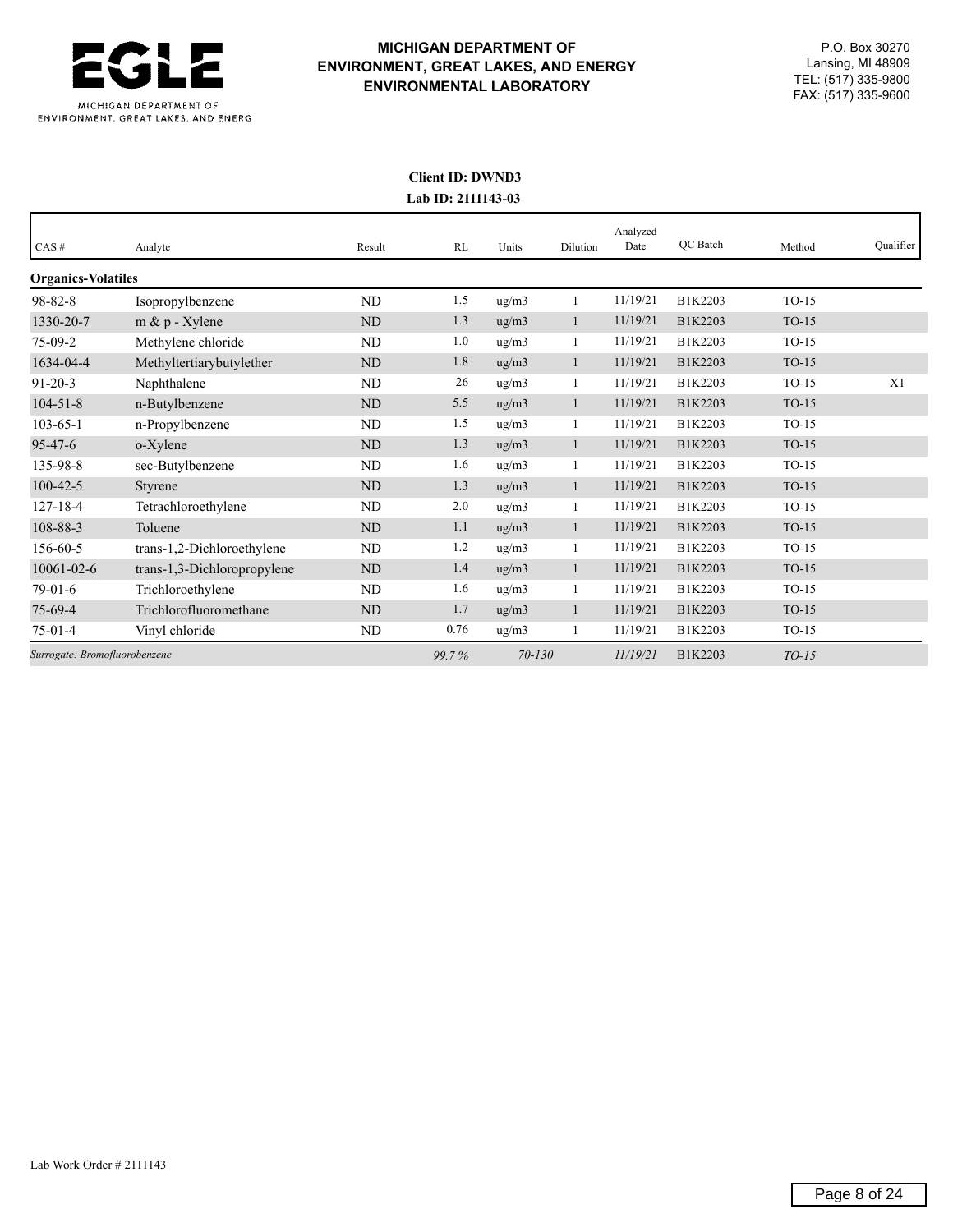

## **Client ID: UDWND1 Lab ID: 2111143-04**

| <b>Organics-Volatiles</b><br>1.6<br>1,1,1-Trichloroethane<br><b>ND</b><br>ug/m3<br>11/19/21<br>B1K2203<br>$TO-15$<br>$71 - 55 - 6$<br>$\mathbf{1}$<br>79-34-5<br>ND<br>2.1<br>ug/m3<br>11/19/21<br>1,1,2,2-Tetrachloroethane<br>B1K2203<br>$TO-15$<br>$\mathbf{1}$<br>1.6<br>79-00-5<br>1,1,2-Trichloroethane<br>ND<br>ug/m3<br>11/19/21<br>B1K2203<br>$TO-15$<br>1<br>1.2<br>1,1-Dichloroethane<br>11/19/21<br>$TO-15$<br>$75 - 34 - 3$<br><b>ND</b><br>ug/m3<br>$\mathbf{1}$<br>B1K2203<br>1.2<br>11/19/21<br>$75 - 35 - 4$<br>1,1-Dichloroethylene<br><b>ND</b><br>ug/m3<br>B1K2203<br>$TO-15$<br>1<br>7.4<br>$87 - 61 - 6$<br>1,2,3-Trichlorobenzene<br>ug/m3<br>B1K2203<br>$TO-15$<br><b>ND</b><br>$\mathbf{1}$<br>11/19/21<br>1.8<br>$96 - 18 - 4$<br>11/19/21<br>1,2,3-Trichloropropane<br><b>ND</b><br>ug/m3<br>B1K2203<br>$TO-15$<br>1<br>526-73-8<br>ND<br>1.5<br>11/19/21<br>$TO-15$<br>1,2,3-Trimethylbenzene<br>ug/m3<br>B1K2203<br>$\mathbf{1}$<br>$120 - 82 - 1$<br>3.7<br>11/19/21<br>$TO-15$<br>1,2,4-Trichlorobenzene<br>ND<br>ug/m3<br>B1K2203<br>1<br>$95 - 63 - 6$<br>1.5<br>11/19/21<br>1,2,4-Trimethylbenzene<br><b>ND</b><br>ug/m3<br>$\mathbf{1}$<br>B1K2203<br>$TO-15$<br>106-93-4<br>1,2-Dibromoethane<br>2.3<br>ug/m3<br>11/19/21<br>$TO-15$<br>ND<br>B1K2203<br>1<br>1.8<br>11/19/21<br>$95 - 50 - 1$<br>ug/m3<br>B1K2203<br>$TO-15$<br>1,2-Dichlorobenzene<br><b>ND</b><br>$\mathbf{1}$<br>107-06-2<br>1,2-Dichloroethane<br>ND<br>1.2<br>ug/m3<br>11/19/21<br>TO-15<br>B1K2203<br>1<br>78-87-5<br>ND<br>1.4<br>11/19/21<br>$TO-15$<br>1,2-Dichloropropane<br>ug/m3<br>$\mathbf{1}$<br>B1K2203<br>1.5<br>108-67-8<br>ug/m3<br>11/19/21<br>B1K2203<br>$TO-15$<br>1,3,5-Trimethylbenzene<br><b>ND</b><br>1<br>106-99-0<br>0.66<br>ug/m3<br>11/19/21<br>$TO-15$<br>1,3-Butadiene<br><b>ND</b><br>$\mathbf{1}$<br>B1K2203<br>541-73-1<br>1.8<br>11/19/21<br>1,3-Dichlorobenzene<br><b>ND</b><br>ug/m3<br>B1K2203<br>$TO-15$<br>1<br>1.8<br>$TO-15$<br>106-46-7<br>1,4-Dichlorobenzene<br>ug/m3<br>11/19/21<br>B1K2203<br>ND<br>$\mathbf{1}$<br>540-84-1<br>1.4<br>11/19/21<br>ND<br>$TO-15$<br>2,2,4-Trimethylpentane<br>ug/m3<br>B1K2203<br>1<br>78-93-3<br>15<br>11/19/21<br>2-Butanone (MEK)<br><b>ND</b><br>ug/m3<br>B1K2203<br>$TO-15$<br>$\mathbf{1}$<br>29<br>$91 - 57 - 6$<br>2-Methylnaphthalene<br>ND<br>ug/m3<br>11/19/21<br>B1K2203<br>$TO-15$<br>1<br>4.1<br>11/19/21<br>$108 - 10 - 1$<br>4-Methyl-2-pentanone (MIBK)<br><b>ND</b><br>ug/m3<br>$\mathbf{1}$<br>B1K2203<br>$TO-15$<br>$75 - 05 - 8$<br>Acetonitrile<br>11/19/21<br><b>ND</b><br>1.7<br>ug/m3<br>B1K2203<br>$TO-15$<br>1<br>1.1<br>$TO-15$<br>$107 - 13 - 1$<br>ug/m3<br>11/19/21<br>B1K2203<br>Acrylonitrile<br><b>ND</b><br>$\mathbf{1}$<br>0.95<br>$71 - 43 - 2$<br>11/19/21<br>Benzene<br><b>ND</b><br>ug/m3<br>B1K2203<br>$TO-15$<br>1 | CAS#          | Analyte              | Result | RL  | Units | Dilution | Analyzed<br>Date | QC Batch | Method  | Qualifier |
|---------------------------------------------------------------------------------------------------------------------------------------------------------------------------------------------------------------------------------------------------------------------------------------------------------------------------------------------------------------------------------------------------------------------------------------------------------------------------------------------------------------------------------------------------------------------------------------------------------------------------------------------------------------------------------------------------------------------------------------------------------------------------------------------------------------------------------------------------------------------------------------------------------------------------------------------------------------------------------------------------------------------------------------------------------------------------------------------------------------------------------------------------------------------------------------------------------------------------------------------------------------------------------------------------------------------------------------------------------------------------------------------------------------------------------------------------------------------------------------------------------------------------------------------------------------------------------------------------------------------------------------------------------------------------------------------------------------------------------------------------------------------------------------------------------------------------------------------------------------------------------------------------------------------------------------------------------------------------------------------------------------------------------------------------------------------------------------------------------------------------------------------------------------------------------------------------------------------------------------------------------------------------------------------------------------------------------------------------------------------------------------------------------------------------------------------------------------------------------------------------------------------------------------------------------------------------------------------------------------------------------------------------------------------------------------------------------------------------------------------------------------------------------------------------------------------------------------------------|---------------|----------------------|--------|-----|-------|----------|------------------|----------|---------|-----------|
|                                                                                                                                                                                                                                                                                                                                                                                                                                                                                                                                                                                                                                                                                                                                                                                                                                                                                                                                                                                                                                                                                                                                                                                                                                                                                                                                                                                                                                                                                                                                                                                                                                                                                                                                                                                                                                                                                                                                                                                                                                                                                                                                                                                                                                                                                                                                                                                                                                                                                                                                                                                                                                                                                                                                                                                                                                                   |               |                      |        |     |       |          |                  |          |         |           |
|                                                                                                                                                                                                                                                                                                                                                                                                                                                                                                                                                                                                                                                                                                                                                                                                                                                                                                                                                                                                                                                                                                                                                                                                                                                                                                                                                                                                                                                                                                                                                                                                                                                                                                                                                                                                                                                                                                                                                                                                                                                                                                                                                                                                                                                                                                                                                                                                                                                                                                                                                                                                                                                                                                                                                                                                                                                   |               |                      |        |     |       |          |                  |          |         |           |
|                                                                                                                                                                                                                                                                                                                                                                                                                                                                                                                                                                                                                                                                                                                                                                                                                                                                                                                                                                                                                                                                                                                                                                                                                                                                                                                                                                                                                                                                                                                                                                                                                                                                                                                                                                                                                                                                                                                                                                                                                                                                                                                                                                                                                                                                                                                                                                                                                                                                                                                                                                                                                                                                                                                                                                                                                                                   |               |                      |        |     |       |          |                  |          |         |           |
|                                                                                                                                                                                                                                                                                                                                                                                                                                                                                                                                                                                                                                                                                                                                                                                                                                                                                                                                                                                                                                                                                                                                                                                                                                                                                                                                                                                                                                                                                                                                                                                                                                                                                                                                                                                                                                                                                                                                                                                                                                                                                                                                                                                                                                                                                                                                                                                                                                                                                                                                                                                                                                                                                                                                                                                                                                                   |               |                      |        |     |       |          |                  |          |         |           |
|                                                                                                                                                                                                                                                                                                                                                                                                                                                                                                                                                                                                                                                                                                                                                                                                                                                                                                                                                                                                                                                                                                                                                                                                                                                                                                                                                                                                                                                                                                                                                                                                                                                                                                                                                                                                                                                                                                                                                                                                                                                                                                                                                                                                                                                                                                                                                                                                                                                                                                                                                                                                                                                                                                                                                                                                                                                   |               |                      |        |     |       |          |                  |          |         |           |
|                                                                                                                                                                                                                                                                                                                                                                                                                                                                                                                                                                                                                                                                                                                                                                                                                                                                                                                                                                                                                                                                                                                                                                                                                                                                                                                                                                                                                                                                                                                                                                                                                                                                                                                                                                                                                                                                                                                                                                                                                                                                                                                                                                                                                                                                                                                                                                                                                                                                                                                                                                                                                                                                                                                                                                                                                                                   |               |                      |        |     |       |          |                  |          |         |           |
|                                                                                                                                                                                                                                                                                                                                                                                                                                                                                                                                                                                                                                                                                                                                                                                                                                                                                                                                                                                                                                                                                                                                                                                                                                                                                                                                                                                                                                                                                                                                                                                                                                                                                                                                                                                                                                                                                                                                                                                                                                                                                                                                                                                                                                                                                                                                                                                                                                                                                                                                                                                                                                                                                                                                                                                                                                                   |               |                      |        |     |       |          |                  |          |         |           |
|                                                                                                                                                                                                                                                                                                                                                                                                                                                                                                                                                                                                                                                                                                                                                                                                                                                                                                                                                                                                                                                                                                                                                                                                                                                                                                                                                                                                                                                                                                                                                                                                                                                                                                                                                                                                                                                                                                                                                                                                                                                                                                                                                                                                                                                                                                                                                                                                                                                                                                                                                                                                                                                                                                                                                                                                                                                   |               |                      |        |     |       |          |                  |          |         |           |
|                                                                                                                                                                                                                                                                                                                                                                                                                                                                                                                                                                                                                                                                                                                                                                                                                                                                                                                                                                                                                                                                                                                                                                                                                                                                                                                                                                                                                                                                                                                                                                                                                                                                                                                                                                                                                                                                                                                                                                                                                                                                                                                                                                                                                                                                                                                                                                                                                                                                                                                                                                                                                                                                                                                                                                                                                                                   |               |                      |        |     |       |          |                  |          |         |           |
|                                                                                                                                                                                                                                                                                                                                                                                                                                                                                                                                                                                                                                                                                                                                                                                                                                                                                                                                                                                                                                                                                                                                                                                                                                                                                                                                                                                                                                                                                                                                                                                                                                                                                                                                                                                                                                                                                                                                                                                                                                                                                                                                                                                                                                                                                                                                                                                                                                                                                                                                                                                                                                                                                                                                                                                                                                                   |               |                      |        |     |       |          |                  |          |         |           |
|                                                                                                                                                                                                                                                                                                                                                                                                                                                                                                                                                                                                                                                                                                                                                                                                                                                                                                                                                                                                                                                                                                                                                                                                                                                                                                                                                                                                                                                                                                                                                                                                                                                                                                                                                                                                                                                                                                                                                                                                                                                                                                                                                                                                                                                                                                                                                                                                                                                                                                                                                                                                                                                                                                                                                                                                                                                   |               |                      |        |     |       |          |                  |          |         |           |
|                                                                                                                                                                                                                                                                                                                                                                                                                                                                                                                                                                                                                                                                                                                                                                                                                                                                                                                                                                                                                                                                                                                                                                                                                                                                                                                                                                                                                                                                                                                                                                                                                                                                                                                                                                                                                                                                                                                                                                                                                                                                                                                                                                                                                                                                                                                                                                                                                                                                                                                                                                                                                                                                                                                                                                                                                                                   |               |                      |        |     |       |          |                  |          |         |           |
|                                                                                                                                                                                                                                                                                                                                                                                                                                                                                                                                                                                                                                                                                                                                                                                                                                                                                                                                                                                                                                                                                                                                                                                                                                                                                                                                                                                                                                                                                                                                                                                                                                                                                                                                                                                                                                                                                                                                                                                                                                                                                                                                                                                                                                                                                                                                                                                                                                                                                                                                                                                                                                                                                                                                                                                                                                                   |               |                      |        |     |       |          |                  |          |         |           |
|                                                                                                                                                                                                                                                                                                                                                                                                                                                                                                                                                                                                                                                                                                                                                                                                                                                                                                                                                                                                                                                                                                                                                                                                                                                                                                                                                                                                                                                                                                                                                                                                                                                                                                                                                                                                                                                                                                                                                                                                                                                                                                                                                                                                                                                                                                                                                                                                                                                                                                                                                                                                                                                                                                                                                                                                                                                   |               |                      |        |     |       |          |                  |          |         |           |
|                                                                                                                                                                                                                                                                                                                                                                                                                                                                                                                                                                                                                                                                                                                                                                                                                                                                                                                                                                                                                                                                                                                                                                                                                                                                                                                                                                                                                                                                                                                                                                                                                                                                                                                                                                                                                                                                                                                                                                                                                                                                                                                                                                                                                                                                                                                                                                                                                                                                                                                                                                                                                                                                                                                                                                                                                                                   |               |                      |        |     |       |          |                  |          |         |           |
|                                                                                                                                                                                                                                                                                                                                                                                                                                                                                                                                                                                                                                                                                                                                                                                                                                                                                                                                                                                                                                                                                                                                                                                                                                                                                                                                                                                                                                                                                                                                                                                                                                                                                                                                                                                                                                                                                                                                                                                                                                                                                                                                                                                                                                                                                                                                                                                                                                                                                                                                                                                                                                                                                                                                                                                                                                                   |               |                      |        |     |       |          |                  |          |         |           |
|                                                                                                                                                                                                                                                                                                                                                                                                                                                                                                                                                                                                                                                                                                                                                                                                                                                                                                                                                                                                                                                                                                                                                                                                                                                                                                                                                                                                                                                                                                                                                                                                                                                                                                                                                                                                                                                                                                                                                                                                                                                                                                                                                                                                                                                                                                                                                                                                                                                                                                                                                                                                                                                                                                                                                                                                                                                   |               |                      |        |     |       |          |                  |          |         |           |
|                                                                                                                                                                                                                                                                                                                                                                                                                                                                                                                                                                                                                                                                                                                                                                                                                                                                                                                                                                                                                                                                                                                                                                                                                                                                                                                                                                                                                                                                                                                                                                                                                                                                                                                                                                                                                                                                                                                                                                                                                                                                                                                                                                                                                                                                                                                                                                                                                                                                                                                                                                                                                                                                                                                                                                                                                                                   |               |                      |        |     |       |          |                  |          |         |           |
|                                                                                                                                                                                                                                                                                                                                                                                                                                                                                                                                                                                                                                                                                                                                                                                                                                                                                                                                                                                                                                                                                                                                                                                                                                                                                                                                                                                                                                                                                                                                                                                                                                                                                                                                                                                                                                                                                                                                                                                                                                                                                                                                                                                                                                                                                                                                                                                                                                                                                                                                                                                                                                                                                                                                                                                                                                                   |               |                      |        |     |       |          |                  |          |         |           |
|                                                                                                                                                                                                                                                                                                                                                                                                                                                                                                                                                                                                                                                                                                                                                                                                                                                                                                                                                                                                                                                                                                                                                                                                                                                                                                                                                                                                                                                                                                                                                                                                                                                                                                                                                                                                                                                                                                                                                                                                                                                                                                                                                                                                                                                                                                                                                                                                                                                                                                                                                                                                                                                                                                                                                                                                                                                   |               |                      |        |     |       |          |                  |          |         |           |
|                                                                                                                                                                                                                                                                                                                                                                                                                                                                                                                                                                                                                                                                                                                                                                                                                                                                                                                                                                                                                                                                                                                                                                                                                                                                                                                                                                                                                                                                                                                                                                                                                                                                                                                                                                                                                                                                                                                                                                                                                                                                                                                                                                                                                                                                                                                                                                                                                                                                                                                                                                                                                                                                                                                                                                                                                                                   |               |                      |        |     |       |          |                  |          |         |           |
|                                                                                                                                                                                                                                                                                                                                                                                                                                                                                                                                                                                                                                                                                                                                                                                                                                                                                                                                                                                                                                                                                                                                                                                                                                                                                                                                                                                                                                                                                                                                                                                                                                                                                                                                                                                                                                                                                                                                                                                                                                                                                                                                                                                                                                                                                                                                                                                                                                                                                                                                                                                                                                                                                                                                                                                                                                                   |               |                      |        |     |       |          |                  |          |         | A10, X1   |
|                                                                                                                                                                                                                                                                                                                                                                                                                                                                                                                                                                                                                                                                                                                                                                                                                                                                                                                                                                                                                                                                                                                                                                                                                                                                                                                                                                                                                                                                                                                                                                                                                                                                                                                                                                                                                                                                                                                                                                                                                                                                                                                                                                                                                                                                                                                                                                                                                                                                                                                                                                                                                                                                                                                                                                                                                                                   |               |                      |        |     |       |          |                  |          |         |           |
|                                                                                                                                                                                                                                                                                                                                                                                                                                                                                                                                                                                                                                                                                                                                                                                                                                                                                                                                                                                                                                                                                                                                                                                                                                                                                                                                                                                                                                                                                                                                                                                                                                                                                                                                                                                                                                                                                                                                                                                                                                                                                                                                                                                                                                                                                                                                                                                                                                                                                                                                                                                                                                                                                                                                                                                                                                                   |               |                      |        |     |       |          |                  |          |         |           |
|                                                                                                                                                                                                                                                                                                                                                                                                                                                                                                                                                                                                                                                                                                                                                                                                                                                                                                                                                                                                                                                                                                                                                                                                                                                                                                                                                                                                                                                                                                                                                                                                                                                                                                                                                                                                                                                                                                                                                                                                                                                                                                                                                                                                                                                                                                                                                                                                                                                                                                                                                                                                                                                                                                                                                                                                                                                   |               |                      |        |     |       |          |                  |          |         |           |
|                                                                                                                                                                                                                                                                                                                                                                                                                                                                                                                                                                                                                                                                                                                                                                                                                                                                                                                                                                                                                                                                                                                                                                                                                                                                                                                                                                                                                                                                                                                                                                                                                                                                                                                                                                                                                                                                                                                                                                                                                                                                                                                                                                                                                                                                                                                                                                                                                                                                                                                                                                                                                                                                                                                                                                                                                                                   |               |                      |        |     |       |          |                  |          |         |           |
| $\mathbf{1}$                                                                                                                                                                                                                                                                                                                                                                                                                                                                                                                                                                                                                                                                                                                                                                                                                                                                                                                                                                                                                                                                                                                                                                                                                                                                                                                                                                                                                                                                                                                                                                                                                                                                                                                                                                                                                                                                                                                                                                                                                                                                                                                                                                                                                                                                                                                                                                                                                                                                                                                                                                                                                                                                                                                                                                                                                                      | $75 - 27 - 4$ | Bromodichloromethane | ND     | 2.0 | ug/m3 |          | 11/19/21         | B1K2203  | $TO-15$ |           |
| $75 - 25 - 2$<br>Bromoform<br>ND<br>3.1<br>ug/m3<br>11/19/21<br>B1K2203<br>$TO-15$<br>1                                                                                                                                                                                                                                                                                                                                                                                                                                                                                                                                                                                                                                                                                                                                                                                                                                                                                                                                                                                                                                                                                                                                                                                                                                                                                                                                                                                                                                                                                                                                                                                                                                                                                                                                                                                                                                                                                                                                                                                                                                                                                                                                                                                                                                                                                                                                                                                                                                                                                                                                                                                                                                                                                                                                                           |               |                      |        |     |       |          |                  |          |         |           |
| 1.2<br>74-83-9<br>Bromomethane<br>11/19/21<br>$TO-15$<br><b>ND</b><br>ug/m3<br>$\mathbf{1}$<br>B1K2203                                                                                                                                                                                                                                                                                                                                                                                                                                                                                                                                                                                                                                                                                                                                                                                                                                                                                                                                                                                                                                                                                                                                                                                                                                                                                                                                                                                                                                                                                                                                                                                                                                                                                                                                                                                                                                                                                                                                                                                                                                                                                                                                                                                                                                                                                                                                                                                                                                                                                                                                                                                                                                                                                                                                            |               |                      |        |     |       |          |                  |          |         |           |
| $56 - 23 - 5$<br>1.9<br>11/19/21<br>Carbon tetrachloride<br><b>ND</b><br>ug/m3<br>B1K2203<br>$TO-15$<br>1                                                                                                                                                                                                                                                                                                                                                                                                                                                                                                                                                                                                                                                                                                                                                                                                                                                                                                                                                                                                                                                                                                                                                                                                                                                                                                                                                                                                                                                                                                                                                                                                                                                                                                                                                                                                                                                                                                                                                                                                                                                                                                                                                                                                                                                                                                                                                                                                                                                                                                                                                                                                                                                                                                                                         |               |                      |        |     |       |          |                  |          |         |           |
| 1.4<br>108-90-7<br>ND<br>ug/m3<br>$TO-15$<br>Chlorobenzene<br>$\mathbf{1}$<br>11/19/21<br>B1K2203                                                                                                                                                                                                                                                                                                                                                                                                                                                                                                                                                                                                                                                                                                                                                                                                                                                                                                                                                                                                                                                                                                                                                                                                                                                                                                                                                                                                                                                                                                                                                                                                                                                                                                                                                                                                                                                                                                                                                                                                                                                                                                                                                                                                                                                                                                                                                                                                                                                                                                                                                                                                                                                                                                                                                 |               |                      |        |     |       |          |                  |          |         |           |
| $75-00-3$<br>Chloroethane<br>ND<br>0.79<br>$\frac{ug}{m3}$<br>$\mathbf{1}$<br>11/19/21<br>B1K2203<br>TO-15                                                                                                                                                                                                                                                                                                                                                                                                                                                                                                                                                                                                                                                                                                                                                                                                                                                                                                                                                                                                                                                                                                                                                                                                                                                                                                                                                                                                                                                                                                                                                                                                                                                                                                                                                                                                                                                                                                                                                                                                                                                                                                                                                                                                                                                                                                                                                                                                                                                                                                                                                                                                                                                                                                                                        |               |                      |        |     |       |          |                  |          |         |           |
| Chloroform<br>$\rm ND$<br>1.5<br>11/19/21<br>$TO-15$<br>67-66-3<br>ug/m3<br>$\mathbf{1}$<br>B1K2203                                                                                                                                                                                                                                                                                                                                                                                                                                                                                                                                                                                                                                                                                                                                                                                                                                                                                                                                                                                                                                                                                                                                                                                                                                                                                                                                                                                                                                                                                                                                                                                                                                                                                                                                                                                                                                                                                                                                                                                                                                                                                                                                                                                                                                                                                                                                                                                                                                                                                                                                                                                                                                                                                                                                               |               |                      |        |     |       |          |                  |          |         |           |
| 0.62<br>$74 - 87 - 3$<br>Chloromethane<br>1.1<br>ug/m3<br>11/19/21<br>$TO-15$<br>$\mathbf{1}$<br>B1K2203                                                                                                                                                                                                                                                                                                                                                                                                                                                                                                                                                                                                                                                                                                                                                                                                                                                                                                                                                                                                                                                                                                                                                                                                                                                                                                                                                                                                                                                                                                                                                                                                                                                                                                                                                                                                                                                                                                                                                                                                                                                                                                                                                                                                                                                                                                                                                                                                                                                                                                                                                                                                                                                                                                                                          |               |                      |        |     |       |          |                  |          |         |           |
| 1.2<br>ug/m3<br>$TO-15$<br>156-59-2<br>cis-1,2-Dichloroethylene<br>$\rm ND$<br>$\mathbf{1}$<br>11/19/21<br>B1K2203                                                                                                                                                                                                                                                                                                                                                                                                                                                                                                                                                                                                                                                                                                                                                                                                                                                                                                                                                                                                                                                                                                                                                                                                                                                                                                                                                                                                                                                                                                                                                                                                                                                                                                                                                                                                                                                                                                                                                                                                                                                                                                                                                                                                                                                                                                                                                                                                                                                                                                                                                                                                                                                                                                                                |               |                      |        |     |       |          |                  |          |         |           |
| 1.4<br>11/19/21<br>10061-01-5<br>cis-1,3-Dichloropropylene<br>ND<br>ug/m3<br>B1K2203<br>$TO-15$<br>$\mathbf{1}$                                                                                                                                                                                                                                                                                                                                                                                                                                                                                                                                                                                                                                                                                                                                                                                                                                                                                                                                                                                                                                                                                                                                                                                                                                                                                                                                                                                                                                                                                                                                                                                                                                                                                                                                                                                                                                                                                                                                                                                                                                                                                                                                                                                                                                                                                                                                                                                                                                                                                                                                                                                                                                                                                                                                   |               |                      |        |     |       |          |                  |          |         |           |
| 110-82-7<br>1.0<br>11/19/21<br>$TO-15$<br>Cyclohexane<br>ND<br>ug/m3<br>$\mathbf{1}$<br>B1K2203                                                                                                                                                                                                                                                                                                                                                                                                                                                                                                                                                                                                                                                                                                                                                                                                                                                                                                                                                                                                                                                                                                                                                                                                                                                                                                                                                                                                                                                                                                                                                                                                                                                                                                                                                                                                                                                                                                                                                                                                                                                                                                                                                                                                                                                                                                                                                                                                                                                                                                                                                                                                                                                                                                                                                   |               |                      |        |     |       |          |                  |          |         |           |
| Dibromochloromethane<br>2.5<br>$TO-15$<br>124-48-1<br>$\rm ND$<br>ug/m3<br>11/19/21<br>B1K2203<br>$\mathbf{1}$                                                                                                                                                                                                                                                                                                                                                                                                                                                                                                                                                                                                                                                                                                                                                                                                                                                                                                                                                                                                                                                                                                                                                                                                                                                                                                                                                                                                                                                                                                                                                                                                                                                                                                                                                                                                                                                                                                                                                                                                                                                                                                                                                                                                                                                                                                                                                                                                                                                                                                                                                                                                                                                                                                                                    |               |                      |        |     |       |          |                  |          |         |           |
| $75 - 71 - 8$<br>1.5<br>Dichlorodifluoromethane<br>2.3<br>ug/m3<br>$\mathbf{1}$<br>11/19/21<br>B1K2203<br>TO-15                                                                                                                                                                                                                                                                                                                                                                                                                                                                                                                                                                                                                                                                                                                                                                                                                                                                                                                                                                                                                                                                                                                                                                                                                                                                                                                                                                                                                                                                                                                                                                                                                                                                                                                                                                                                                                                                                                                                                                                                                                                                                                                                                                                                                                                                                                                                                                                                                                                                                                                                                                                                                                                                                                                                   |               |                      |        |     |       |          |                  |          |         |           |
| 1.3<br>$100 - 41 - 4$<br>ug/m3<br>11/19/21<br>$TO-15$<br>Ethylbenzene<br>ND<br>$\mathbf{1}$<br>B1K2203                                                                                                                                                                                                                                                                                                                                                                                                                                                                                                                                                                                                                                                                                                                                                                                                                                                                                                                                                                                                                                                                                                                                                                                                                                                                                                                                                                                                                                                                                                                                                                                                                                                                                                                                                                                                                                                                                                                                                                                                                                                                                                                                                                                                                                                                                                                                                                                                                                                                                                                                                                                                                                                                                                                                            |               |                      |        |     |       |          |                  |          |         |           |
| 110-54-3<br>$\mbox{ND}$<br>3.5<br>11/19/21<br>$TO-15$<br>ug/m3<br>$\mathbf{1}$<br>B1K2203<br>Hexane                                                                                                                                                                                                                                                                                                                                                                                                                                                                                                                                                                                                                                                                                                                                                                                                                                                                                                                                                                                                                                                                                                                                                                                                                                                                                                                                                                                                                                                                                                                                                                                                                                                                                                                                                                                                                                                                                                                                                                                                                                                                                                                                                                                                                                                                                                                                                                                                                                                                                                                                                                                                                                                                                                                                               |               |                      |        |     |       |          |                  |          |         |           |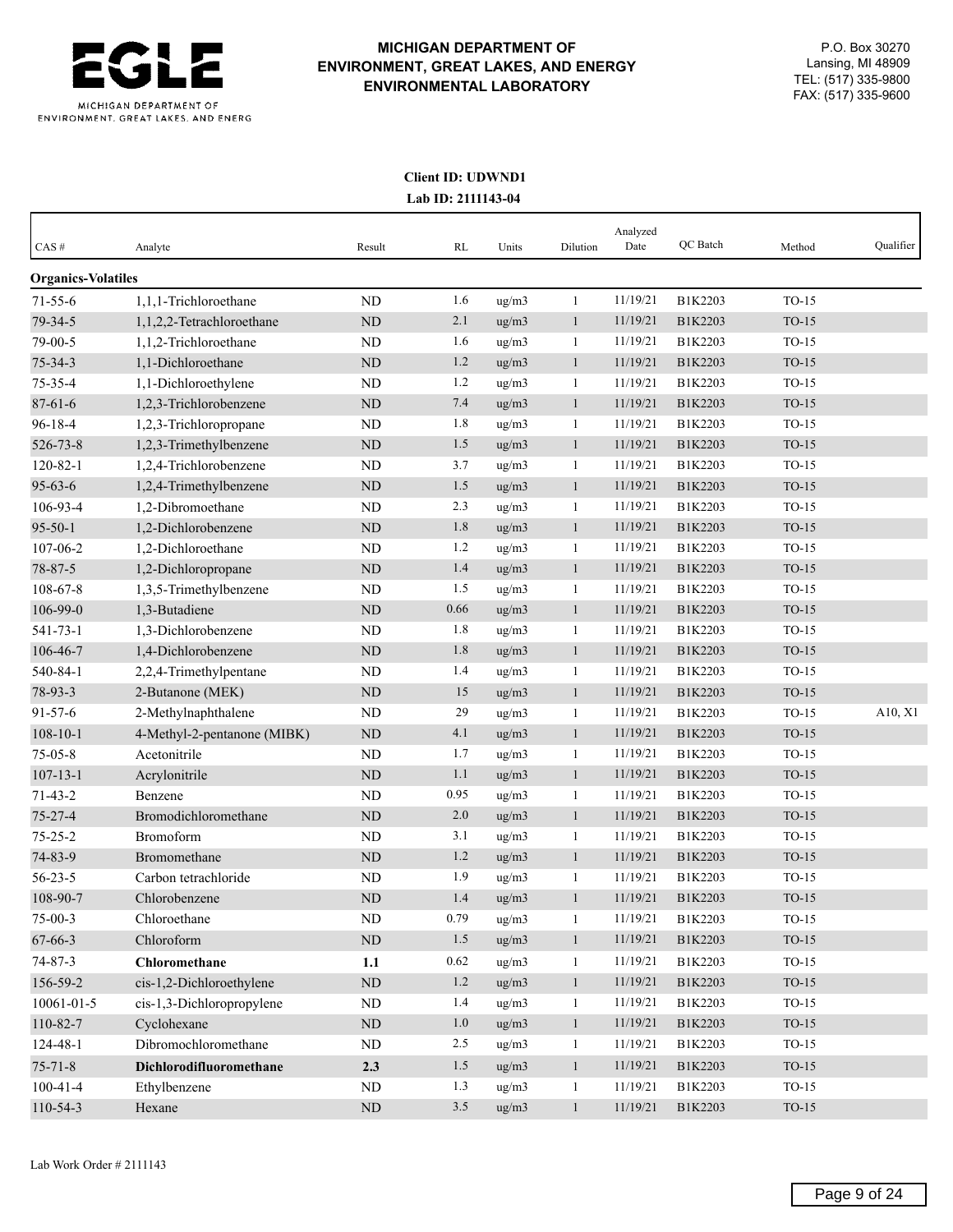

## **Client ID: UDWND1 Lab ID: 2111143-04**

| CAS#                          | Analyte                     | Result    | RL      | Units               | Dilution     | Analyzed<br>Date | <b>OC</b> Batch | Method  | Qualifier      |
|-------------------------------|-----------------------------|-----------|---------|---------------------|--------------|------------------|-----------------|---------|----------------|
| <b>Organics-Volatiles</b>     |                             |           |         |                     |              |                  |                 |         |                |
| $98 - 82 - 8$                 | Isopropylbenzene            | <b>ND</b> | 1.5     | ug/m3               |              | 11/19/21         | B1K2203         | $TO-15$ |                |
| 1330-20-7                     | $m \& p$ - Xylene           | <b>ND</b> | 1.3     | ug/m3               |              | 11/19/21         | B1K2203         | $TO-15$ |                |
| $75-09-2$                     | Methylene chloride          | <b>ND</b> | 1.0     | ug/m3               |              | 11/19/21         | B1K2203         | $TO-15$ |                |
| 1634-04-4                     | Methyltertiarybutylether    | <b>ND</b> | 1.8     | ug/m3               |              | 11/19/21         | B1K2203         | $TO-15$ |                |
| $91 - 20 - 3$                 | Naphthalene                 | <b>ND</b> | 26      | $\rm ug/m3$         |              | 11/19/21         | B1K2203         | $TO-15$ | X <sub>1</sub> |
| $104 - 51 - 8$                | n-Butylbenzene              | <b>ND</b> | 5.5     | ug/m3               |              | 11/19/21         | B1K2203         | $TO-15$ |                |
| $103 - 65 - 1$                | n-Propylbenzene             | ND        | 1.5     | ug/m3               |              | 11/19/21         | B1K2203         | $TO-15$ |                |
| $95 - 47 - 6$                 | o-Xylene                    | <b>ND</b> | 1.3     | ug/m3               | 1            | 11/19/21         | B1K2203         | $TO-15$ |                |
| 135-98-8                      | sec-Butylbenzene            | <b>ND</b> | 1.6     | ug/m3               |              | 11/19/21         | B1K2203         | $TO-15$ |                |
| $100 - 42 - 5$                | Styrene                     | <b>ND</b> | 1.3     | ug/m3               | -1           | 11/19/21         | B1K2203         | $TO-15$ |                |
| $127 - 18 - 4$                | Tetrachloroethylene         | ND        | 2.0     | $\mu$ g/m $\lambda$ |              | 11/19/21         | B1K2203         | $TO-15$ |                |
| 108-88-3                      | <b>Toluene</b>              | 1.1       | 1.1     | ug/m3               | 1            | 11/19/21         | B1K2203         | $TO-15$ |                |
| 156-60-5                      | trans-1,2-Dichloroethylene  | <b>ND</b> | 1.2     | ug/m3               |              | 11/19/21         | B1K2203         | $TO-15$ |                |
| $10061 - 02 - 6$              | trans-1,3-Dichloropropylene | <b>ND</b> | 1.4     | ug/m3               | $\mathbf{1}$ | 11/19/21         | B1K2203         | $TO-15$ |                |
| $79-01-6$                     | Trichloroethylene           | ND        | 1.6     | ug/m3               |              | 11/19/21         | B1K2203         | $TO-15$ |                |
| $75-69-4$                     | Trichlorofluoromethane      | ND        | 1.7     | ug/m3               |              | 11/19/21         | B1K2203         | $TO-15$ |                |
| $75-01-4$                     | Vinyl chloride              | ND        | 0.76    | ug/m3               | 1            | 11/19/21         | B1K2203         | $TO-15$ |                |
| Surrogate: Bromofluorobenzene |                             |           | $100\%$ | $70 - 130$          |              | 11/19/21         | B1K2203         | $TO-15$ |                |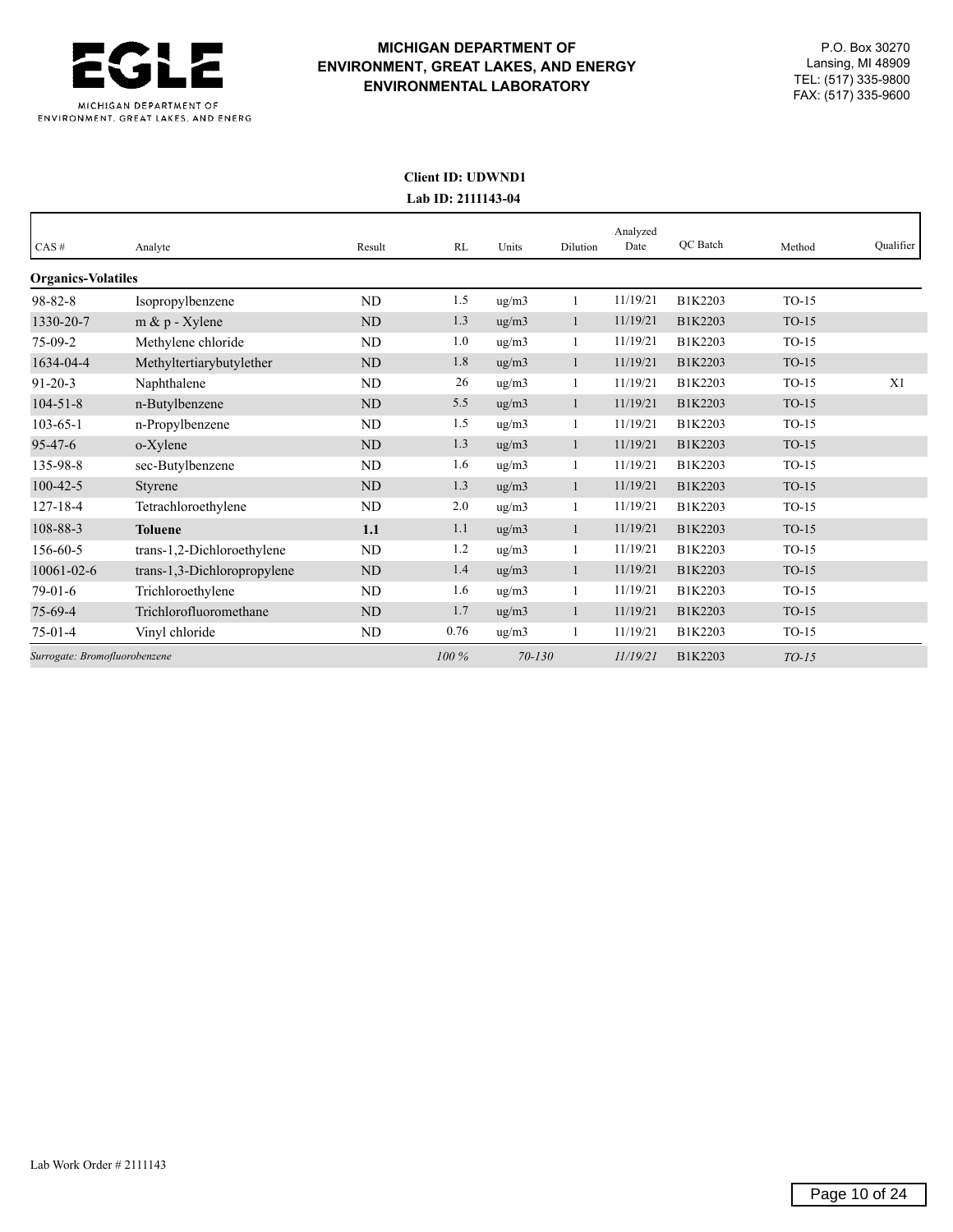

## **Client ID: GRAB1 Lab ID: 2111143-05**

| CAS#                      | Analyte                     | Result     | RL   | Units | Dilution     | Analyzed<br>Date | QC Batch | Method  | Qualifier |
|---------------------------|-----------------------------|------------|------|-------|--------------|------------------|----------|---------|-----------|
| <b>Organics-Volatiles</b> |                             |            |      |       |              |                  |          |         |           |
| $71 - 55 - 6$             | 1.1.1-Trichloroethane       | ND         | 1.6  | ug/m3 | $\mathbf{1}$ | 11/19/21         | B1K2203  | $TO-15$ |           |
| 79-34-5                   | 1,1,2,2-Tetrachloroethane   | $\rm ND$   | 2.1  | ug/m3 | $\mathbf{1}$ | 11/19/21         | B1K2203  | $TO-15$ |           |
| 79-00-5                   | 1,1,2-Trichloroethane       | ND         | 1.6  | ug/m3 | $\mathbf{1}$ | 11/19/21         | B1K2203  | $TO-15$ |           |
| $75 - 34 - 3$             | 1,1-Dichloroethane          | ND         | 1.2  | ug/m3 | $\mathbf{1}$ | 11/19/21         | B1K2203  | $TO-15$ |           |
| 75-35-4                   | 1,1-Dichloroethylene        | ND         | 1.2  | ug/m3 | $\mathbf{1}$ | 11/19/21         | B1K2203  | $TO-15$ |           |
| $87 - 61 - 6$             | 1,2,3-Trichlorobenzene      | ${\rm ND}$ | 7.4  | ug/m3 | $\mathbf{1}$ | 11/19/21         | B1K2203  | $TO-15$ |           |
| $96 - 18 - 4$             | 1,2,3-Trichloropropane      | ND         | 1.8  | ug/m3 | $\mathbf{1}$ | 11/19/21         | B1K2203  | $TO-15$ |           |
| 526-73-8                  | 1,2,3-Trimethylbenzene      | 2.3        | 1.5  | ug/m3 | $\mathbf{1}$ | 11/19/21         | B1K2203  | $TO-15$ |           |
| $120 - 82 - 1$            | 1,2,4-Trichlorobenzene      | ND         | 3.7  | ug/m3 | $\mathbf{1}$ | 11/19/21         | B1K2203  | $TO-15$ |           |
| $95 - 63 - 6$             | 1,2,4-Trimethylbenzene      | 11         | 1.5  | ug/m3 | $\mathbf{1}$ | 11/19/21         | B1K2203  | $TO-15$ |           |
| 106-93-4                  | 1,2-Dibromoethane           | ND         | 2.3  | ug/m3 | $\mathbf{1}$ | 11/19/21         | B1K2203  | $TO-15$ |           |
| $95 - 50 - 1$             | 1,2-Dichlorobenzene         | $\rm ND$   | 1.8  | ug/m3 | $\mathbf{1}$ | 11/19/21         | B1K2203  | $TO-15$ |           |
| 107-06-2                  | 1,2-Dichloroethane          | ND         | 1.2  | ug/m3 | $\mathbf{1}$ | 11/19/21         | B1K2203  | $TO-15$ |           |
| 78-87-5                   | 1,2-Dichloropropane         | ${\rm ND}$ | 1.4  | ug/m3 | $\mathbf{1}$ | 11/19/21         | B1K2203  | $TO-15$ |           |
| 108-67-8                  | 1,3,5-Trimethylbenzene      | 2.9        | 1.5  | ug/m3 | $\mathbf{1}$ | 11/19/21         | B1K2203  | $TO-15$ |           |
| 106-99-0                  | 1,3-Butadiene               | $\rm ND$   | 0.66 | ug/m3 | $\mathbf{1}$ | 11/19/21         | B1K2203  | $TO-15$ |           |
| $541 - 73 - 1$            | 1,3-Dichlorobenzene         | ND         | 1.8  | ug/m3 | $\mathbf{1}$ | 11/19/21         | B1K2203  | $TO-15$ |           |
| 106-46-7                  | 1,4-Dichlorobenzene         | ND         | 1.8  | ug/m3 | $\mathbf{1}$ | 11/19/21         | B1K2203  | $TO-15$ |           |
| 540-84-1                  | 2,2,4-Trimethylpentane      | ND         | 1.4  | ug/m3 | 1            | 11/19/21         | B1K2203  | $TO-15$ |           |
| 78-93-3                   | 2-Butanone (MEK)            | <b>ND</b>  | 15   | ug/m3 | $\mathbf{1}$ | 11/19/21         | B1K2203  | $TO-15$ |           |
| $91 - 57 - 6$             | 2-Methylnaphthalene         | ND         | 29   | ug/m3 | $\mathbf{1}$ | 11/19/21         | B1K2203  | $TO-15$ | A10, X1   |
| $108 - 10 - 1$            | 4-Methyl-2-pentanone (MIBK) | ND         | 4.1  | ug/m3 | $\mathbf{1}$ | 11/19/21         | B1K2203  | $TO-15$ |           |
| $75 - 05 - 8$             | Acetonitrile                | ND         | 1.7  | ug/m3 | $\mathbf{1}$ | 11/19/21         | B1K2203  | $TO-15$ |           |
| $107 - 13 - 1$            | Acrylonitrile               | ND         | 1.1  | ug/m3 | $\mathbf{1}$ | 11/19/21         | B1K2203  | $TO-15$ |           |
| $71 - 43 - 2$             | Benzene                     | ND         | 0.95 | ug/m3 | $\mathbf{1}$ | 11/19/21         | B1K2203  | $TO-15$ |           |
| $75 - 27 - 4$             | Bromodichloromethane        | $\rm ND$   | 2.0  | ug/m3 | $\mathbf{1}$ | 11/19/21         | B1K2203  | $TO-15$ |           |
| $75 - 25 - 2$             | <b>Bromoform</b>            | ND         | 3.1  | ug/m3 | $\mathbf{1}$ | 11/19/21         | B1K2203  | $TO-15$ |           |
| 74-83-9                   | Bromomethane                | ND         | 1.2  | ug/m3 | $\mathbf{1}$ | 11/19/21         | B1K2203  | $TO-15$ |           |
| $56 - 23 - 5$             | Carbon tetrachloride        | ND         | 1.9  | ug/m3 | $\mathbf{1}$ | 11/19/21         | B1K2203  | $TO-15$ |           |
| 108-90-7                  | Chlorobenzene               | <b>ND</b>  | 1.4  | ug/m3 | $\mathbf{1}$ | 11/19/21         | B1K2203  | $TO-15$ |           |
| $75-00-3$                 | Chloroethane                | ND         | 0.79 | ug/m3 | $\mathbf{1}$ | 11/19/21         | B1K2203  | $TO-15$ |           |
| 67-66-3                   | Chloroform                  | $\rm ND$   | 1.5  | ug/m3 | $\mathbf{1}$ | 11/19/21         | B1K2203  | $TO-15$ |           |
| $74 - 87 - 3$             | Chloromethane               | 1.1        | 0.62 | ug/m3 | $\mathbf{1}$ | 11/19/21         | B1K2203  | $TO-15$ |           |
| 156-59-2                  | cis-1,2-Dichloroethylene    | ${\rm ND}$ | 1.2  | ug/m3 | $\mathbf{1}$ | 11/19/21         | B1K2203  | $TO-15$ |           |
| 10061-01-5                | cis-1,3-Dichloropropylene   | ND         | 1.4  | ug/m3 | $\mathbf{1}$ | 11/19/21         | B1K2203  | $TO-15$ |           |
| 110-82-7                  | Cyclohexane                 | $\rm ND$   | 1.0  | ug/m3 | $\mathbf{1}$ | 11/19/21         | B1K2203  | $TO-15$ |           |
| 124-48-1                  | Dibromochloromethane        | ND         | 2.5  | ug/m3 | $\mathbf{1}$ | 11/19/21         | B1K2203  | $TO-15$ |           |
| $75 - 71 - 8$             | Dichlorodifluoromethane     | 2.3        | 1.5  | ug/m3 | $\mathbf{1}$ | 11/19/21         | B1K2203  | $TO-15$ |           |
| $100 - 41 - 4$            | Ethylbenzene                | $\rm ND$   | 1.3  | ug/m3 | $\mathbf{1}$ | 11/19/21         | B1K2203  | $TO-15$ |           |
| 110-54-3                  | Hexane                      | $\rm ND$   | 3.5  | ug/m3 | $\mathbf{1}$ | 11/19/21         | B1K2203  | $TO-15$ |           |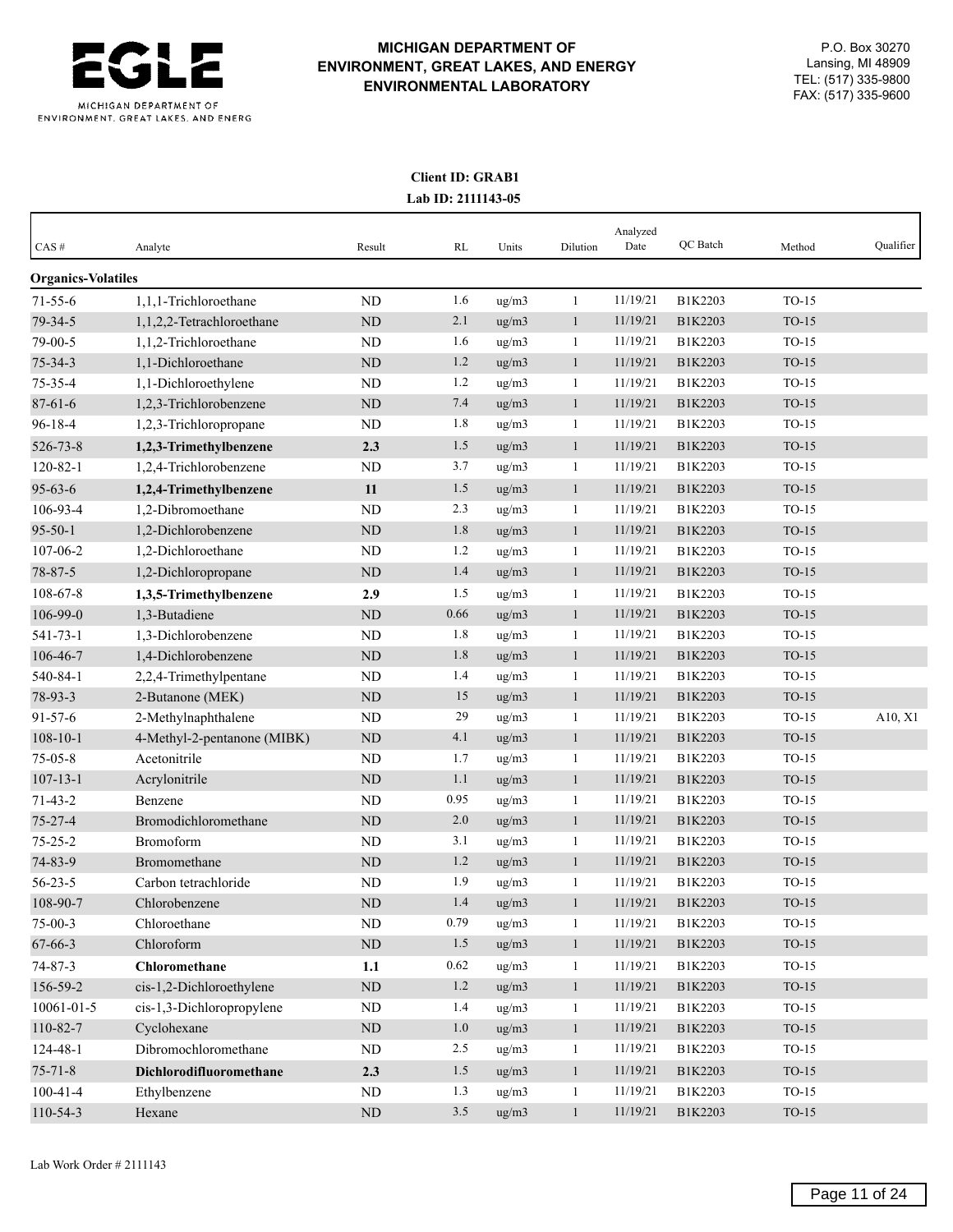

## **Client ID: GRAB1 Lab ID: 2111143-05**

|                               |                             |           |       |            |              | Analyzed<br>Date | <b>OC</b> Batch |         | Qualifier |
|-------------------------------|-----------------------------|-----------|-------|------------|--------------|------------------|-----------------|---------|-----------|
| CAS#                          | Analyte                     | Result    | RL    | Units      | Dilution     |                  |                 | Method  |           |
| <b>Organics-Volatiles</b>     |                             |           |       |            |              |                  |                 |         |           |
| $98 - 82 - 8$                 | Isopropylbenzene            | <b>ND</b> | 1.5   | ug/m3      |              | 11/19/21         | B1K2203         | $TO-15$ |           |
| 1330-20-7                     | $m \& p$ - Xylene           | 3.6       | 1.3   | ug/m3      | -1           | 11/19/21         | B1K2203         | $TO-15$ |           |
| $75-09-2$                     | Methylene chloride          | ND        | 1.0   | ug/m3      |              | 11/19/21         | B1K2203         | $TO-15$ |           |
| 1634-04-4                     | Methyltertiarybutylether    | <b>ND</b> | 1.8   | ug/m3      | 1            | 11/19/21         | B1K2203         | $TO-15$ |           |
| $91 - 20 - 3$                 | Naphthalene                 | <b>ND</b> | 26    | ug/m3      |              | 11/19/21         | B1K2203         | $TO-15$ | X1        |
| $104 - 51 - 8$                | n-Butylbenzene              | <b>ND</b> | 5.5   | ug/m3      | $\mathbf{1}$ | 11/19/21         | B1K2203         | $TO-15$ |           |
| $103 - 65 - 1$                | n-Propylbenzene             | 1.6       | 1.5   | ug/m3      |              | 11/19/21         | B1K2203         | $TO-15$ |           |
| $95 - 47 - 6$                 | o-Xylene                    | 1.6       | 1.3   | ug/m3      |              | 11/19/21         | B1K2203         | $TO-15$ |           |
| 135-98-8                      | sec-Butylbenzene            | <b>ND</b> | 1.6   | ug/m3      |              | 11/19/21         | B1K2203         | $TO-15$ |           |
| $100 - 42 - 5$                | Styrene                     | <b>ND</b> | 1.3   | ug/m3      |              | 11/19/21         | B1K2203         | $TO-15$ |           |
| 127-18-4                      | Tetrachloroethylene         | <b>ND</b> | 2.0   | ug/m3      |              | 11/19/21         | B1K2203         | $TO-15$ |           |
| 108-88-3                      | Toluene                     | <b>ND</b> | 1.1   | ug/m3      | 1            | 11/19/21         | B1K2203         | $TO-15$ |           |
| 156-60-5                      | trans-1,2-Dichloroethylene  | <b>ND</b> | 1.2   | ug/m3      | $\mathbf{1}$ | 11/19/21         | B1K2203         | $TO-15$ |           |
| $10061 - 02 - 6$              | trans-1,3-Dichloropropylene | <b>ND</b> | 1.4   | ug/m3      |              | 11/19/21         | B1K2203         | $TO-15$ |           |
| $79-01-6$                     | Trichloroethylene           | ND        | 1.6   | ug/m3      |              | 11/19/21         | B1K2203         | $TO-15$ |           |
| $75-69-4$                     | Trichlorofluoromethane      | <b>ND</b> | 1.7   | ug/m3      |              | 11/19/21         | B1K2203         | $TO-15$ |           |
| $75-01-4$                     | Vinyl chloride              | ND        | 0.76  | ug/m3      | 1            | 11/19/21         | B1K2203         | $TO-15$ |           |
| Surrogate: Bromofluorobenzene |                             |           | 97.8% | $70 - 130$ |              | 11/19/21         | B1K2203         | $TO-15$ |           |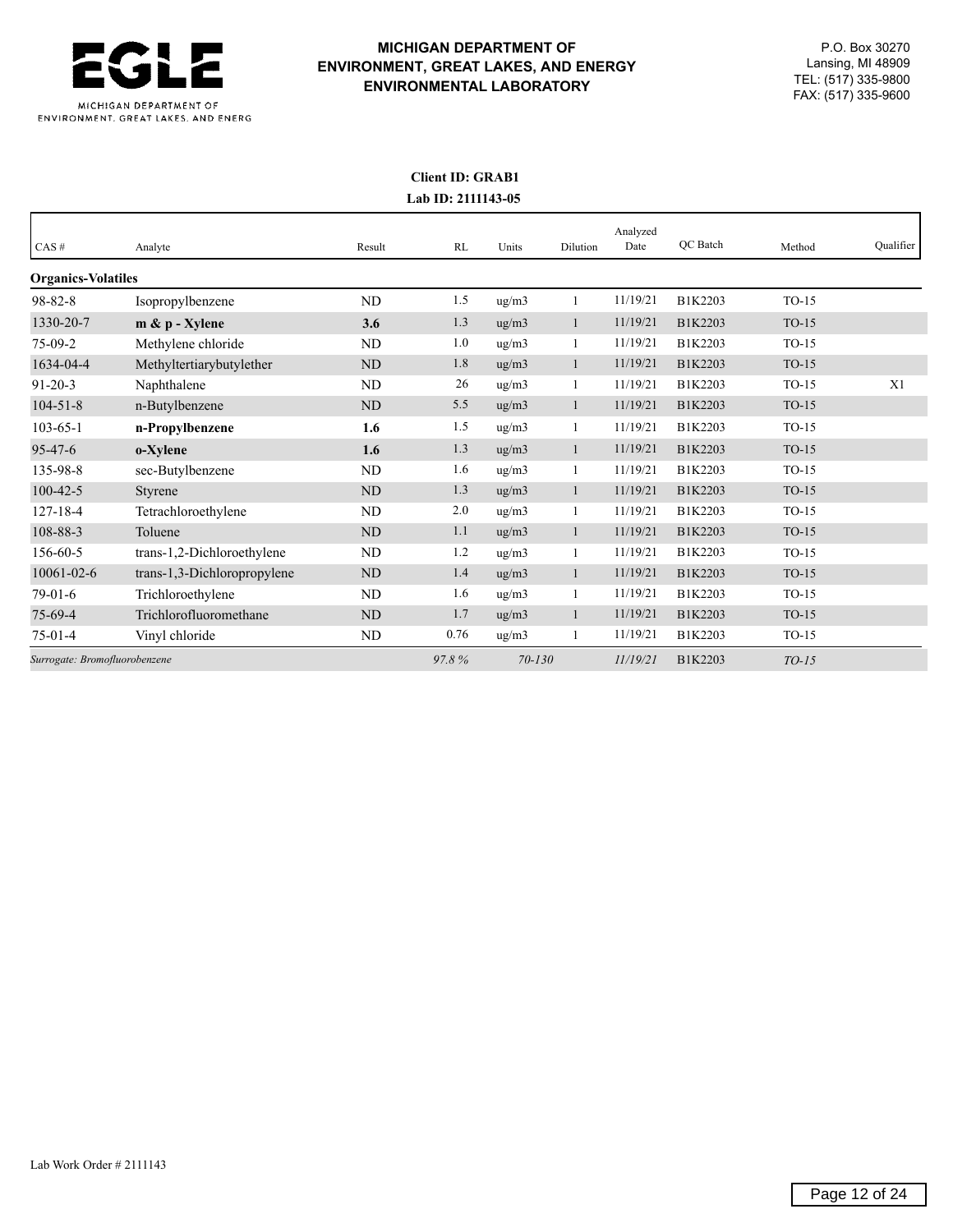

## **Client ID: GRAB2 Lab ID: 2111143-06**

| CAS#                      | Analyte                     | Result     | RL   | Units | Dilution     | Analyzed<br>Date | QC Batch | Method  | Qualifier |
|---------------------------|-----------------------------|------------|------|-------|--------------|------------------|----------|---------|-----------|
| <b>Organics-Volatiles</b> |                             |            |      |       |              |                  |          |         |           |
| $71 - 55 - 6$             | 1.1.1-Trichloroethane       | ND         | 1.6  | ug/m3 | $\mathbf{1}$ | 11/19/21         | B1K2203  | $TO-15$ |           |
| 79-34-5                   | 1,1,2,2-Tetrachloroethane   | $\rm ND$   | 2.1  | ug/m3 | $\mathbf{1}$ | 11/19/21         | B1K2203  | $TO-15$ |           |
| 79-00-5                   | 1,1,2-Trichloroethane       | ND         | 1.6  | ug/m3 | $\mathbf{1}$ | 11/19/21         | B1K2203  | $TO-15$ |           |
| $75 - 34 - 3$             | 1,1-Dichloroethane          | ND         | 1.2  | ug/m3 | $\mathbf{1}$ | 11/19/21         | B1K2203  | $TO-15$ |           |
| 75-35-4                   | 1,1-Dichloroethylene        | ND         | 1.2  | ug/m3 | $\mathbf{1}$ | 11/19/21         | B1K2203  | $TO-15$ |           |
| $87 - 61 - 6$             | 1,2,3-Trichlorobenzene      | ${\rm ND}$ | 7.4  | ug/m3 | $\mathbf{1}$ | 11/19/21         | B1K2203  | $TO-15$ |           |
| $96 - 18 - 4$             | 1,2,3-Trichloropropane      | ND         | 1.8  | ug/m3 | $\mathbf{1}$ | 11/19/21         | B1K2203  | $TO-15$ |           |
| 526-73-8                  | 1,2,3-Trimethylbenzene      | 2.9        | 1.5  | ug/m3 | $\mathbf{1}$ | 11/19/21         | B1K2203  | $TO-15$ |           |
| $120 - 82 - 1$            | 1,2,4-Trichlorobenzene      | ND         | 3.7  | ug/m3 | $\mathbf{1}$ | 11/19/21         | B1K2203  | $TO-15$ |           |
| $95 - 63 - 6$             | 1,2,4-Trimethylbenzene      | 13         | 1.5  | ug/m3 | $\mathbf{1}$ | 11/19/21         | B1K2203  | $TO-15$ |           |
| 106-93-4                  | 1,2-Dibromoethane           | ND         | 2.3  | ug/m3 | $\mathbf{1}$ | 11/19/21         | B1K2203  | $TO-15$ |           |
| $95 - 50 - 1$             | 1,2-Dichlorobenzene         | $\rm ND$   | 1.8  | ug/m3 | $\mathbf{1}$ | 11/19/21         | B1K2203  | $TO-15$ |           |
| 107-06-2                  | 1,2-Dichloroethane          | ND         | 1.2  | ug/m3 | $\mathbf{1}$ | 11/19/21         | B1K2203  | $TO-15$ |           |
| 78-87-5                   | 1,2-Dichloropropane         | ${\rm ND}$ | 1.4  | ug/m3 | $\mathbf{1}$ | 11/19/21         | B1K2203  | $TO-15$ |           |
| 108-67-8                  | 1,3,5-Trimethylbenzene      | 3.4        | 1.5  | ug/m3 | $\mathbf{1}$ | 11/19/21         | B1K2203  | $TO-15$ |           |
| 106-99-0                  | 1,3-Butadiene               | $\rm ND$   | 0.66 | ug/m3 | $\mathbf{1}$ | 11/19/21         | B1K2203  | $TO-15$ |           |
| $541 - 73 - 1$            | 1,3-Dichlorobenzene         | ND         | 1.8  | ug/m3 | $\mathbf{1}$ | 11/19/21         | B1K2203  | $TO-15$ |           |
| 106-46-7                  | 1,4-Dichlorobenzene         | ND         | 1.8  | ug/m3 | $\mathbf{1}$ | 11/19/21         | B1K2203  | $TO-15$ |           |
| 540-84-1                  | 2,2,4-Trimethylpentane      | ND         | 1.4  | ug/m3 | 1            | 11/19/21         | B1K2203  | $TO-15$ |           |
| 78-93-3                   | 2-Butanone (MEK)            | <b>ND</b>  | 15   | ug/m3 | $\mathbf{1}$ | 11/19/21         | B1K2203  | $TO-15$ |           |
| $91 - 57 - 6$             | 2-Methylnaphthalene         | ND         | 29   | ug/m3 | $\mathbf{1}$ | 11/19/21         | B1K2203  | $TO-15$ | A10, X1   |
| $108 - 10 - 1$            | 4-Methyl-2-pentanone (MIBK) | ND         | 4.1  | ug/m3 | $\mathbf{1}$ | 11/19/21         | B1K2203  | $TO-15$ |           |
| $75 - 05 - 8$             | Acetonitrile                | ND         | 1.7  | ug/m3 | $\mathbf{1}$ | 11/19/21         | B1K2203  | $TO-15$ |           |
| $107 - 13 - 1$            | Acrylonitrile               | ND         | 1.1  | ug/m3 | $\mathbf{1}$ | 11/19/21         | B1K2203  | $TO-15$ |           |
| $71 - 43 - 2$             | Benzene                     | ND         | 0.95 | ug/m3 | $\mathbf{1}$ | 11/19/21         | B1K2203  | $TO-15$ |           |
| $75 - 27 - 4$             | Bromodichloromethane        | $\rm ND$   | 2.0  | ug/m3 | $\mathbf{1}$ | 11/19/21         | B1K2203  | $TO-15$ |           |
| $75 - 25 - 2$             | <b>Bromoform</b>            | ND         | 3.1  | ug/m3 | $\mathbf{1}$ | 11/19/21         | B1K2203  | $TO-15$ |           |
| 74-83-9                   | Bromomethane                | ND         | 1.2  | ug/m3 | $\mathbf{1}$ | 11/19/21         | B1K2203  | $TO-15$ |           |
| $56 - 23 - 5$             | Carbon tetrachloride        | ND         | 1.9  | ug/m3 | $\mathbf{1}$ | 11/19/21         | B1K2203  | $TO-15$ |           |
| 108-90-7                  | Chlorobenzene               | <b>ND</b>  | 1.4  | ug/m3 | $\mathbf{1}$ | 11/19/21         | B1K2203  | $TO-15$ |           |
| $75-00-3$                 | Chloroethane                | ND         | 0.79 | ug/m3 | $\mathbf{1}$ | 11/19/21         | B1K2203  | $TO-15$ |           |
| 67-66-3                   | Chloroform                  | $\rm ND$   | 1.5  | ug/m3 | $\mathbf{1}$ | 11/19/21         | B1K2203  | $TO-15$ |           |
| $74 - 87 - 3$             | Chloromethane               | 1.0        | 0.62 | ug/m3 | $\mathbf{1}$ | 11/19/21         | B1K2203  | $TO-15$ |           |
| 156-59-2                  | cis-1,2-Dichloroethylene    | ${\rm ND}$ | 1.2  | ug/m3 | $\mathbf{1}$ | 11/19/21         | B1K2203  | $TO-15$ |           |
| 10061-01-5                | cis-1,3-Dichloropropylene   | ND         | 1.4  | ug/m3 | $\mathbf{1}$ | 11/19/21         | B1K2203  | $TO-15$ |           |
| 110-82-7                  | Cyclohexane                 | $\rm ND$   | 1.0  | ug/m3 | $\mathbf{1}$ | 11/19/21         | B1K2203  | $TO-15$ |           |
| 124-48-1                  | Dibromochloromethane        | ND         | 2.5  | ug/m3 | $\mathbf{1}$ | 11/19/21         | B1K2203  | $TO-15$ |           |
| $75 - 71 - 8$             | Dichlorodifluoromethane     | 2.3        | 1.5  | ug/m3 | $\mathbf{1}$ | 11/19/21         | B1K2203  | $TO-15$ |           |
| $100 - 41 - 4$            | Ethylbenzene                | $\rm ND$   | 1.3  | ug/m3 | $\mathbf{1}$ | 11/19/21         | B1K2203  | $TO-15$ |           |
| 110-54-3                  | Hexane                      | $\rm ND$   | 3.5  | ug/m3 | $\mathbf{1}$ | 11/19/21         | B1K2203  | $TO-15$ |           |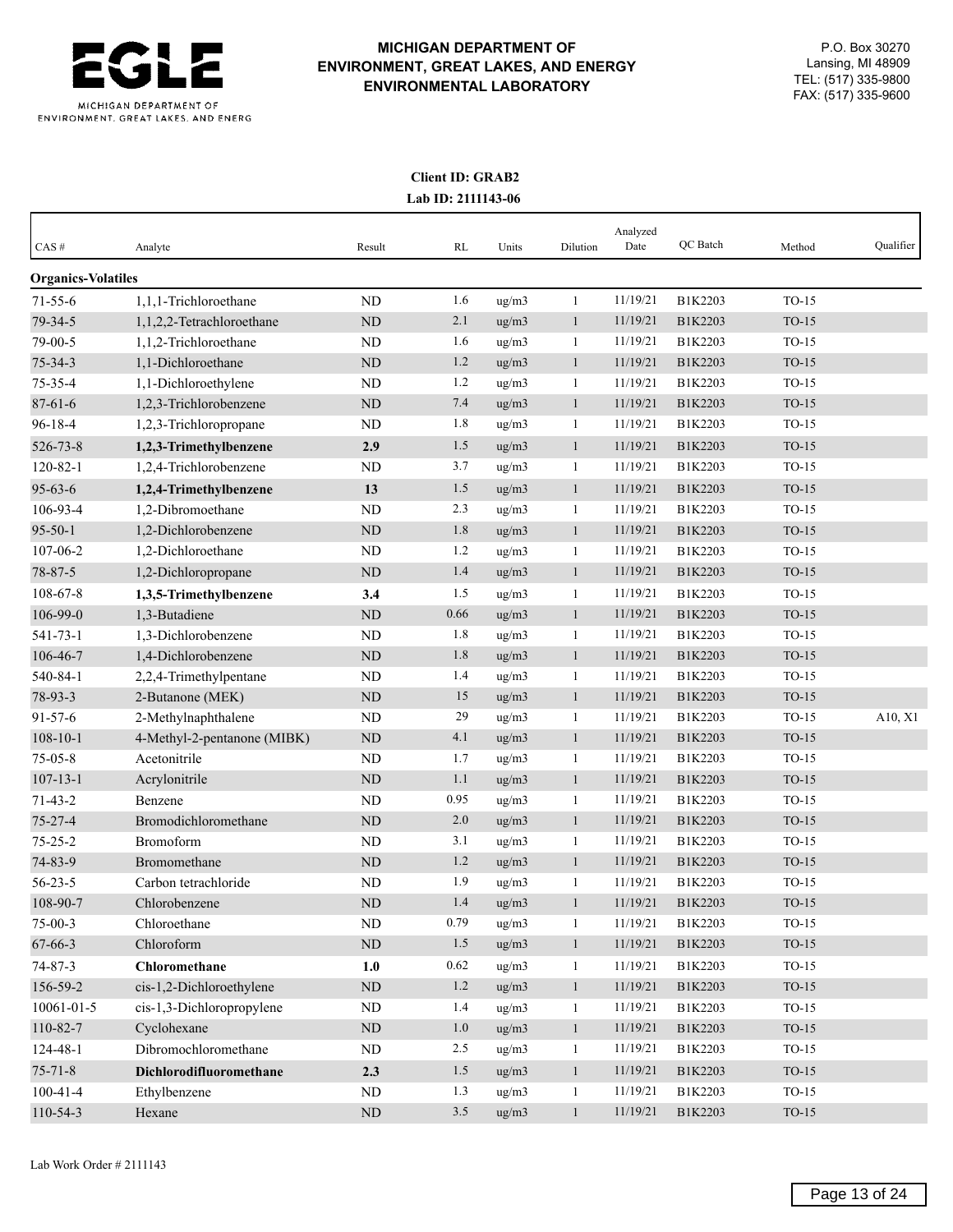

## **Client ID: GRAB2 Lab ID: 2111143-06**

|                               |                             |           |       |            |              | Analyzed |          |         |           |
|-------------------------------|-----------------------------|-----------|-------|------------|--------------|----------|----------|---------|-----------|
| CAS#                          | Analyte                     | Result    | RL    | Units      | Dilution     | Date     | QC Batch | Method  | Qualifier |
| <b>Organics-Volatiles</b>     |                             |           |       |            |              |          |          |         |           |
| $98 - 82 - 8$                 | Isopropylbenzene            | <b>ND</b> | 1.5   | ug/m3      |              | 11/19/21 | B1K2203  | $TO-15$ |           |
| 1330-20-7                     | $m \& p$ - Xylene           | 2.9       | 1.3   | ug/m3      | -1           | 11/19/21 | B1K2203  | $TO-15$ |           |
| $75-09-2$                     | Methylene chloride          | ND        | 1.0   | ug/m3      |              | 11/19/21 | B1K2203  | $TO-15$ |           |
| 1634-04-4                     | Methyltertiarybutylether    | <b>ND</b> | 1.8   | ug/m3      | 1            | 11/19/21 | B1K2203  | $TO-15$ |           |
| $91 - 20 - 3$                 | Naphthalene                 | <b>ND</b> | 26    | ug/m3      |              | 11/19/21 | B1K2203  | $TO-15$ | X1        |
| $104 - 51 - 8$                | n-Butylbenzene              | <b>ND</b> | 5.5   | ug/m3      | $\mathbf{1}$ | 11/19/21 | B1K2203  | $TO-15$ |           |
| $103 - 65 - 1$                | n-Propylbenzene             | 1.7       | 1.5   | ug/m3      |              | 11/19/21 | B1K2203  | $TO-15$ |           |
| $95 - 47 - 6$                 | o-Xylene                    | 1.5       | 1.3   | ug/m3      |              | 11/19/21 | B1K2203  | $TO-15$ |           |
| 135-98-8                      | sec-Butylbenzene            | <b>ND</b> | 1.6   | ug/m3      |              | 11/19/21 | B1K2203  | $TO-15$ |           |
| $100 - 42 - 5$                | Styrene                     | <b>ND</b> | 1.3   | ug/m3      |              | 11/19/21 | B1K2203  | $TO-15$ |           |
| $127 - 18 - 4$                | Tetrachloroethylene         | <b>ND</b> | 2.0   | ug/m3      |              | 11/19/21 | B1K2203  | $TO-15$ |           |
| 108-88-3                      | Toluene                     | ND        | 1.1   | ug/m3      | 1            | 11/19/21 | B1K2203  | $TO-15$ |           |
| 156-60-5                      | trans-1,2-Dichloroethylene  | <b>ND</b> | 1.2   | ug/m3      | -1           | 11/19/21 | B1K2203  | $TO-15$ |           |
| 10061-02-6                    | trans-1,3-Dichloropropylene | <b>ND</b> | 1.4   | ug/m3      |              | 11/19/21 | B1K2203  | $TO-15$ |           |
| $79-01-6$                     | Trichloroethylene           | ND        | 1.6   | ug/m3      |              | 11/19/21 | B1K2203  | $TO-15$ |           |
| $75-69-4$                     | Trichlorofluoromethane      | <b>ND</b> | 1.7   | ug/m3      |              | 11/19/21 | B1K2203  | $TO-15$ |           |
| $75-01-4$                     | Vinyl chloride              | ND        | 0.76  | ug/m3      |              | 11/19/21 | B1K2203  | $TO-15$ |           |
| Surrogate: Bromofluorobenzene |                             |           | 97.4% | $70 - 130$ |              | 11/19/21 | B1K2203  | $TO-15$ |           |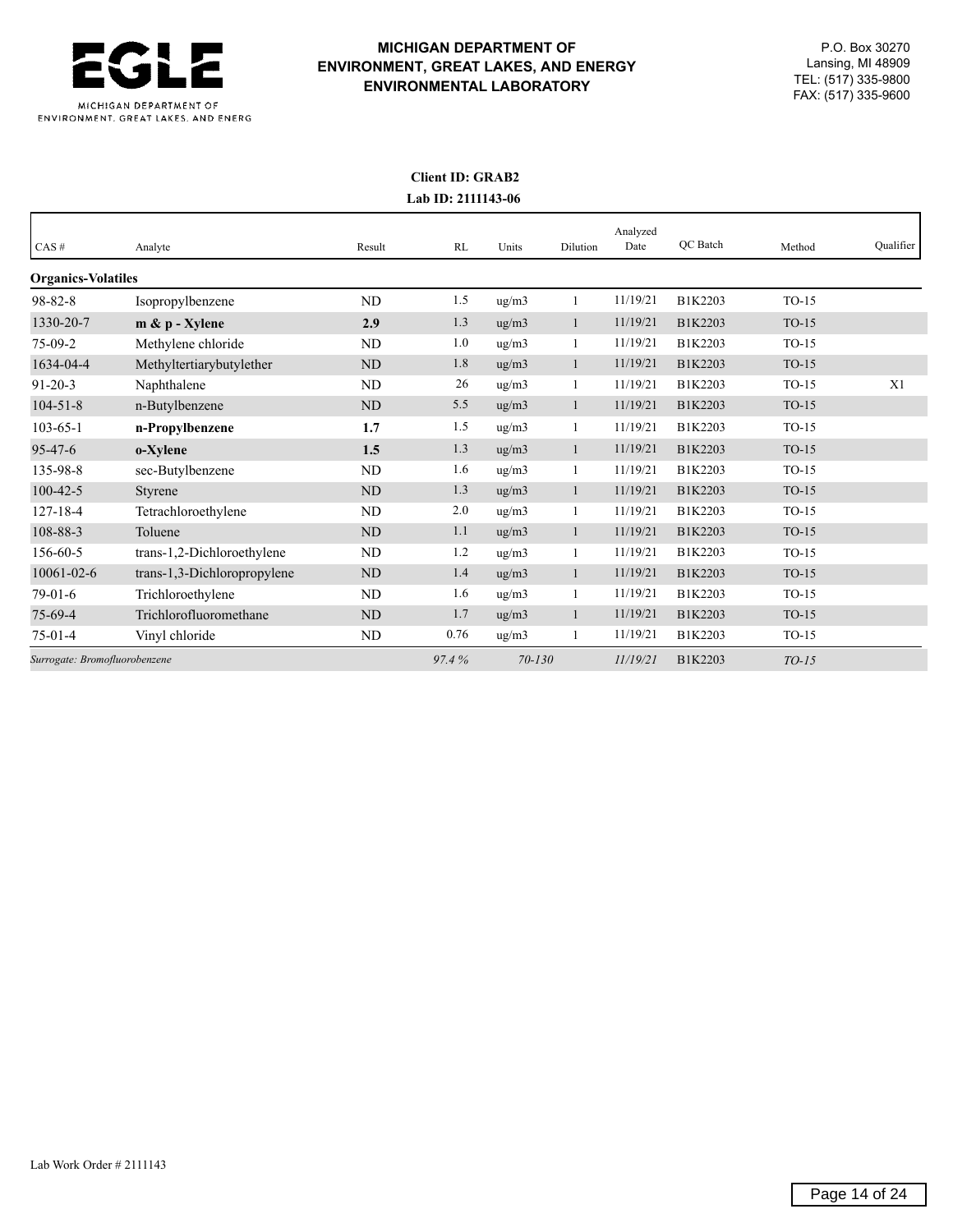

## **Client ID: GRAB3 Lab ID: 2111143-07**

| CAS#                      | Analyte                     | Result      | RL   | Units              | Dilution     | Analyzed<br>Date | QC Batch | Method  | Qualifier |
|---------------------------|-----------------------------|-------------|------|--------------------|--------------|------------------|----------|---------|-----------|
| <b>Organics-Volatiles</b> |                             |             |      |                    |              |                  |          |         |           |
| $71 - 55 - 6$             | 1,1,1-Trichloroethane       | <b>ND</b>   | 1.6  | ug/m3              | 1            | 11/19/21         | B1K2203  | $TO-15$ |           |
| 79-34-5                   | 1,1,2,2-Tetrachloroethane   | <b>ND</b>   | 2.1  | ug/m3              | $\mathbf{1}$ | 11/19/21         | B1K2203  | $TO-15$ |           |
| 79-00-5                   | 1,1,2-Trichloroethane       | <b>ND</b>   | 1.6  | ug/m3              | 1            | 11/19/21         | B1K2203  | $TO-15$ |           |
| $75 - 34 - 3$             | 1,1-Dichloroethane          | <b>ND</b>   | 1.2  | $\frac{u}{g}}{m3}$ | $\mathbf{1}$ | 11/19/21         | B1K2203  | $TO-15$ |           |
| $75 - 35 - 4$             | 1,1-Dichloroethylene        | ND          | 1.2  | ug/m3              | $\mathbf{1}$ | 11/19/21         | B1K2203  | $TO-15$ |           |
| $87 - 61 - 6$             | 1,2,3-Trichlorobenzene      | <b>ND</b>   | 7.4  | ug/m3              | $\mathbf{1}$ | 11/19/21         | B1K2203  | $TO-15$ |           |
| $96 - 18 - 4$             | 1,2,3-Trichloropropane      | ND          | 1.8  | ug/m3              | 1            | 11/19/21         | B1K2203  | TO-15   |           |
| 526-73-8                  | 1,2,3-Trimethylbenzene      | ND          | 1.5  | ug/m3              | $\mathbf{1}$ | 11/19/21         | B1K2203  | $TO-15$ |           |
| $120 - 82 - 1$            | 1,2,4-Trichlorobenzene      | <b>ND</b>   | 3.7  | ug/m3              | 1            | 11/19/21         | B1K2203  | $TO-15$ |           |
| $95 - 63 - 6$             | 1,2,4-Trimethylbenzene      | 5.2         | 1.5  | ug/m3              | $\mathbf{1}$ | 11/19/21         | B1K2203  | $TO-15$ |           |
| 106-93-4                  | 1,2-Dibromoethane           | <b>ND</b>   | 2.3  | ug/m3              | 1            | 11/19/21         | B1K2203  | TO-15   |           |
| $95 - 50 - 1$             | 1,2-Dichlorobenzene         | ND          | 1.8  | ug/m3              | $\mathbf{1}$ | 11/19/21         | B1K2203  | $TO-15$ |           |
| 107-06-2                  | 1,2-Dichloroethane          | <b>ND</b>   | 1.2  | ug/m3              | 1            | 11/19/21         | B1K2203  | $TO-15$ |           |
| 78-87-5                   | 1,2-Dichloropropane         | ND          | 1.4  | ug/m3              | $\mathbf{1}$ | 11/19/21         | B1K2203  | $TO-15$ |           |
| 108-67-8                  | 1,3,5-Trimethylbenzene      | 1.4         | 1.5  | ug/m3              | 1            | 11/19/21         | B1K2203  | $TO-15$ | T         |
| 106-99-0                  | 1,3-Butadiene               | ND          | 0.66 | ug/m3              | $\mathbf{1}$ | 11/19/21         | B1K2203  | $TO-15$ |           |
| 541-73-1                  | 1,3-Dichlorobenzene         | ND          | 1.8  | ug/m3              | 1            | 11/19/21         | B1K2203  | $TO-15$ |           |
| 106-46-7                  | 1,4-Dichlorobenzene         | <b>ND</b>   | 1.8  | ug/m3              | $\mathbf{1}$ | 11/19/21         | B1K2203  | $TO-15$ |           |
| 540-84-1                  | 2,2,4-Trimethylpentane      | ND          | 1.4  | ug/m3              | 1            | 11/19/21         | B1K2203  | $TO-15$ |           |
| 78-93-3                   | 2-Butanone (MEK)            | <b>ND</b>   | 15   | ug/m3              | $\mathbf{1}$ | 11/19/21         | B1K2203  | $TO-15$ |           |
| $91 - 57 - 6$             | 2-Methylnaphthalene         | <b>ND</b>   | 29   | $\frac{u}{g}}{m3}$ | 1            | 11/19/21         | B1K2203  | $TO-15$ | A10, X1   |
| $108 - 10 - 1$            | 4-Methyl-2-pentanone (MIBK) | <b>ND</b>   | 4.1  | ug/m3              | $\mathbf{1}$ | 11/19/21         | B1K2203  | $TO-15$ |           |
| $75 - 05 - 8$             | Acetonitrile                | ND          | 1.7  | ug/m3              | 1            | 11/19/21         | B1K2203  | $TO-15$ |           |
| $107 - 13 - 1$            | Acrylonitrile               | <b>ND</b>   | 1.1  | ug/m3              | $\mathbf{1}$ | 11/19/21         | B1K2203  | $TO-15$ |           |
| $71 - 43 - 2$             | Benzene                     | ND          | 0.95 | ug/m3              | 1            | 11/19/21         | B1K2203  | $TO-15$ |           |
| $75 - 27 - 4$             | Bromodichloromethane        | <b>ND</b>   | 2.0  | ug/m3              | $\mathbf{1}$ | 11/19/21         | B1K2203  | $TO-15$ |           |
| $75 - 25 - 2$             | Bromoform                   | <b>ND</b>   | 3.1  | ug/m3              | $\mathbf{1}$ | 11/19/21         | B1K2203  | $TO-15$ |           |
| 74-83-9                   | Bromomethane                | ND          | 1.2  | ug/m3              | $\mathbf{1}$ | 11/19/21         | B1K2203  | $TO-15$ |           |
| $56 - 23 - 5$             | Carbon tetrachloride        | <b>ND</b>   | 1.9  | ug/m3              | 1            | 11/19/21         | B1K2203  | $TO-15$ |           |
| 108-90-7                  | Chlorobenzene               | <b>ND</b>   | 1.4  | ug/m3              | $\mathbf{1}$ | 11/19/21         | B1K2203  | $TO-15$ |           |
| $75-00-3$                 | Chloroethane                | ND          | 0.79 | ug/m3              | $\mathbf{1}$ | 11/19/21         | B1K2203  | $TO-15$ |           |
| 67-66-3                   | Chloroform                  | $\rm ND$    | 1.5  | ug/m3              | $\mathbf{1}$ | 11/19/21         | B1K2203  | $TO-15$ |           |
| $74 - 87 - 3$             | Chloromethane               | 1.0         | 0.62 | ug/m3              | $\mathbf{1}$ | 11/19/21         | B1K2203  | $TO-15$ |           |
| 156-59-2                  | cis-1,2-Dichloroethylene    | $\rm ND$    | 1.2  | ug/m3              | $\mathbf{1}$ | 11/19/21         | B1K2203  | $TO-15$ |           |
| $10061 - 01 - 5$          | cis-1,3-Dichloropropylene   | ND          | 1.4  | ug/m3              | $\mathbf{1}$ | 11/19/21         | B1K2203  | $TO-15$ |           |
| 110-82-7                  | Cyclohexane                 | $\rm ND$    | 1.0  | ug/m3              | $\mathbf{1}$ | 11/19/21         | B1K2203  | $TO-15$ |           |
| 124-48-1                  | Dibromochloromethane        | ND          | 2.5  | ug/m3              | $\mathbf{1}$ | 11/19/21         | B1K2203  | $TO-15$ |           |
| $75 - 71 - 8$             | Dichlorodifluoromethane     | 2.3         | 1.5  | ug/m3              | $\mathbf{1}$ | 11/19/21         | B1K2203  | $TO-15$ |           |
| $100 - 41 - 4$            | Ethylbenzene                | ND          | 1.3  | ug/m3              | $\mathbf{1}$ | 11/19/21         | B1K2203  | $TO-15$ |           |
| 110-54-3                  | Hexane                      | $\mbox{ND}$ | 3.5  | ug/m3              | $\mathbf{1}$ | 11/19/21         | B1K2203  | $TO-15$ |           |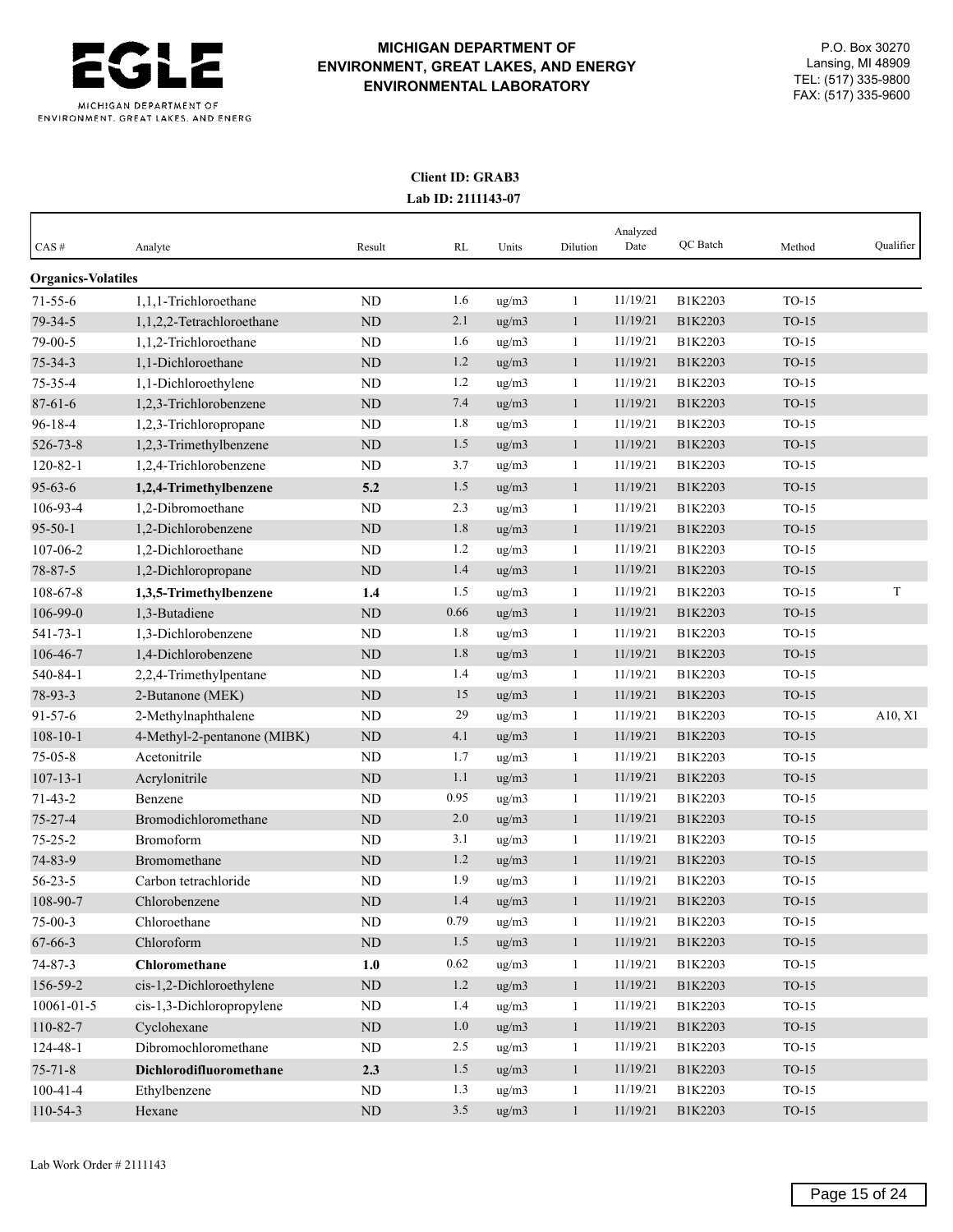

## **Client ID: GRAB3 Lab ID: 2111143-07**

| CAS#                          | Analyte                     | Result    | RL    | Units               | Dilution     | Analyzed<br>Date | <b>OC</b> Batch | Method  | Qualifier |
|-------------------------------|-----------------------------|-----------|-------|---------------------|--------------|------------------|-----------------|---------|-----------|
| <b>Organics-Volatiles</b>     |                             |           |       |                     |              |                  |                 |         |           |
| $98 - 82 - 8$                 | Isopropylbenzene            | ND        | 1.5   | ug/m3               |              | 11/19/21         | B1K2203         | $TO-15$ |           |
| 1330-20-7                     | $m \& p$ - Xylene           | 2.5       | 1.3   | ug/m3               | $\mathbf{1}$ | 11/19/21         | B1K2203         | $TO-15$ |           |
| $75-09-2$                     | Methylene chloride          | ND        | 1.0   | ug/m3               | 1            | 11/19/21         | B1K2203         | $TO-15$ |           |
| 1634-04-4                     | Methyltertiarybutylether    | ND        | 1.8   | ug/m3               | $\mathbf{1}$ | 11/19/21         | B1K2203         | $TO-15$ |           |
| $91 - 20 - 3$                 | Naphthalene                 | ND        | 26    | ug/m3               |              | 11/19/21         | B1K2203         | $TO-15$ | X1        |
| $104 - 51 - 8$                | n-Butylbenzene              | ND        | 5.5   | ug/m3               | 1            | 11/19/21         | B1K2203         | $TO-15$ |           |
| $103 - 65 - 1$                | n-Propylbenzene             | ND        | 1.5   | $\mu$ g/m $\lambda$ | $\mathbf{1}$ | 11/19/21         | B1K2203         | $TO-15$ |           |
| $95 - 47 - 6$                 | o-Xylene                    | ND        | 1.3   | ug/m3               | $\mathbf{1}$ | 11/19/21         | B1K2203         | $TO-15$ |           |
| 135-98-8                      | sec-Butylbenzene            | ND        | 1.6   | ug/m3               | 1            | 11/19/21         | B1K2203         | $TO-15$ |           |
| $100 - 42 - 5$                | Styrene                     | <b>ND</b> | 1.3   | ug/m3               | $\mathbf{1}$ | 11/19/21         | B1K2203         | $TO-15$ |           |
| $127 - 18 - 4$                | Tetrachloroethylene         | ND        | 2.0   | ug/m3               | 1            | 11/19/21         | B1K2203         | $TO-15$ |           |
| 108-88-3                      | Toluene                     | ND        | 1.1   | ug/m3               | $\mathbf{1}$ | 11/19/21         | B1K2203         | $TO-15$ |           |
| 156-60-5                      | trans-1,2-Dichloroethylene  | ND        | 1.2   | ug/m3               |              | 11/19/21         | B1K2203         | $TO-15$ |           |
| $10061 - 02 - 6$              | trans-1,3-Dichloropropylene | ND        | 1.4   | ug/m3               | $\mathbf{1}$ | 11/19/21         | B1K2203         | $TO-15$ |           |
| $79-01-6$                     | Trichloroethylene           | ND        | 1.6   | ug/m3               | 1            | 11/19/21         | B1K2203         | $TO-15$ |           |
| $75-69-4$                     | Trichlorofluoromethane      | ND        | 1.7   | ug/m3               | $\mathbf{1}$ | 11/19/21         | B1K2203         | $TO-15$ |           |
| $75-01-4$                     | Vinyl chloride              | ND        | 0.76  | ug/m3               | $\mathbf{1}$ | 11/19/21         | B1K2203         | $TO-15$ |           |
| Surrogate: Bromofluorobenzene |                             |           | 99.4% | $70 - 130$          |              | 11/19/21         | B1K2203         | $TO-15$ |           |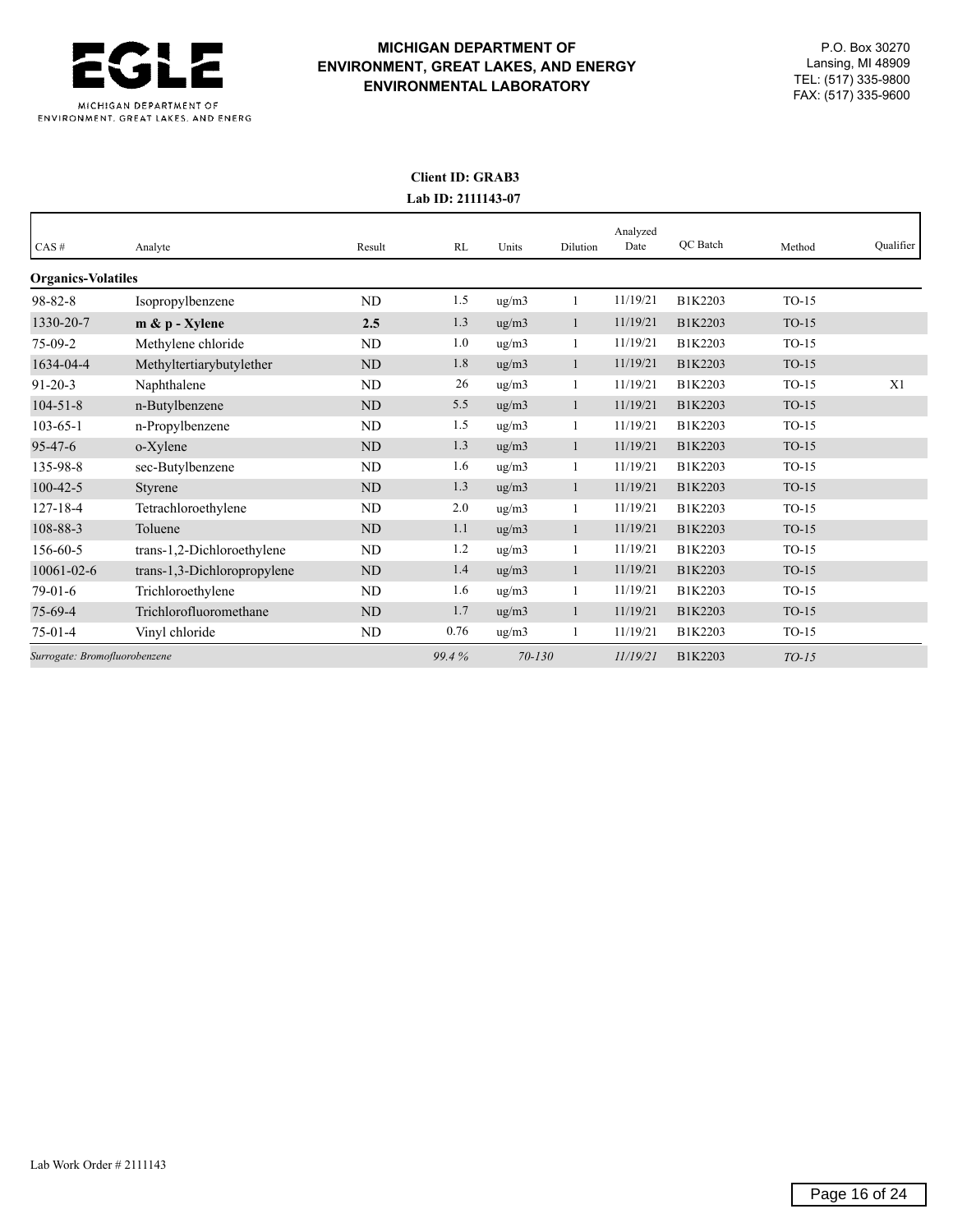

## **Client ID: GRAB4 Lab ID: 2111143-08**

| CAS#                      | Analyte                     | Result         | RL      | Units | Dilution     | Analyzed<br>Date | QC Batch | Method  | Qualifier |
|---------------------------|-----------------------------|----------------|---------|-------|--------------|------------------|----------|---------|-----------|
| <b>Organics-Volatiles</b> |                             |                |         |       |              |                  |          |         |           |
| $71 - 55 - 6$             | 1,1,1-Trichloroethane       | <b>ND</b>      | 1.6     | ug/m3 | 1            | 11/19/21         | B1K2203  | $TO-15$ |           |
| 79-34-5                   | 1,1,2,2-Tetrachloroethane   | <b>ND</b>      | 2.1     | ug/m3 | $\mathbf{1}$ | 11/19/21         | B1K2203  | $TO-15$ |           |
| 79-00-5                   | 1,1,2-Trichloroethane       | N <sub>D</sub> | 1.6     | ug/m3 | 1            | 11/19/21         | B1K2203  | $TO-15$ |           |
| $75 - 34 - 3$             | 1,1-Dichloroethane          | <b>ND</b>      | 1.2     | ug/m3 | $\mathbf{1}$ | 11/19/21         | B1K2203  | $TO-15$ |           |
| 75-35-4                   | 1,1-Dichloroethylene        | N <sub>D</sub> | 1.2     | ug/m3 | $\mathbf{1}$ | 11/19/21         | B1K2203  | $TO-15$ |           |
| $87 - 61 - 6$             | 1,2,3-Trichlorobenzene      | <b>ND</b>      | 7.4     | ug/m3 | $\mathbf{1}$ | 11/19/21         | B1K2203  | $TO-15$ |           |
| $96 - 18 - 4$             | 1,2,3-Trichloropropane      | ND             | 1.8     | ug/m3 | 1            | 11/19/21         | B1K2203  | TO-15   |           |
| 526-73-8                  | 1,2,3-Trimethylbenzene      | <b>ND</b>      | 1.5     | ug/m3 | $\mathbf{1}$ | 11/19/21         | B1K2203  | $TO-15$ |           |
| $120 - 82 - 1$            | 1,2,4-Trichlorobenzene      | N <sub>D</sub> | 3.7     | ug/m3 | 1            | 11/19/21         | B1K2203  | $TO-15$ |           |
| $95 - 63 - 6$             | 1,2,4-Trimethylbenzene      | 6.0            | 1.5     | ug/m3 | $\mathbf{1}$ | 11/19/21         | B1K2203  | $TO-15$ |           |
| 106-93-4                  | 1,2-Dibromoethane           | <b>ND</b>      | 2.3     | ug/m3 | 1            | 11/19/21         | B1K2203  | TO-15   |           |
| $95 - 50 - 1$             | 1,2-Dichlorobenzene         | <b>ND</b>      | 1.8     | ug/m3 | $\mathbf{1}$ | 11/19/21         | B1K2203  | $TO-15$ |           |
| 107-06-2                  | 1,2-Dichloroethane          | N <sub>D</sub> | 1.2     | ug/m3 | 1            | 11/19/21         | B1K2203  | $TO-15$ |           |
| 78-87-5                   | 1,2-Dichloropropane         | ND             | 1.4     | ug/m3 | $\mathbf{1}$ | 11/19/21         | B1K2203  | $TO-15$ |           |
| 108-67-8                  | 1,3,5-Trimethylbenzene      | 1.7            | 1.5     | ug/m3 | 1            | 11/19/21         | B1K2203  | TO-15   |           |
| 106-99-0                  | 1,3-Butadiene               | <b>ND</b>      | 0.66    | ug/m3 | $\mathbf{1}$ | 11/19/21         | B1K2203  | $TO-15$ |           |
| 541-73-1                  | 1.3-Dichlorobenzene         | N <sub>D</sub> | 1.8     | ug/m3 | 1            | 11/19/21         | B1K2203  | $TO-15$ |           |
| 106-46-7                  | 1,4-Dichlorobenzene         | <b>ND</b>      | 1.8     | ug/m3 | $\mathbf{1}$ | 11/19/21         | B1K2203  | $TO-15$ |           |
| 540-84-1                  | 2,2,4-Trimethylpentane      | ND             | 1.4     | ug/m3 | 1            | 11/19/21         | B1K2203  | $TO-15$ |           |
| 78-93-3                   | 2-Butanone (MEK)            | <b>ND</b>      | 15      | ug/m3 | $\mathbf{1}$ | 11/19/21         | B1K2203  | $TO-15$ |           |
| $91 - 57 - 6$             | 2-Methylnaphthalene         | ND             | 29      | ug/m3 | 1            | 11/19/21         | B1K2203  | $TO-15$ | A10, X1   |
| $108 - 10 - 1$            | 4-Methyl-2-pentanone (MIBK) | <b>ND</b>      | 4.1     | ug/m3 | $\mathbf{1}$ | 11/19/21         | B1K2203  | $TO-15$ |           |
| $75 - 05 - 8$             | Acetonitrile                | N <sub>D</sub> | 1.7     | ug/m3 | 1            | 11/19/21         | B1K2203  | $TO-15$ |           |
| $107 - 13 - 1$            | Acrylonitrile               | <b>ND</b>      | 1.1     | ug/m3 | $\mathbf{1}$ | 11/19/21         | B1K2203  | $TO-15$ |           |
| $71 - 43 - 2$             | Benzene                     | ND             | 0.95    | ug/m3 | 1            | 11/19/21         | B1K2203  | $TO-15$ |           |
| $75 - 27 - 4$             | Bromodichloromethane        | <b>ND</b>      | 2.0     | ug/m3 | $\mathbf{1}$ | 11/19/21         | B1K2203  | $TO-15$ |           |
| $75 - 25 - 2$             | Bromoform                   | N <sub>D</sub> | 3.1     | ug/m3 | $\mathbf{1}$ | 11/19/21         | B1K2203  | $TO-15$ |           |
| 74-83-9                   | Bromomethane                | <b>ND</b>      | 1.2     | ug/m3 | $\mathbf{1}$ | 11/19/21         | B1K2203  | $TO-15$ |           |
| $56 - 23 - 5$             | Carbon tetrachloride        | N <sub>D</sub> | 1.9     | ug/m3 | 1            | 11/19/21         | B1K2203  | $TO-15$ |           |
| 108-90-7                  | Chlorobenzene               | <b>ND</b>      | 1.4     | ug/m3 | $\mathbf{1}$ | 11/19/21         | B1K2203  | $TO-15$ |           |
| $75-00-3$                 | Chloroethane                | ND             | 0.79    | ug/m3 | $\mathbf{1}$ | 11/19/21         | B1K2203  | $TO-15$ |           |
| 67-66-3                   | Chloroform                  | $\rm ND$       | 1.5     | ug/m3 | $\mathbf{1}$ | 11/19/21         | B1K2203  | $TO-15$ |           |
| $74 - 87 - 3$             | Chloromethane               | 1.0            | 0.62    | ug/m3 | $\mathbf{1}$ | 11/19/21         | B1K2203  | $TO-15$ |           |
| 156-59-2                  | cis-1,2-Dichloroethylene    | $\rm ND$       | 1.2     | ug/m3 | $\mathbf{1}$ | 11/19/21         | B1K2203  | $TO-15$ |           |
| $10061 - 01 - 5$          | cis-1,3-Dichloropropylene   | ND             | 1.4     | ug/m3 | $\mathbf{1}$ | 11/19/21         | B1K2203  | $TO-15$ |           |
| 110-82-7                  | Cyclohexane                 | $\rm ND$       | 1.0     | ug/m3 | $\mathbf{1}$ | 11/19/21         | B1K2203  | TO-15   |           |
| 124-48-1                  | Dibromochloromethane        | ND             | $2.5\,$ | ug/m3 | $\mathbf{1}$ | 11/19/21         | B1K2203  | $TO-15$ |           |
| $75 - 71 - 8$             | Dichlorodifluoromethane     | 2.3            | 1.5     | ug/m3 | $\mathbf{1}$ | 11/19/21         | B1K2203  | $TO-15$ |           |
| $100 - 41 - 4$            | Ethylbenzene                | ND             | 1.3     | ug/m3 | $\mathbf{1}$ | 11/19/21         | B1K2203  | $TO-15$ |           |
| 110-54-3                  | Hexane                      | $\rm ND$       | 3.5     | ug/m3 | $\mathbf{1}$ | 11/19/21         | B1K2203  | $TO-15$ |           |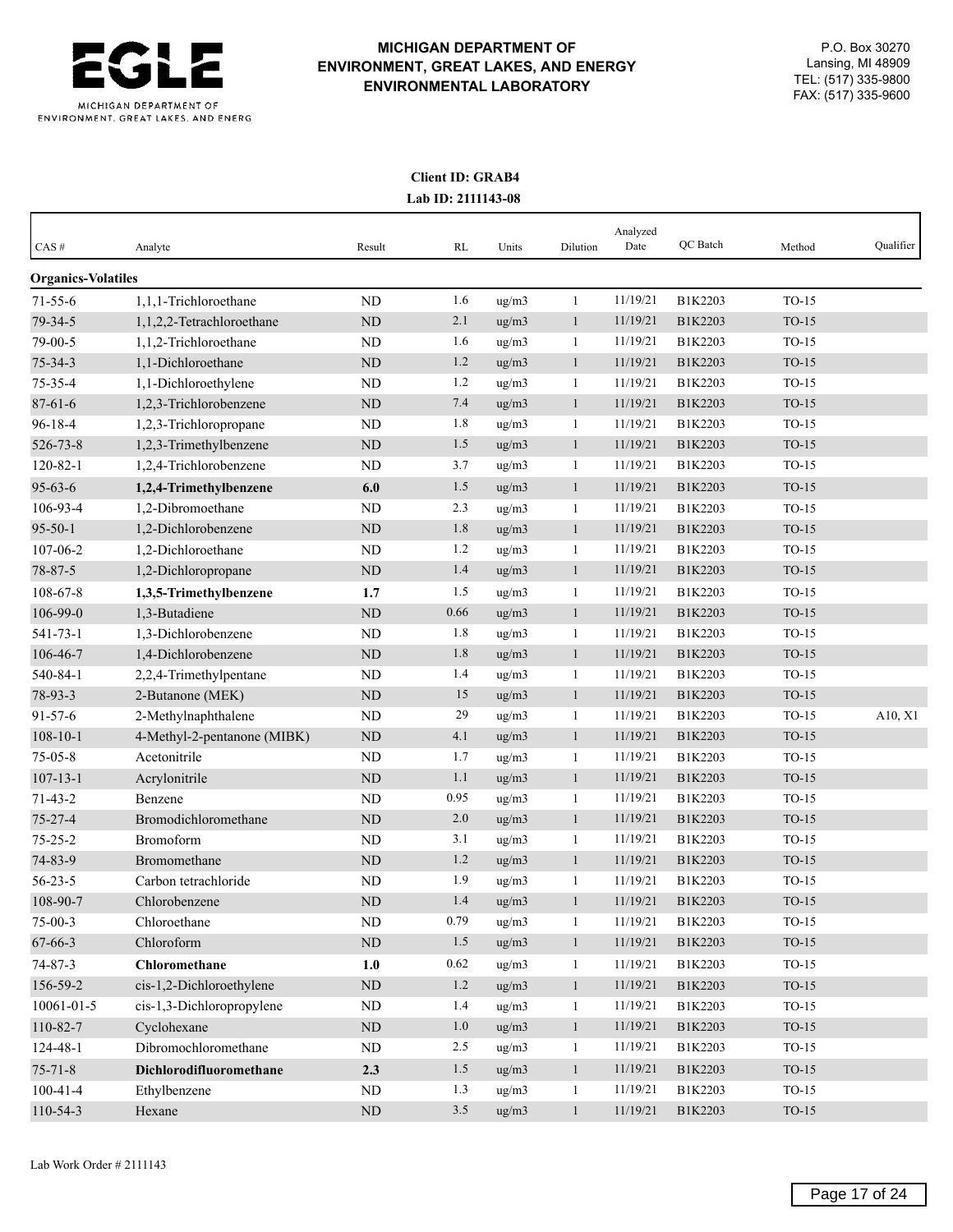

## **Client ID: GRAB4 Lab ID: 2111143-08**

|                               |                             |                |       |            |              | Analyzed |                 |         |           |
|-------------------------------|-----------------------------|----------------|-------|------------|--------------|----------|-----------------|---------|-----------|
| CAS#                          | Analyte                     | Result         | RL    | Units      | Dilution     | Date     | <b>OC</b> Batch | Method  | Qualifier |
| <b>Organics-Volatiles</b>     |                             |                |       |            |              |          |                 |         |           |
| $98 - 82 - 8$                 | Isopropylbenzene            | ND             | 1.5   | ug/m3      | 1            | 11/19/21 | B1K2203         | $TO-15$ |           |
| 1330-20-7                     | $m \& p$ - Xylene           | 2.4            | 1.3   | ug/m3      | $\mathbf{1}$ | 11/19/21 | B1K2203         | $TO-15$ |           |
| $75-09-2$                     | Methylene chloride          | <b>ND</b>      | 1.0   | ug/m3      | $\mathbf{1}$ | 11/19/21 | B1K2203         | $TO-15$ |           |
| 1634-04-4                     | Methyltertiarybutylether    | N <sub>D</sub> | 1.8   | ug/m3      | $\mathbf{1}$ | 11/19/21 | B1K2203         | $TO-15$ |           |
| $91 - 20 - 3$                 | Naphthalene                 | ND             | 26    | ug/m3      | 1            | 11/19/21 | B1K2203         | $TO-15$ | X1        |
| $104 - 51 - 8$                | n-Butylbenzene              | ND             | 5.5   | ug/m3      | $\mathbf{1}$ | 11/19/21 | B1K2203         | $TO-15$ |           |
| $103 - 65 - 1$                | n-Propylbenzene             | <b>ND</b>      | 1.5   | ug/m3      |              | 11/19/21 | B1K2203         | $TO-15$ |           |
| $95 - 47 - 6$                 | o-Xylene                    | <b>ND</b>      | 1.3   | ug/m3      | $\mathbf{1}$ | 11/19/21 | B1K2203         | $TO-15$ |           |
| 135-98-8                      | sec-Butylbenzene            | ND             | 1.6   | ug/m3      | $\mathbf{1}$ | 11/19/21 | B1K2203         | $TO-15$ |           |
| $100 - 42 - 5$                | Styrene                     | N <sub>D</sub> | 1.3   | ug/m3      | 1            | 11/19/21 | B1K2203         | $TO-15$ |           |
| $127 - 18 - 4$                | Tetrachloroethylene         | ND             | 2.0   | ug/m3      | 1            | 11/19/21 | B1K2203         | $TO-15$ |           |
| 108-88-3                      | Toluene                     | <b>ND</b>      | 1.1   | ug/m3      | $\mathbf{1}$ | 11/19/21 | B1K2203         | $TO-15$ |           |
| $156 - 60 - 5$                | trans-1,2-Dichloroethylene  | ND             | 1.2   | ug/m3      | $\mathbf{1}$ | 11/19/21 | B1K2203         | $TO-15$ |           |
| $10061 - 02 - 6$              | trans-1,3-Dichloropropylene | <b>ND</b>      | 1.4   | ug/m3      | $\mathbf{1}$ | 11/19/21 | B1K2203         | $TO-15$ |           |
| $79-01-6$                     | Trichloroethylene           | ND             | 1.6   | ug/m3      | 1            | 11/19/21 | B1K2203         | $TO-15$ |           |
| $75-69-4$                     | Trichlorofluoromethane      | N <sub>D</sub> | 1.7   | ug/m3      | $\mathbf{1}$ | 11/19/21 | B1K2203         | $TO-15$ |           |
| $75-01-4$                     | Vinyl chloride              | ND             | 0.76  | ug/m3      | 1            | 11/19/21 | B1K2203         | $TO-15$ |           |
| Surrogate: Bromofluorobenzene |                             |                | 97.9% | $70 - 130$ |              | 11/19/21 | B1K2203         | $TO-15$ |           |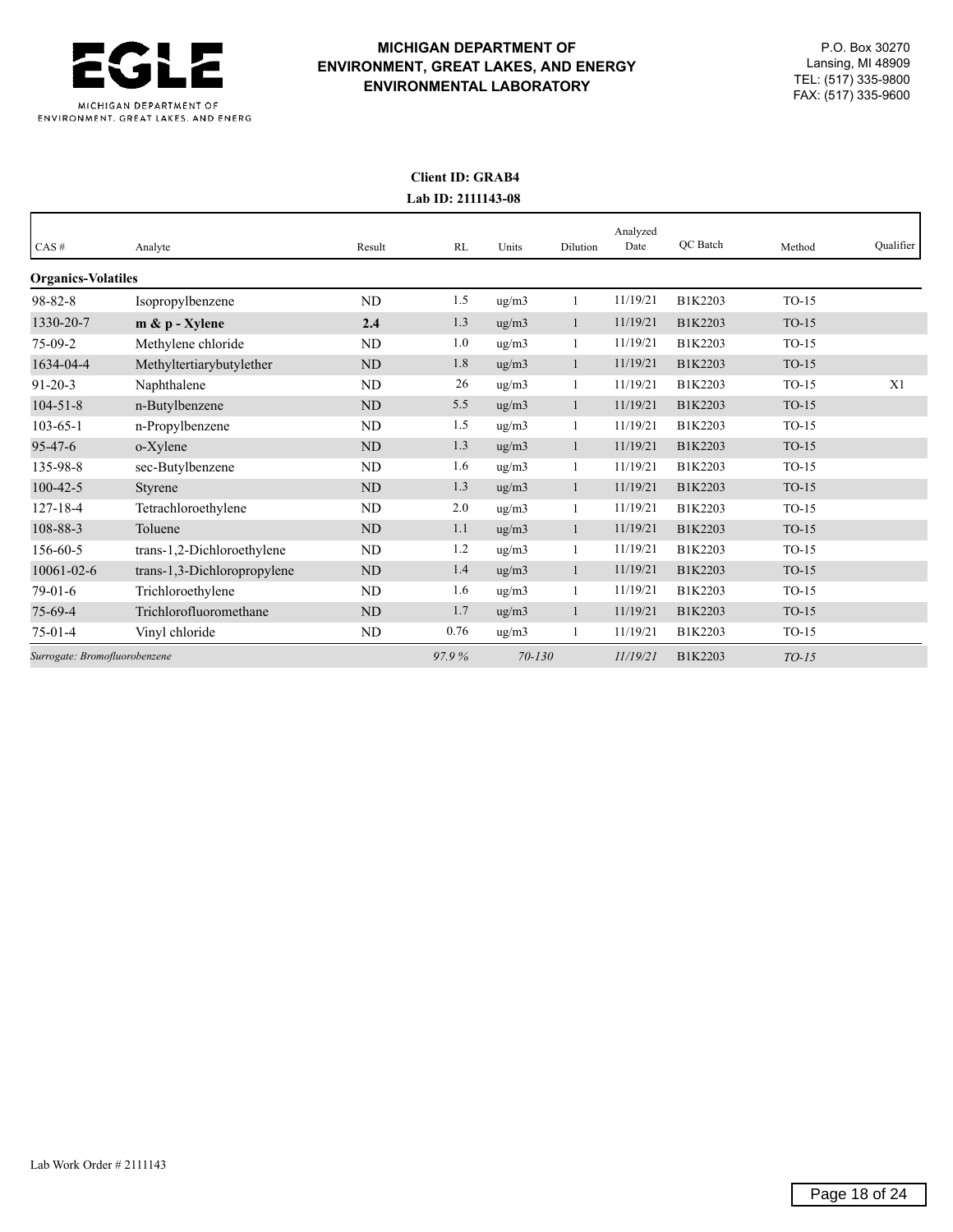

## **Client ID: GRAB5 Lab ID: 2111143-09**

| CAS#                      | Analyte                     | Result      | RL   | Units | Dilution     | Analyzed<br>Date | QC Batch | Method  | Qualifier |
|---------------------------|-----------------------------|-------------|------|-------|--------------|------------------|----------|---------|-----------|
| <b>Organics-Volatiles</b> |                             |             |      |       |              |                  |          |         |           |
| $71 - 55 - 6$             | 1,1,1-Trichloroethane       | ND          | 1.6  | ug/m3 | $\mathbf{1}$ | 11/19/21         | B1K2203  | $TO-15$ |           |
| 79-34-5                   | 1,1,2,2-Tetrachloroethane   | $\rm ND$    | 2.1  | ug/m3 | $\mathbf{1}$ | 11/19/21         | B1K2203  | $TO-15$ |           |
| $79-00-5$                 | 1,1,2-Trichloroethane       | ND          | 1.6  | ug/m3 | $\mathbf{1}$ | 11/19/21         | B1K2203  | $TO-15$ |           |
| $75 - 34 - 3$             | 1,1-Dichloroethane          | ND          | 1.2  | ug/m3 | $\mathbf{1}$ | 11/19/21         | B1K2203  | $TO-15$ |           |
| 75-35-4                   | 1,1-Dichloroethylene        | ND          | 1.2  | ug/m3 | $\mathbf{1}$ | 11/19/21         | B1K2203  | $TO-15$ |           |
| $87 - 61 - 6$             | 1,2,3-Trichlorobenzene      | ND          | 7.4  | ug/m3 | $\mathbf{1}$ | 11/19/21         | B1K2203  | $TO-15$ |           |
| $96 - 18 - 4$             | 1,2,3-Trichloropropane      | ND          | 1.8  | ug/m3 | 1            | 11/19/21         | B1K2203  | $TO-15$ |           |
| 526-73-8                  | 1,2,3-Trimethylbenzene      | <b>ND</b>   | 1.5  | ug/m3 | $\mathbf{1}$ | 11/19/21         | B1K2203  | $TO-15$ |           |
| $120 - 82 - 1$            | 1,2,4-Trichlorobenzene      | ND          | 3.7  | ug/m3 | $\mathbf{1}$ | 11/19/21         | B1K2203  | $TO-15$ |           |
| $95 - 63 - 6$             | 1,2,4-Trimethylbenzene      | 2.9         | 1.5  | ug/m3 | $\mathbf{1}$ | 11/19/21         | B1K2203  | $TO-15$ |           |
| 106-93-4                  | 1,2-Dibromoethane           | ND          | 2.3  | ug/m3 | 1            | 11/19/21         | B1K2203  | $TO-15$ |           |
| $95 - 50 - 1$             | 1,2-Dichlorobenzene         | <b>ND</b>   | 1.8  | ug/m3 | $\mathbf{1}$ | 11/19/21         | B1K2203  | $TO-15$ |           |
| $107 - 06 - 2$            | 1,2-Dichloroethane          | ND          | 1.2  | ug/m3 | $\mathbf{1}$ | 11/19/21         | B1K2203  | $TO-15$ |           |
| 78-87-5                   | 1,2-Dichloropropane         | ND          | 1.4  | ug/m3 | $\mathbf{1}$ | 11/19/21         | B1K2203  | $TO-15$ |           |
| 108-67-8                  | 1,3,5-Trimethylbenzene      | ND          | 1.5  | ug/m3 | $\mathbf{1}$ | 11/19/21         | B1K2203  | $TO-15$ |           |
| 106-99-0                  | 1,3-Butadiene               | ND          | 0.66 | ug/m3 | $\mathbf{1}$ | 11/19/21         | B1K2203  | $TO-15$ |           |
| $541 - 73 - 1$            | 1,3-Dichlorobenzene         | ND          | 1.8  | ug/m3 | $\mathbf{1}$ | 11/19/21         | B1K2203  | $TO-15$ |           |
| 106-46-7                  | 1,4-Dichlorobenzene         | $\rm ND$    | 1.8  | ug/m3 | $\mathbf{1}$ | 11/19/21         | B1K2203  | $TO-15$ |           |
| 540-84-1                  | 2,2,4-Trimethylpentane      | ND          | 1.4  | ug/m3 | $\mathbf{1}$ | 11/19/21         | B1K2203  | $TO-15$ |           |
| 78-93-3                   | 2-Butanone (MEK)            | ND          | 15   | ug/m3 | $\mathbf{1}$ | 11/19/21         | B1K2203  | $TO-15$ |           |
| $91 - 57 - 6$             | 2-Methylnaphthalene         | ND          | 29   | ug/m3 | $\mathbf{1}$ | 11/19/21         | B1K2203  | $TO-15$ | A10, X1   |
| $108 - 10 - 1$            | 4-Methyl-2-pentanone (MIBK) | <b>ND</b>   | 4.1  | ug/m3 | $\mathbf{1}$ | 11/19/21         | B1K2203  | $TO-15$ |           |
| $75 - 05 - 8$             | Acetonitrile                | ND          | 1.7  | ug/m3 | $\mathbf{1}$ | 11/19/21         | B1K2203  | $TO-15$ |           |
| $107 - 13 - 1$            | Acrylonitrile               | <b>ND</b>   | 1.1  | ug/m3 | $\mathbf{1}$ | 11/19/21         | B1K2203  | $TO-15$ |           |
| $71 - 43 - 2$             | Benzene                     | ND          | 0.95 | ug/m3 | $\mathbf{1}$ | 11/19/21         | B1K2203  | $TO-15$ |           |
| $75 - 27 - 4$             | Bromodichloromethane        | ND          | 2.0  | ug/m3 | $\mathbf{1}$ | 11/19/21         | B1K2203  | $TO-15$ |           |
| $75 - 25 - 2$             | Bromoform                   | ND          | 3.1  | ug/m3 | $\mathbf{1}$ | 11/19/21         | B1K2203  | $TO-15$ |           |
| 74-83-9                   | Bromomethane                | <b>ND</b>   | 1.2  | ug/m3 | $\mathbf{1}$ | 11/19/21         | B1K2203  | $TO-15$ |           |
| $56 - 23 - 5$             | Carbon tetrachloride        | ND          | 1.9  | ug/m3 | 1            | 11/19/21         | B1K2203  | $TO-15$ |           |
| 108-90-7                  | Chlorobenzene               | <b>ND</b>   | 1.4  | ug/m3 | $\mathbf{1}$ | 11/19/21         | B1K2203  | $TO-15$ |           |
| $75-00-3$                 | Chloroethane                | <b>ND</b>   | 0.79 | ug/m3 | $\mathbf{1}$ | 11/19/21         | B1K2203  | $TO-15$ |           |
| 67-66-3                   | Chloroform                  | $\mbox{ND}$ | 1.5  | ug/m3 | $\mathbf{1}$ | 11/19/21         | B1K2203  | $TO-15$ |           |
| $74 - 87 - 3$             | Chloromethane               | 1.1         | 0.62 | ug/m3 | $\mathbf{1}$ | 11/19/21         | B1K2203  | $TO-15$ |           |
| 156-59-2                  | cis-1,2-Dichloroethylene    | $\rm ND$    | 1.2  | ug/m3 | $\mathbf{1}$ | 11/19/21         | B1K2203  | $TO-15$ |           |
| 10061-01-5                | cis-1,3-Dichloropropylene   | <b>ND</b>   | 1.4  | ug/m3 | $\mathbf{1}$ | 11/19/21         | B1K2203  | $TO-15$ |           |
| 110-82-7                  | Cyclohexane                 | $\rm ND$    | 1.0  | ug/m3 | $\mathbf{1}$ | 11/19/21         | B1K2203  | $TO-15$ |           |
| 124-48-1                  | Dibromochloromethane        | ND          | 2.5  | ug/m3 | $\mathbf{1}$ | 11/19/21         | B1K2203  | $TO-15$ |           |
| $75 - 71 - 8$             | Dichlorodifluoromethane     | 2.3         | 1.5  | ug/m3 | $\mathbf{1}$ | 11/19/21         | B1K2203  | $TO-15$ |           |
| $100 - 41 - 4$            | Ethylbenzene                | ND          | 1.3  | ug/m3 | $\mathbf{1}$ | 11/19/21         | B1K2203  | $TO-15$ |           |
| 110-54-3                  | Hexane                      | $\rm ND$    | 3.5  | ug/m3 | $\mathbf{1}$ | 11/19/21         | B1K2203  | $TO-15$ |           |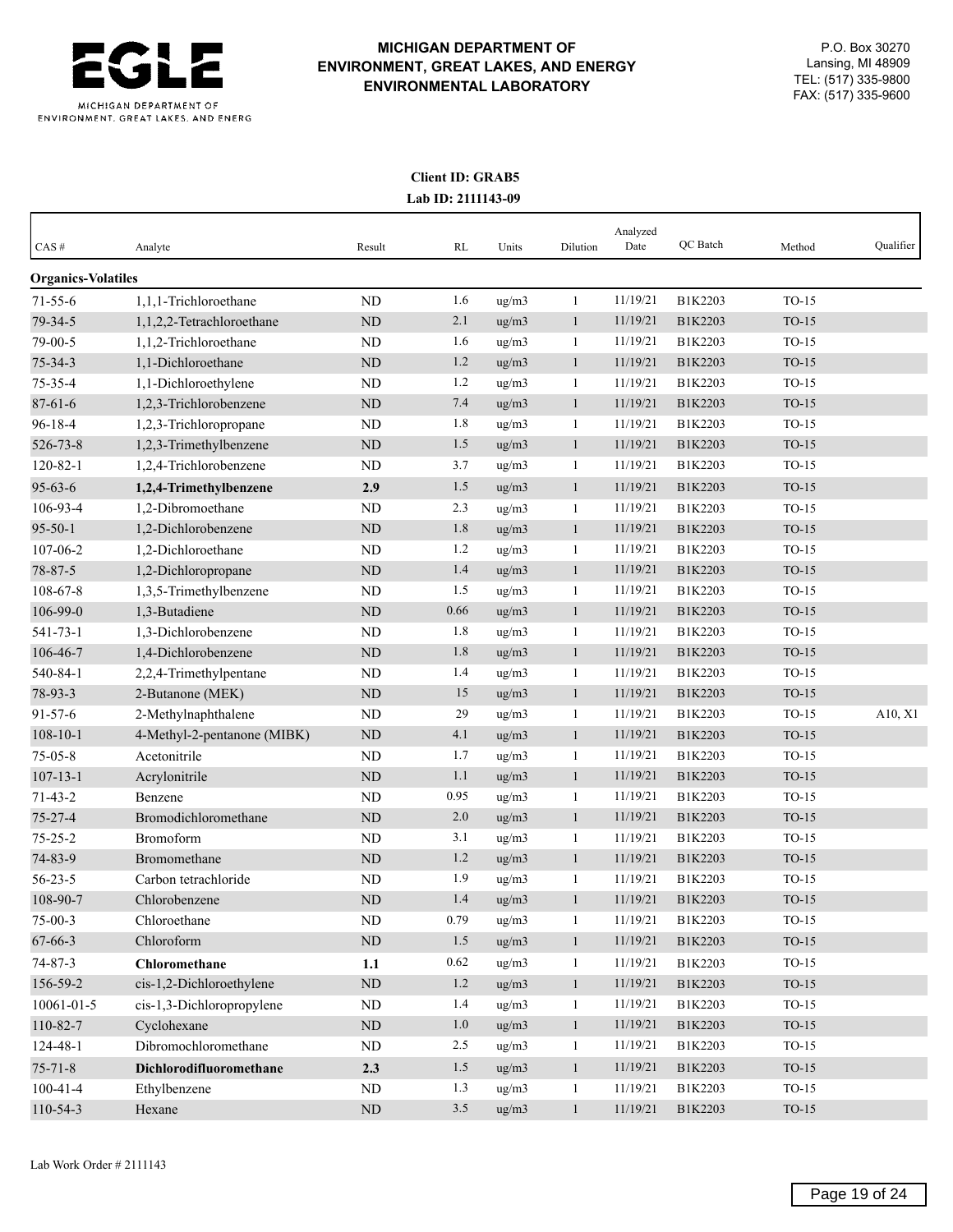

## **Client ID: GRAB5 Lab ID: 2111143-09**

|                               |                             |           |       |                     |              | Analyzed |                 |         |           |
|-------------------------------|-----------------------------|-----------|-------|---------------------|--------------|----------|-----------------|---------|-----------|
| CAS#                          | Analyte                     | Result    | RL    | Units               | Dilution     | Date     | <b>OC</b> Batch | Method  | Qualifier |
| <b>Organics-Volatiles</b>     |                             |           |       |                     |              |          |                 |         |           |
| $98 - 82 - 8$                 | Isopropylbenzene            | ND        | 1.5   | $\mu$ g/m $\lambda$ |              | 11/19/21 | B1K2203         | $TO-15$ |           |
| 1330-20-7                     | $m \& p$ - Xylene           | 1.6       | 1.3   | ug/m3               | $\mathbf{1}$ | 11/19/21 | B1K2203         | $TO-15$ |           |
| $75-09-2$                     | Methylene chloride          | ND        | 1.0   | ug/m3               | 1            | 11/19/21 | B1K2203         | $TO-15$ |           |
| 1634-04-4                     | Methyltertiarybutylether    | ND        | 1.8   | ug/m3               | $\mathbf{1}$ | 11/19/21 | B1K2203         | $TO-15$ |           |
| $91 - 20 - 3$                 | Naphthalene                 | ND        | 26    | ug/m3               | $\mathbf{1}$ | 11/19/21 | B1K2203         | $TO-15$ | X1        |
| $104 - 51 - 8$                | n-Butylbenzene              | ND        | 5.5   | ug/m3               | $\mathbf{1}$ | 11/19/21 | B1K2203         | $TO-15$ |           |
| $103 - 65 - 1$                | n-Propylbenzene             | <b>ND</b> | 1.5   | ug/m3               | 1            | 11/19/21 | B1K2203         | $TO-15$ |           |
| $95 - 47 - 6$                 | o-Xylene                    | <b>ND</b> | 1.3   | ug/m3               | $\mathbf{1}$ | 11/19/21 | B1K2203         | $TO-15$ |           |
| 135-98-8                      | sec-Butylbenzene            | ND        | 1.6   | ug/m3               | $\mathbf{1}$ | 11/19/21 | B1K2203         | $TO-15$ |           |
| $100 - 42 - 5$                | Styrene                     | <b>ND</b> | 1.3   | ug/m3               | $\mathbf{1}$ | 11/19/21 | B1K2203         | $TO-15$ |           |
| $127 - 18 - 4$                | Tetrachloroethylene         | ND        | 2.0   | ug/m3               | 1            | 11/19/21 | B1K2203         | $TO-15$ |           |
| 108-88-3                      | Toluene                     | <b>ND</b> | 1.1   | ug/m3               | $\mathbf{1}$ | 11/19/21 | B1K2203         | $TO-15$ |           |
| 156-60-5                      | trans-1,2-Dichloroethylene  | ND        | 1.2   | ug/m3               | 1            | 11/19/21 | B1K2203         | $TO-15$ |           |
| $10061 - 02 - 6$              | trans-1,3-Dichloropropylene | ND        | 1.4   | ug/m3               | $\mathbf{1}$ | 11/19/21 | B1K2203         | $TO-15$ |           |
| $79-01-6$                     | Trichloroethylene           | ND        | 1.6   | ug/m3               | $\mathbf{1}$ | 11/19/21 | B1K2203         | $TO-15$ |           |
| 75-69-4                       | Trichlorofluoromethane      | ND        | 1.7   | $\mu$ g/m $\lambda$ | $\mathbf{1}$ | 11/19/21 | B1K2203         | $TO-15$ |           |
| $75-01-4$                     | Vinyl chloride              | ND        | 0.76  | ug/m3               | $\mathbf{1}$ | 11/19/21 | B1K2203         | $TO-15$ |           |
| Surrogate: Bromofluorobenzene |                             |           | 99.1% | $70 - 130$          |              | 11/19/21 | B1K2203         | $TO-15$ |           |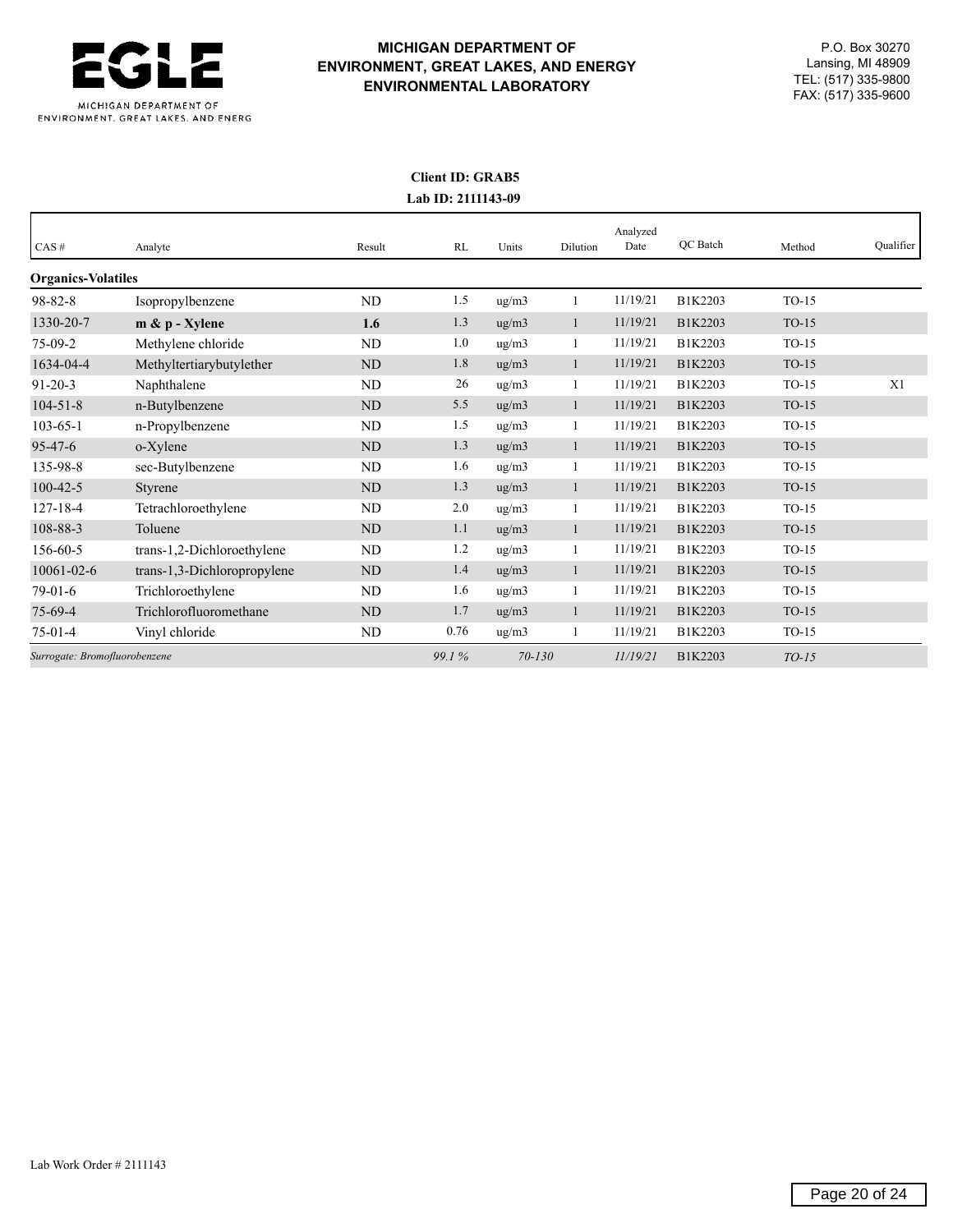

## **Client ID: DWND4 Lab ID: 2111143-10**

| CAS#                      | Analyte                     | Result    | RL      | Units              | Dilution     | Analyzed<br>Date | QC Batch | Method  | Qualifier |
|---------------------------|-----------------------------|-----------|---------|--------------------|--------------|------------------|----------|---------|-----------|
| <b>Organics-Volatiles</b> |                             |           |         |                    |              |                  |          |         |           |
| $71 - 55 - 6$             | 1.1.1-Trichloroethane       | <b>ND</b> | 1.6     | ug/m3              | $\mathbf{1}$ | 11/19/21         | B1K2203  | $TO-15$ |           |
| 79-34-5                   | 1,1,2,2-Tetrachloroethane   | <b>ND</b> | 2.1     | ug/m3              | $\mathbf{1}$ | 11/19/21         | B1K2203  | $TO-15$ |           |
| 79-00-5                   | 1,1,2-Trichloroethane       | <b>ND</b> | 1.6     | ug/m3              | 1            | 11/19/21         | B1K2203  | $TO-15$ |           |
| $75 - 34 - 3$             | 1,1-Dichloroethane          | <b>ND</b> | 1.2     | ug/m3              | $\mathbf{1}$ | 11/19/21         | B1K2203  | $TO-15$ |           |
| $75 - 35 - 4$             | 1,1-Dichloroethylene        | <b>ND</b> | 1.2     | ug/m3              | 1            | 11/19/21         | B1K2203  | $TO-15$ |           |
| $87 - 61 - 6$             | 1,2,3-Trichlorobenzene      | <b>ND</b> | 7.4     | ug/m3              | $\mathbf{1}$ | 11/19/21         | B1K2203  | $TO-15$ |           |
| $96 - 18 - 4$             | 1,2,3-Trichloropropane      | <b>ND</b> | 1.8     | $\frac{u}{g}}{m3}$ | 1            | 11/19/21         | B1K2203  | $TO-15$ |           |
| 526-73-8                  | 1,2,3-Trimethylbenzene      | <b>ND</b> | 1.5     | ug/m3              | $\mathbf{1}$ | 11/19/21         | B1K2203  | $TO-15$ |           |
| $120 - 82 - 1$            | 1,2,4-Trichlorobenzene      | <b>ND</b> | 3.7     | ug/m3              | 1            | 11/19/21         | B1K2203  | $TO-15$ |           |
| $95 - 63 - 6$             | 1,2,4-Trimethylbenzene      | <b>ND</b> | 1.5     | ug/m3              | $\mathbf{1}$ | 11/19/21         | B1K2203  | $TO-15$ |           |
| 106-93-4                  | 1,2-Dibromoethane           | <b>ND</b> | 2.3     | ug/m3              | 1            | 11/19/21         | B1K2203  | $TO-15$ |           |
| $95 - 50 - 1$             | 1,2-Dichlorobenzene         | <b>ND</b> | 1.8     | $\frac{ug}{m^3}$   | $\mathbf{1}$ | 11/19/21         | B1K2203  | $TO-15$ |           |
| 107-06-2                  | 1,2-Dichloroethane          | <b>ND</b> | 1.2     | ug/m3              | 1            | 11/19/21         | B1K2203  | $TO-15$ |           |
| 78-87-5                   | 1,2-Dichloropropane         | <b>ND</b> | 1.4     | $\frac{ug}{m^3}$   | $\mathbf{1}$ | 11/19/21         | B1K2203  | $TO-15$ |           |
| 108-67-8                  | 1,3,5-Trimethylbenzene      | <b>ND</b> | 1.5     | ug/m3              | $\mathbf{1}$ | 11/19/21         | B1K2203  | $TO-15$ |           |
| 106-99-0                  | 1,3-Butadiene               | <b>ND</b> | 0.66    | ug/m3              | $\mathbf{1}$ | 11/19/21         | B1K2203  | $TO-15$ |           |
| $541 - 73 - 1$            | 1,3-Dichlorobenzene         | <b>ND</b> | 1.8     | ug/m3              | 1            | 11/19/21         | B1K2203  | $TO-15$ |           |
| 106-46-7                  | 1,4-Dichlorobenzene         | <b>ND</b> | 1.8     | ug/m3              | $\mathbf{1}$ | 11/19/21         | B1K2203  | $TO-15$ |           |
| 540-84-1                  | 2,2,4-Trimethylpentane      | <b>ND</b> | 1.4     | ug/m3              | 1            | 11/19/21         | B1K2203  | $TO-15$ |           |
| 78-93-3                   | 2-Butanone (MEK)            | <b>ND</b> | 15      | ug/m3              | $\mathbf{1}$ | 11/19/21         | B1K2203  | $TO-15$ |           |
| $91 - 57 - 6$             | 2-Methylnaphthalene         | <b>ND</b> | 29      | ug/m3              | 1            | 11/19/21         | B1K2203  | $TO-15$ | A10, X1   |
| $108 - 10 - 1$            | 4-Methyl-2-pentanone (MIBK) | <b>ND</b> | 4.1     | ug/m3              | $\mathbf{1}$ | 11/19/21         | B1K2203  | $TO-15$ |           |
| $75 - 05 - 8$             | Acetonitrile                | <b>ND</b> | 1.7     | ug/m3              | 1            | 11/19/21         | B1K2203  | $TO-15$ |           |
| $107 - 13 - 1$            | Acrylonitrile               | <b>ND</b> | 1.1     | $\frac{ug}{m^3}$   | $\mathbf{1}$ | 11/19/21         | B1K2203  | $TO-15$ |           |
| $71 - 43 - 2$             | Benzene                     | <b>ND</b> | 0.95    | ug/m3              | 1            | 11/19/21         | B1K2203  | $TO-15$ |           |
| $75 - 27 - 4$             | Bromodichloromethane        | <b>ND</b> | 2.0     | ug/m3              | $\mathbf{1}$ | 11/19/21         | B1K2203  | $TO-15$ |           |
| $75 - 25 - 2$             | Bromoform                   | <b>ND</b> | 3.1     | ug/m3              | 1            | 11/19/21         | B1K2203  | $TO-15$ |           |
| 74-83-9                   | Bromomethane                | <b>ND</b> | 1.2     | ug/m3              | $\mathbf{1}$ | 11/19/21         | B1K2203  | $TO-15$ |           |
| $56 - 23 - 5$             | Carbon tetrachloride        | <b>ND</b> | 1.9     | ug/m3              | 1            | 11/19/21         | B1K2203  | $TO-15$ |           |
| 108-90-7                  | Chlorobenzene               | <b>ND</b> | 1.4     | ug/m3              | $\mathbf{1}$ | 11/19/21         | B1K2203  | $TO-15$ |           |
| $75-00-3$                 | Chloroethane                | ND        | 0.79    | ug/m3              | $\mathbf{1}$ | 11/19/21         | B1K2203  | $TO-15$ |           |
| $67 - 66 - 3$             | Chloroform                  | ND        | 1.5     | ug/m3              | $\mathbf{1}$ | 11/19/21         | B1K2203  | $TO-15$ |           |
| $74 - 87 - 3$             | Chloromethane               | 1.2       | 0.62    | ug/m3              | $\mathbf{1}$ | 11/19/21         | B1K2203  | $TO-15$ |           |
| 156-59-2                  | cis-1,2-Dichloroethylene    | $\rm ND$  | 1.2     | ug/m3              | $\mathbf{1}$ | 11/19/21         | B1K2203  | $TO-15$ |           |
| $10061 - 01 - 5$          | cis-1,3-Dichloropropylene   | $\rm ND$  | 1.4     | ug/m3              | $\mathbf{1}$ | 11/19/21         | B1K2203  | $TO-15$ |           |
| 110-82-7                  | Cyclohexane                 | ND        | $1.0\,$ | ug/m3              | $\mathbf{1}$ | 11/19/21         | B1K2203  | $TO-15$ |           |
| 124-48-1                  | Dibromochloromethane        | ND        | 2.5     | ug/m3              | $\mathbf{1}$ | 11/19/21         | B1K2203  | $TO-15$ |           |
| $75 - 71 - 8$             | Dichlorodifluoromethane     | 2.3       | 1.5     | ug/m3              | $\mathbf{1}$ | 11/19/21         | B1K2203  | $TO-15$ |           |
| $100 - 41 - 4$            | Ethylbenzene                | ND        | 1.3     | ug/m3              | $\mathbf{1}$ | 11/19/21         | B1K2203  | $TO-15$ |           |
| 110-54-3                  | Hexane                      | $\rm ND$  | 3.5     | ug/m3              | $\mathbf{1}$ | 11/19/21         | B1K2203  | $TO-15$ |           |
|                           |                             |           |         |                    |              |                  |          |         |           |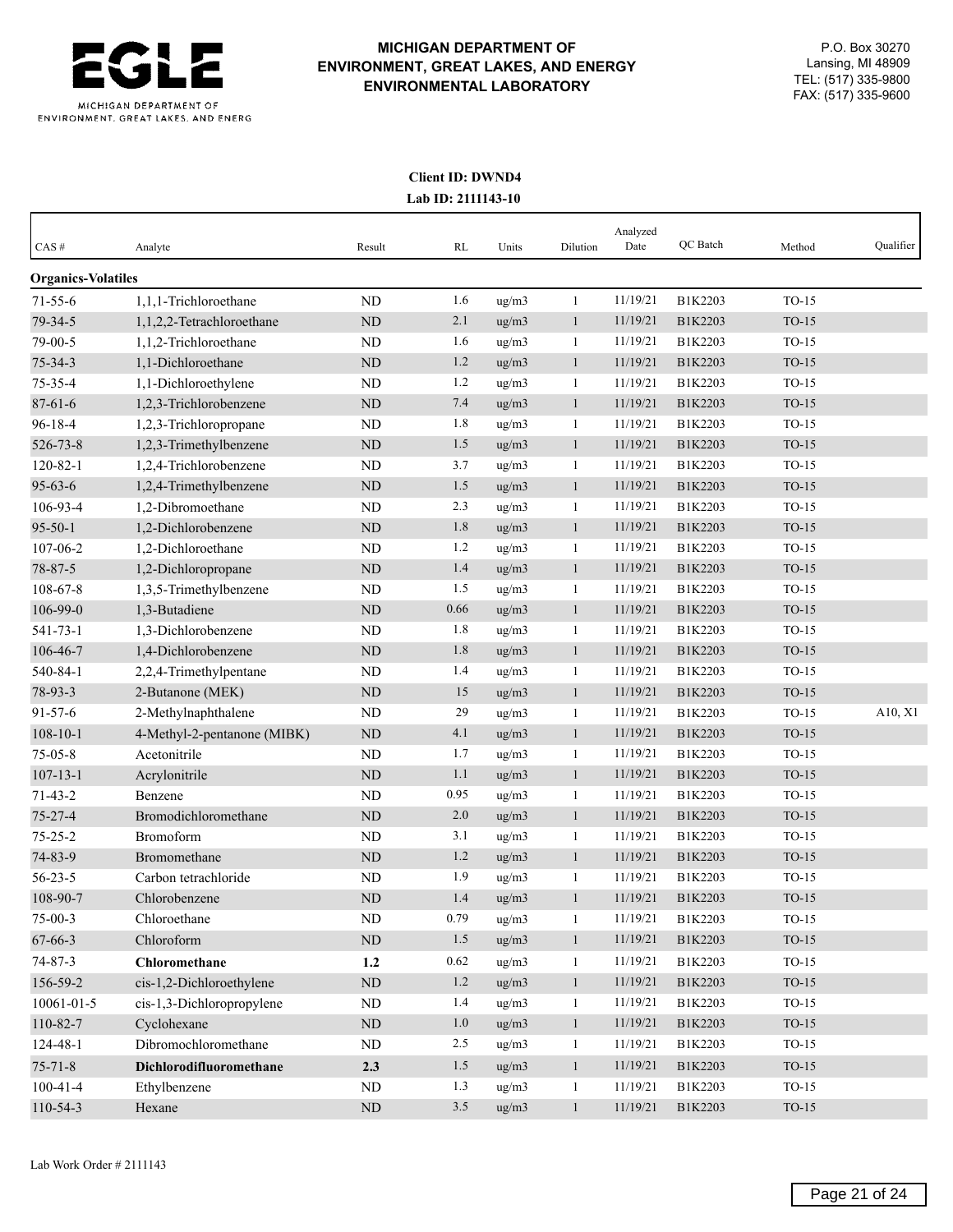

# **MICHIGAN DEPARTMENT OF** P.O. Box 30270 **ENVIRONMENT, GREAT LAKES, AND ENERGY** Lansing, MI 48909<br> **ENVIRONMENTAL LARORATORY** TEL: (517) 335-9800 TEL: (517) 335-9800 **ENVIRONMENTAL LABORATORY** FAX: (517) 335-9600

## **Client ID: DWND4 Lab ID: 2111143-10**

| CAS#                          | Analyte                     | Result    | RL    | Units      | Dilution | Analyzed<br>Date | QC Batch | Method  | Qualifier |
|-------------------------------|-----------------------------|-----------|-------|------------|----------|------------------|----------|---------|-----------|
| <b>Organics-Volatiles</b>     |                             |           |       |            |          |                  |          |         |           |
| $98 - 82 - 8$                 | Isopropylbenzene            | <b>ND</b> | 1.5   | ug/m3      |          | 11/19/21         | B1K2203  | $TO-15$ |           |
| 1330-20-7                     | $m \& p$ - Xylene           | 1.1       | 1.3   | ug/m3      |          | 11/19/21         | B1K2203  | $TO-15$ | T         |
| $75-09-2$                     | Methylene chloride          | ND        | 1.0   | ug/m3      |          | 11/19/21         | B1K2203  | $TO-15$ |           |
| 1634-04-4                     | Methyltertiarybutylether    | <b>ND</b> | 1.8   | ug/m3      | 1        | 11/19/21         | B1K2203  | $TO-15$ |           |
| $91 - 20 - 3$                 | Naphthalene                 | <b>ND</b> | 26    | ug/m3      |          | 11/19/21         | B1K2203  | $TO-15$ | X1        |
| $104 - 51 - 8$                | n-Butylbenzene              | <b>ND</b> | 5.5   | ug/m3      | -1       | 11/19/21         | B1K2203  | $TO-15$ |           |
| $103 - 65 - 1$                | n-Propylbenzene             | ND        | 1.5   | ug/m3      | 1        | 11/19/21         | B1K2203  | $TO-15$ |           |
| $95 - 47 - 6$                 | o-Xylene                    | ND        | 1.3   | ug/m3      | 1        | 11/19/21         | B1K2203  | $TO-15$ |           |
| 135-98-8                      | sec-Butylbenzene            | <b>ND</b> | 1.6   | ug/m3      |          | 11/19/21         | B1K2203  | $TO-15$ |           |
| $100 - 42 - 5$                | Styrene                     | <b>ND</b> | 1.3   | ug/m3      |          | 11/19/21         | B1K2203  | $TO-15$ |           |
| $127 - 18 - 4$                | Tetrachloroethylene         | ND        | 2.0   | ug/m3      |          | 11/19/21         | B1K2203  | $TO-15$ |           |
| 108-88-3                      | <b>Toluene</b>              | 1.1       | 1.1   | ug/m3      | 1        | 11/19/21         | B1K2203  | $TO-15$ |           |
| 156-60-5                      | trans-1,2-Dichloroethylene  | <b>ND</b> | 1.2   | ug/m3      |          | 11/19/21         | B1K2203  | $TO-15$ |           |
| $10061 - 02 - 6$              | trans-1,3-Dichloropropylene | <b>ND</b> | 1.4   | ug/m3      |          | 11/19/21         | B1K2203  | $TO-15$ |           |
| $79-01-6$                     | Trichloroethylene           | ND        | 1.6   | ug/m3      |          | 11/19/21         | B1K2203  | $TO-15$ |           |
| $75-69-4$                     | Trichlorofluoromethane      | <b>ND</b> | 1.7   | ug/m3      |          | 11/19/21         | B1K2203  | $TO-15$ |           |
| $75-01-4$                     | Vinyl chloride              | ND        | 0.76  | ug/m3      | 1        | 11/19/21         | B1K2203  | $TO-15$ |           |
| Surrogate: Bromofluorobenzene |                             |           | 94.6% | $70 - 130$ |          | 11/19/21         | B1K2203  | $TO-15$ |           |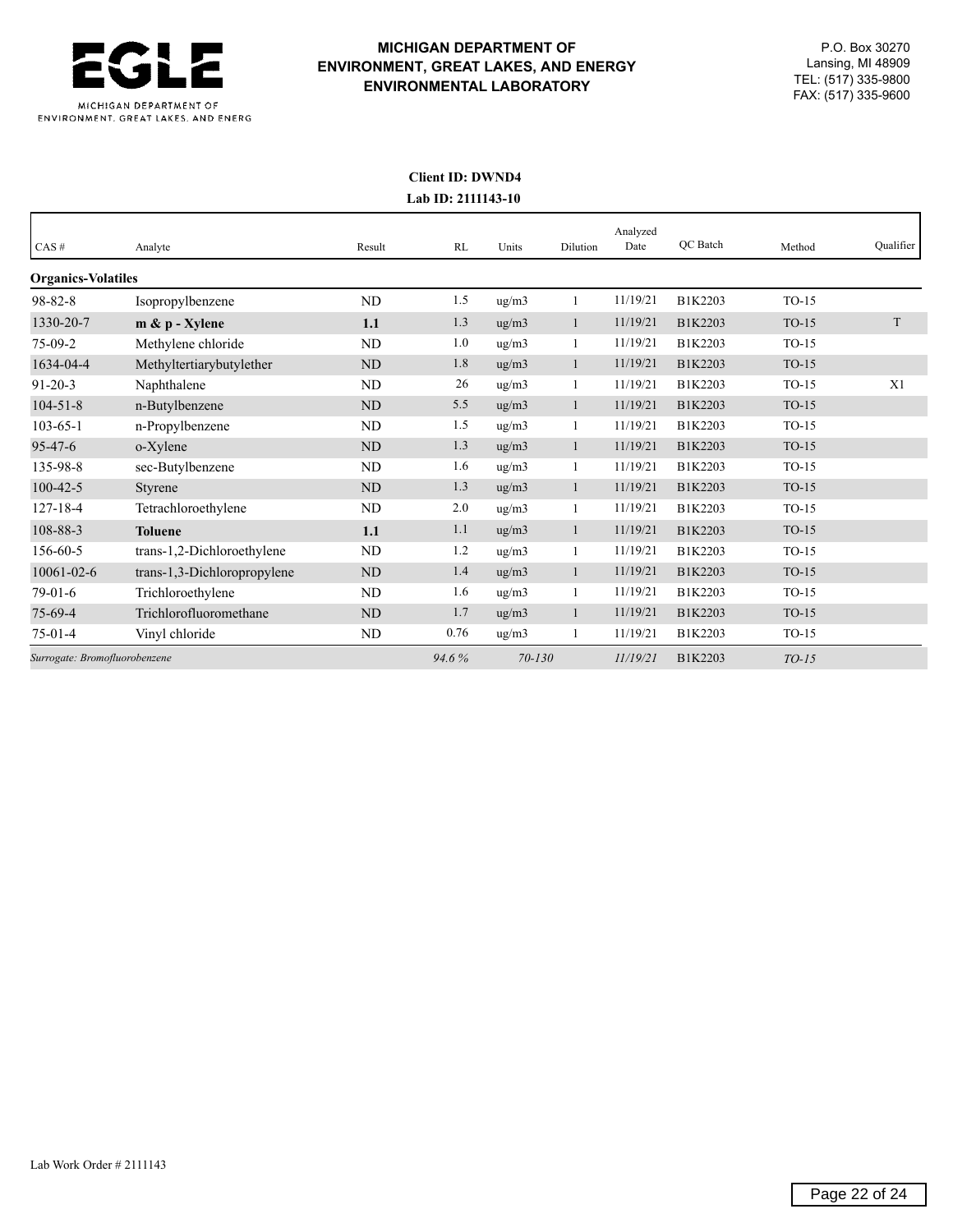

 $\begin{bmatrix} 2 \\ 1 \end{bmatrix}$   $\begin{bmatrix} 1 \\ 0 \end{bmatrix}$  **FCA Stellantis Mack Ave** 

| $\sim$<br>エエコマ<br>Location ID                                                                | Program<br>CC Email 1                          |                                   |                  |            | Project TAT Days                          | Sample Collector |                                      |                        |  |
|----------------------------------------------------------------------------------------------|------------------------------------------------|-----------------------------------|------------------|------------|-------------------------------------------|------------------|--------------------------------------|------------------------|--|
|                                                                                              | <b>AQD</b><br>kilmers@michigan.gov             |                                   |                  |            | 15                                        |                  | <b>Scott Hamilton</b>                |                        |  |
| Dept-Division-District                                                                       | Actitivy<br>CC Email 2                         |                                   |                  |            | <b>Project Due Date</b>                   |                  | Sample Collector Phone               |                        |  |
| <b>EGLE AQD AMU</b>                                                                          | hamilton.scott@epa.gov                         |                                   |                  |            |                                           |                  | 12 353 4775                          |                        |  |
| State Project Manager                                                                        | <b>Funding Source</b><br>CC Email 3<br>Air 105 |                                   |                  |            |                                           | Contract Firm    |                                      |                        |  |
| Susan Kilmer<br>State Project Manager Email                                                  | Overflow Lab Choice 1<br><b>Location Code</b>  |                                   |                  |            | <b>Accept Analysis</b><br>hold time codes |                  | <b>Contract Firm Primary Contact</b> |                        |  |
| kilmers@michigan.gov                                                                         | 82                                             |                                   |                  |            |                                           |                  |                                      |                        |  |
| <b>State Project Manager Phone</b>                                                           | SUD Location Code<br>Overflow Lab Choice 2     |                                   |                  |            |                                           |                  | <b>Primary Contact Phone</b>         |                        |  |
| 517-242-2655                                                                                 |                                                |                                   |                  |            |                                           |                  |                                      |                        |  |
| Lab Use<br>Only                                                                              |                                                | Collection                        | Collection       | Bottle     | me@Weliuth                                | قحنمت            | <b>Regulator ID</b>                  | Canister/Bottle        |  |
| <b>Field Sample Identification</b><br>DWN D1<br>1                                            |                                                | Date<br>1110121                   | Time<br>24 W r   | Count<br>ł | <b>Comments</b><br>var.101902295          |                  | 02                                   | Vac Number<br>21       |  |
| $\overline{2}$                                                                               |                                                |                                   |                  |            | 10U 0735@-3.5                             |                  |                                      |                        |  |
|                                                                                              |                                                | 1111721                           |                  | 1          |                                           |                  |                                      |                        |  |
| DNND2<br>3 <sub>1</sub>                                                                      |                                                | 111012                            | 24w              |            | Open 10290-28                             |                  | 105                                  | 141                    |  |
| 4                                                                                            |                                                | 11171<br>$\overline{\phantom{a}}$ |                  |            | llox: 0748@                               | $-3$             |                                      |                        |  |
| 5<br>$DWN$ D3<br>63                                                                          |                                                | 11 11 10 1 2 1                    | 24W              |            | 10pen 1036@-29                            |                  | 101                                  | $\ddot{1}$             |  |
| 6                                                                                            |                                                |                                   |                  |            | $c10x$ 0757 $e$ 25                        |                  |                                      |                        |  |
| LIPW ND1<br>$\overline{7}$                                                                   |                                                | 11/10/12                          | $24$ hr          |            | $1055$ $\odot$<br>oven                    | $-27$            | 104                                  | 135                    |  |
| 8                                                                                            |                                                | 14 11 14 21                       |                  |            | r LOSI                                    | $220-2$          |                                      |                        |  |
| 9<br>612AB1                                                                                  |                                                |                                   | lgravo           |            |                                           |                  | NA                                   | 70                     |  |
| 10<br><b>MRAB2</b>                                                                           |                                                | 111021                            | $\alpha$         |            | $0 - 4$<br>1055                           |                  | NR                                   | $0\mid$                |  |
| <b>ORGANIC CHEMISTRY</b>                                                                     |                                                |                                   |                  |            |                                           |                  |                                      |                        |  |
| VOA - Volatile Organic Analysis<br>12345678910<br>Bottlevac<br>Canister - AQD<br>12345678910 | LOCATIONS                                      |                                   |                  |            |                                           |                  |                                      |                        |  |
| 1 2 3 4 5 6 7 8 9 10<br>Canister - RRD<br>Tedlar - Volatiles<br>1 2 3 4 5 6 7 8 9 10         | DINNO1.42.38711959,-02.9765007                 |                                   |                  |            |                                           |                  |                                      |                        |  |
| METH - Methane, Ethane, Ethene                                                               | DNND2:42.388387,-82.9783751                    |                                   |                  |            |                                           |                  |                                      |                        |  |
| Methane, Ethane, Ethene 1 2 3 4 5 6 7 8 9 10                                                 | DWND3 42.3005257, 82.9800109                   |                                   |                  |            |                                           |                  |                                      |                        |  |
|                                                                                              | $WNND1.42.3784331. -B2.9793055$                |                                   |                  |            |                                           |                  |                                      |                        |  |
|                                                                                              | $98481:42.36930025, -82.98205304$              |                                   |                  |            |                                           |                  |                                      |                        |  |
|                                                                                              | GRAB2.42.38430625, 32.98265364                 |                                   |                  |            |                                           |                  |                                      |                        |  |
|                                                                                              |                                                |                                   |                  |            |                                           |                  |                                      |                        |  |
|                                                                                              |                                                |                                   |                  |            |                                           |                  |                                      |                        |  |
|                                                                                              |                                                |                                   |                  |            |                                           |                  |                                      |                        |  |
| <b>Relinquished by</b>                                                                       |                                                | <b>Received By</b>                |                  |            |                                           |                  | Date / Time                          |                        |  |
| Print Name<br>MVIN HUVL<br>& Org.                                                            | WERK                                           |                                   | $\mathcal{L}\pi$ | 4 SEUPU    | あい                                        |                  | 1111721                              |                        |  |
| Custody<br>Signature:<br><b>TWV</b>                                                          |                                                |                                   |                  |            |                                           |                  |                                      | 1505                   |  |
| Print Name<br>& Org                                                                          | PISEUAY - EZLE                                 |                                   |                  |            |                                           |                  | 11.18.21                             |                        |  |
| thain of<br>Signature:                                                                       |                                                |                                   |                  |            |                                           |                  |                                      | 11.45<br>$\mathcal{R}$ |  |
| <b>Print Name</b>                                                                            |                                                |                                   |                  |            |                                           |                  |                                      |                        |  |
| & Org.<br>Signature:                                                                         |                                                |                                   |                  |            |                                           |                  |                                      |                        |  |